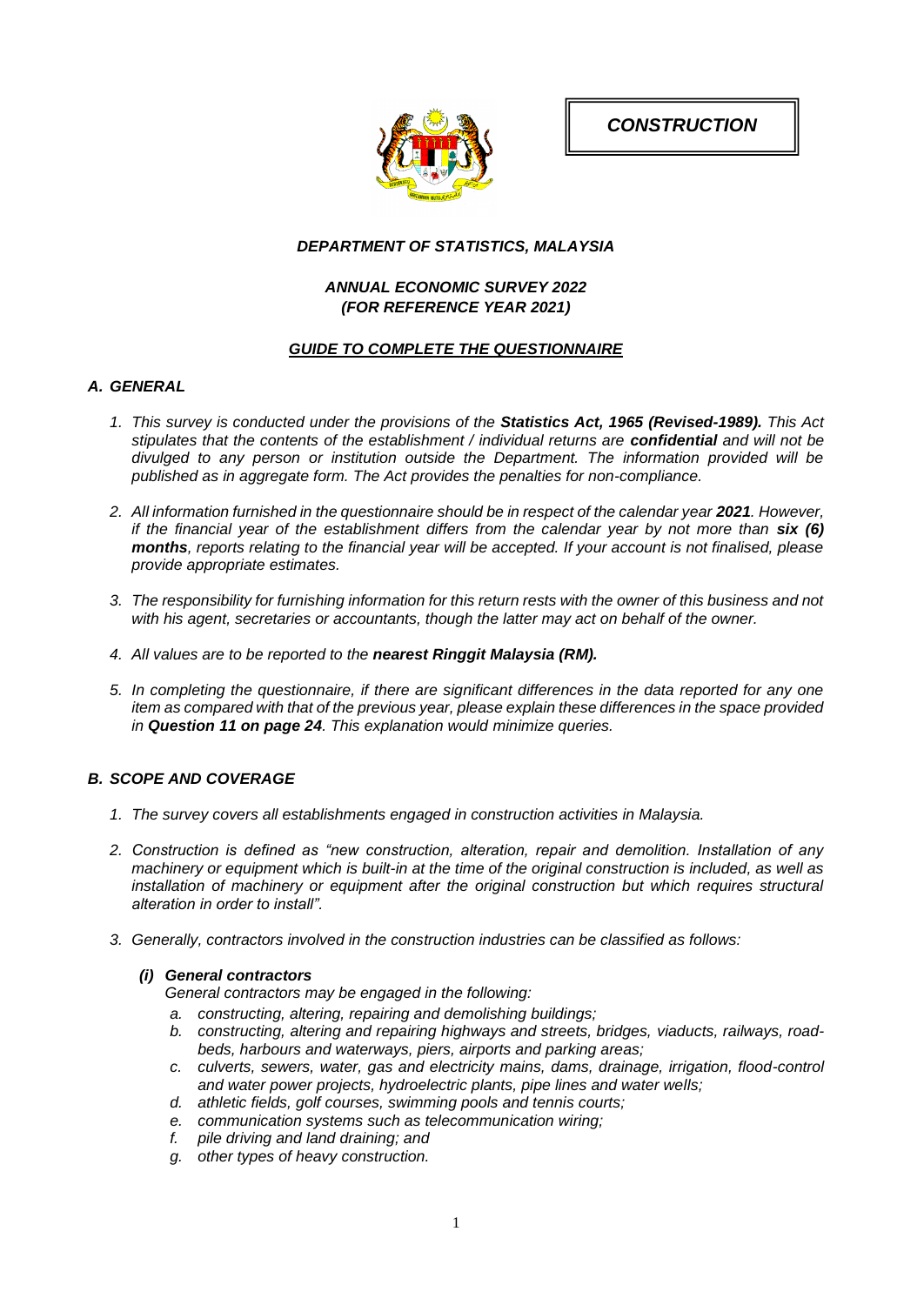### *(ii) Special trade contractors*

*Special trade contractors are engaged only in part of the work of a construction project. They may be engaged in activities such as:*

- *a. plumbing installation;*
- *b. heating, air conditioning and refrigeration installation;*
- *c. roofing installation and concrete work;*
- *d. lighting and electrical wiring;*
- *e. bricklaying, stone setting, tiles setting, marble and stone works;*
- *f. floor-laying, plastering and lathing, carpentary;*
- *g. painting and decorating; and*
- *h. earthworks*
- *4. If he type of this establishment is HEADQUARTERS, please report all information in this questionnaire.* If the type of organisation of this establishment is a branch with no separate accounts from the *headquarters, please ensure that the headquarters address is report on page 5.*

# *C. SPECIFIC GUIDE TO COMPLETE THE QUESTIONNAIRE*

### *Question 1: Identification Particulars*

- *1.1. Please provide the registration number of company / business if registered with the Companies Commission of Malaysia (CCM) or other registration number.*
- *1.2. Please provide the commencement year of your business. Commencement year was the period whereby the company started to operate the construction activities.*
- *1.3. Please report the operating period of your establishment. The operating period should cover at least six (6) months of the reference year.*

*Examples:*

*(a) 1 st January 2021 to 31st December 2021*



**1.3.1.** If the reporting period does not cover a full year, please check the reasons below:

# *(a) Seasonal operations*

*Seasonal business refers to a business that is carried out in line with the season / condition changes. Most businesses may run businesses in certain seasons.*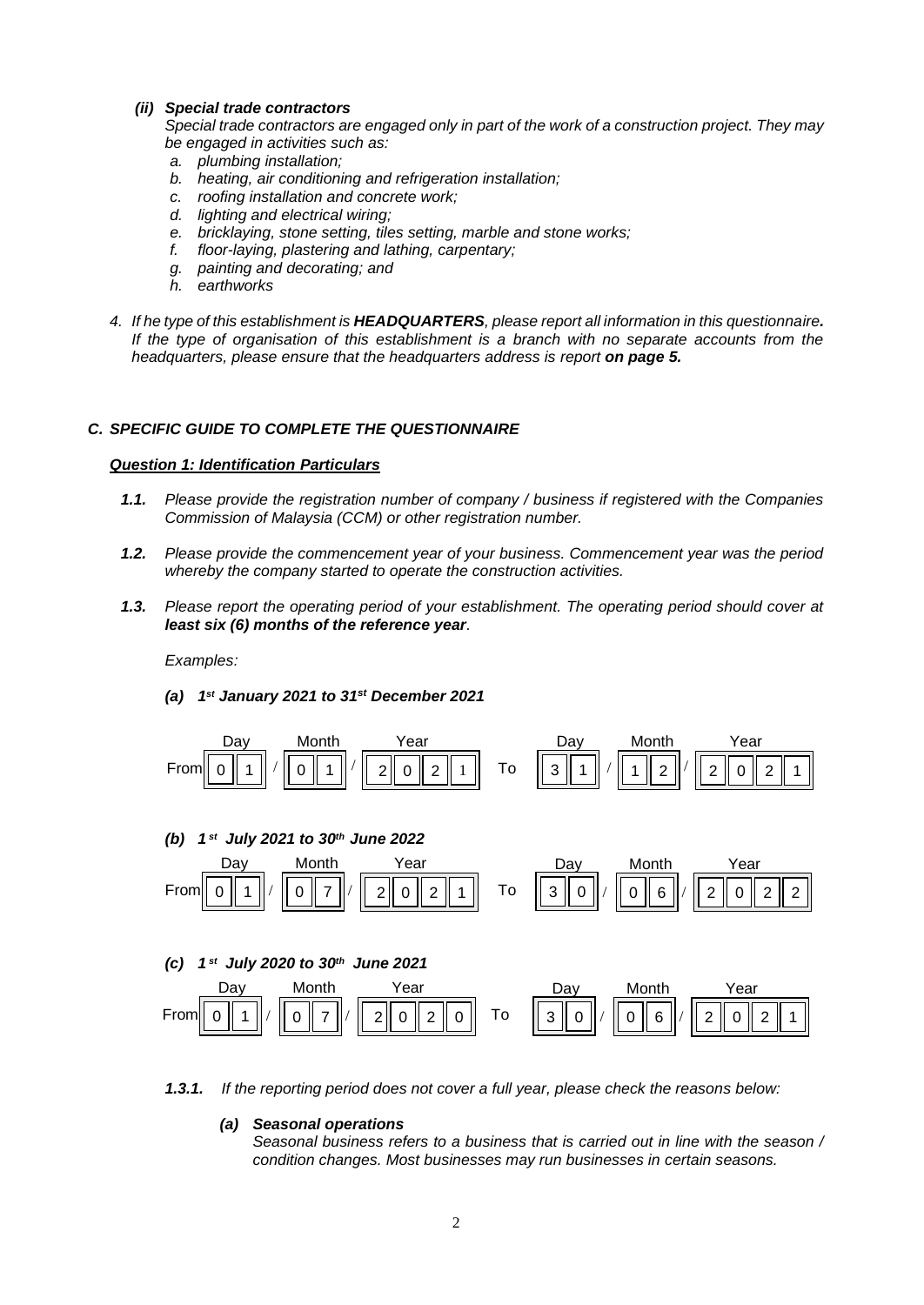- *(b) New business New business created for the purpose of providing goods and services.*
- *(c) Change of ownership The business is transferred one person or entity to another.*
- *(d) Change of fiscal year Change in accounting period of company.*
- *(e) Ceased operations Business is no longer operational.*
- *(f) Temporarily inactive Business is discontinued for the certain period.*
- *(g) Others (please specify)*
- *1.4. Please provide the website address for this establishment's website, if applicable (e.g. https://www.dosm.gov.my)*

# *1.5. Please mark (X) in one box only.*

*Please confirm the data reported in this return relate only to this establishment.*

# *1.6. Please mark (X) in one box only.*

*Please specify the principal activity of your establishment based on the type of construction carried out which contributed the most in terms of value.* 

- *(a) Construction of buildings (residential and non-residential);*
- *(b) Construction of roads and railways;*
- *(c) Construction of utility projects;*
- *(d) Construction of other civil engineering projects;*
- *(e) Demolition and site preparation;*
- *(f) Electrical, plumbing and other construction installation activities;*
- *(g) Building completion and finishing; and*
- *(h) Other specialized construction activities.*
- *1.7. Please describe briefly the principal activity of this establishment.*

# *1.8. Please specify percentage of this establishment's revenue which is generated by this principal activity.*

*If there is secondary activity other than construction, please specify the activity along with the percentage of income received.*

- *1.9. Please mark (X) in one box only. Investment refers to the holding of financial asset abroad by resident (individual, establishment or other organisation). Financial asset consists of investment in subsidiaries or associated companies, equity securities, debt securities, bond, trust unit, trade credit, loan extension, deposit, advances and other assets.*
- *1.10. Please indicate whether this establishment adopt the Industrialised Building System (IBS) in construction activities. If "Yes", please furnish item 27 (Question 16) page 34.*
- *1.11. Please indicate whether this establishment adopt the Building Information Modelling (BIM) in construction activities.*
- *1.12. Please provide the name and address of the Head office of establishment and all the names and addresses of the branches of this establishment (if any).*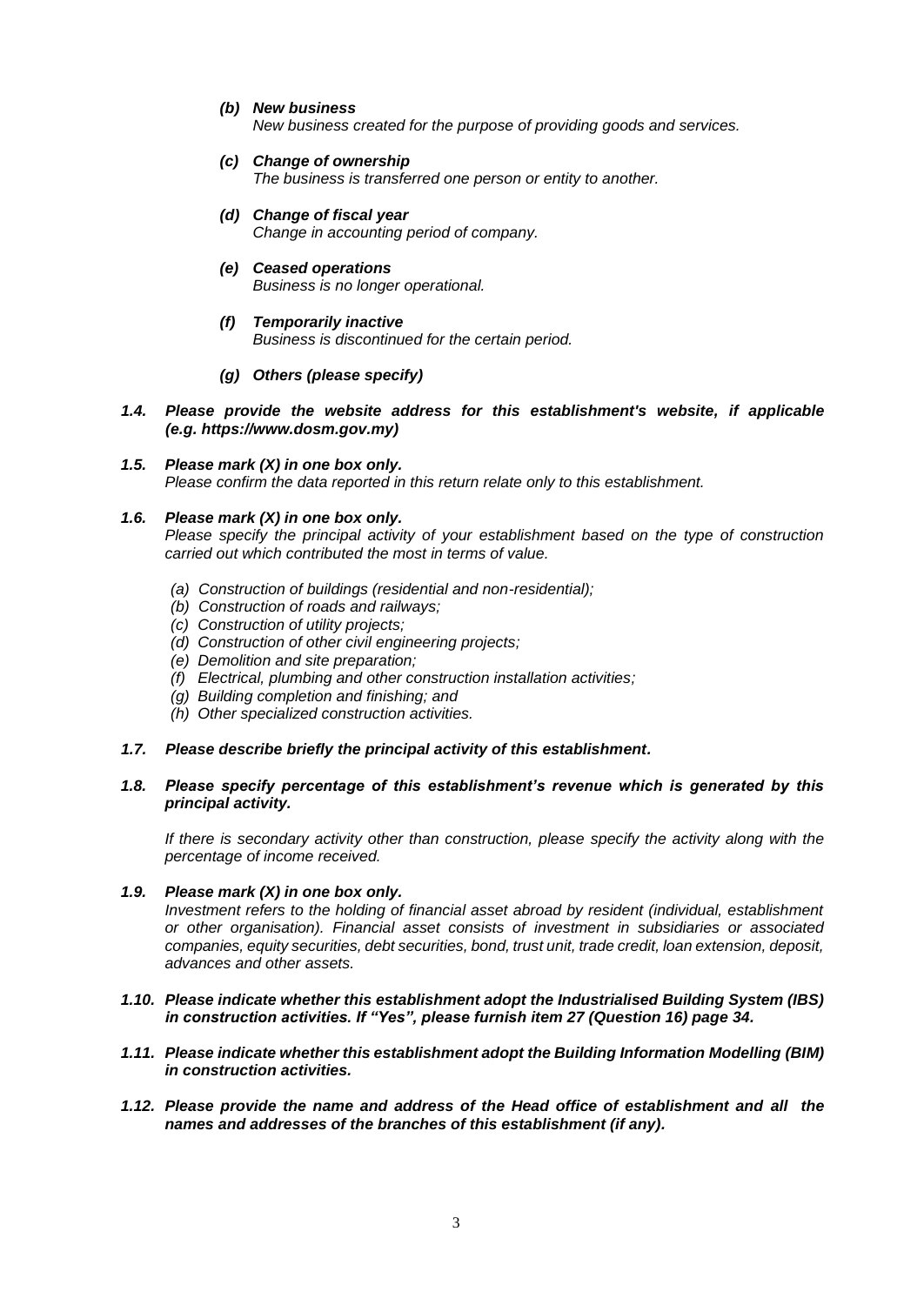#### *Question 2: Legal Organisation*

#### *2.1. Please mark (X) in one box only.*

#### *(a) Individual proprietorship*

*Refers to the business owned, funded and managed by one person that is the owner concerned. The business is purely for profit. The owner has the ultimate right for the business and business liability is unlimited.*

#### *(b)Partnership*

*Refers to the group of individuals who agreed to conduct a business through an agreed contract based on the capital contribution which has been specified in the relevant agreement*  with the objective of making a profit. The business is managed by all or any one acting for all *parties. As stipulated under Company Act 1965, trading partnership must comprise at least two members and should not exceed a maximum of twenty members. Liability for the business partnership is unlimited.*

#### *(c) Limited Liabilities Partnership*

*Refers to business entity regulated under the Limited Liability Partnerships Act 2012. It is featured with the protection of limited liability to its partners similar to the limited liability enjoyed by shareholders of a company coupled with flexibility of internal business regulation through partnership arrangement similar to a conventional partnership.*

#### *(d)Private Limited Company*

*A private company established to undertake a business with the objective of making a profit. The shares are closely held by the shareholders of the company who have control over its operation.*

### *Characteristics:*

- *i.* Regulated under the Companies Act 1965 and is a legal entity separate from the *owners;*
- *ii. Number of its shareholders between 1 - 50 members;*
- *iii. Company owners have limited liability;*
- *iv. Shareholders who own 51% or more of the total shares shall be entitled to manage the company. The company's shares can be traded but not in the open market;*
- *v. Trading of share must be with the consent of the other shareholders;*
- *vi. Not listed on the Stock Exchange; and*
- *vii. Business life expectancy is longer and can be identified by the words "Sendirian Berhad" (Sdn. Bhd.) at the end of the company name.*

#### *(e) Public limited company*

*A public limited company is a company established, with limited liability, by a minimum of two persons to operate the business with the objective of making a profit. The shares in a public limited company are openly held and in the case of company listed on the Bursa Malaysia, the shares are freely transferable.* 

#### *Characteristics:*

- *i. Regulated under the Companies Act 1965 and is a legal entity separate from the owner;*
- *ii. Owned by the shareholders and there is no limit to the shareholder;*
- *iii. Management of the company is under the board of director responsibilities as appointed by shareholders; and*
- *iv. Listed on Bursa Malaysia.*

#### *(f) Co-operative*

*Refers to a voluntary association with an unrestricted number of members and registered under the Co-operative Societies Act 1993. Funds are collectively owned to meet the needs of the members.*

### *(g)Public corporation*

*Refers to bodies set up for the purpose of conducting business activities which consists of Statutory Bodies and Non-Statutory Bodies. Characteristics:*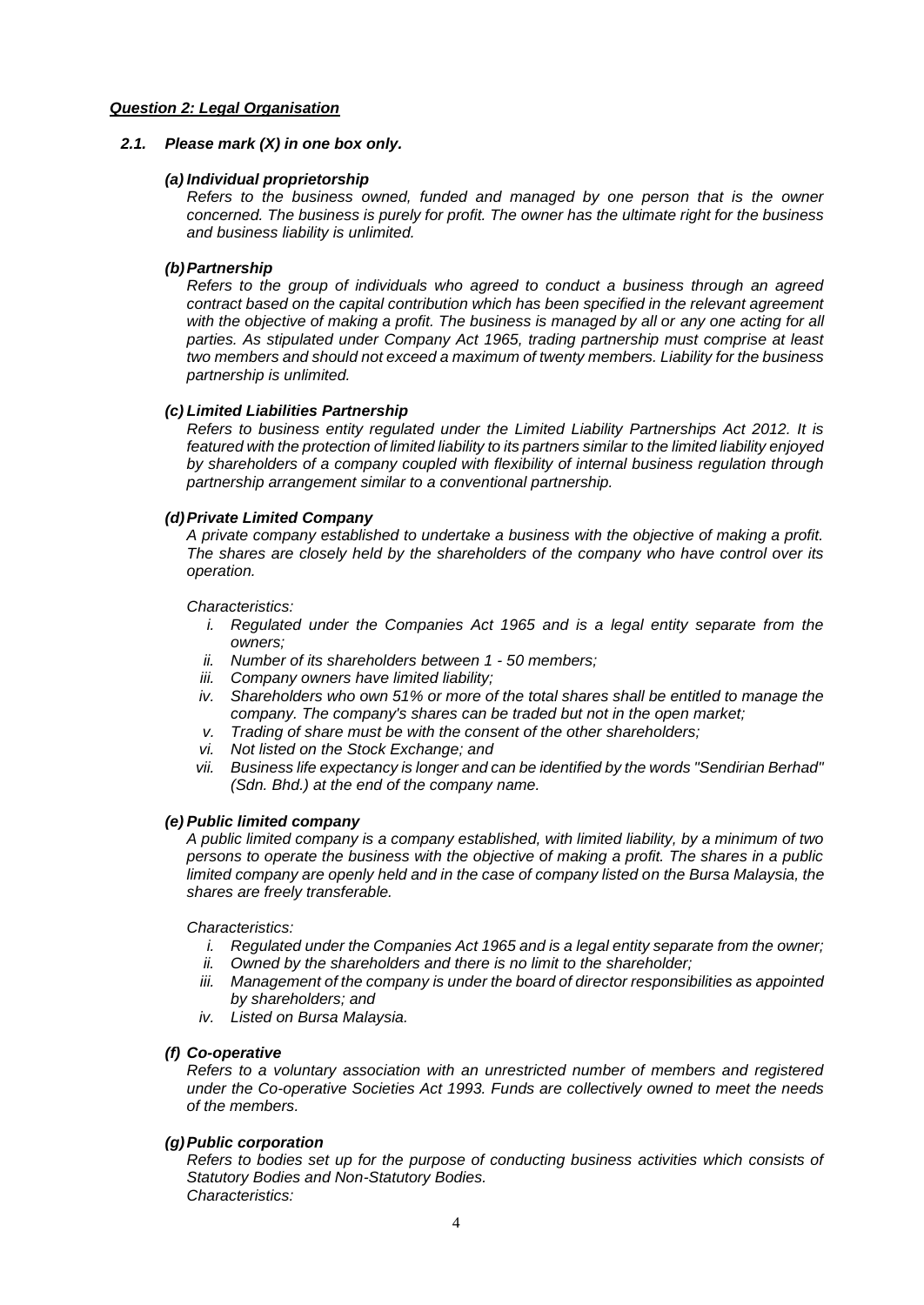- *i. Statutory body established under an Act of Parliament or of the State and regulated directly by the minister whom formulated the key policies of the organisation and are usually involved in the socio-economic development (e.g. MARA and FELDA); and*
- *ii. Non-Statutory Bodies established under the Companies Act 1965 and the Government has equity with indirect control from the minister. Business is characterised by activities for the purposes of gain to the government in addition to socio-economic areas who cannot be undertaken by private sector activity (e.g. Syarikat Bekalan Air Selangor Sdn Bhd (SYABAS)).*

### *(h)Private non-profit making organisation*

*Refers to a non-stock company set up with limited liability. It comprises mainly welfare, religious, educational, health, cultural, recreational and other organisations providing social and community services to households. These services are provided free of charge or at prices which do not necessarily or fully cover the cost of providing such services. Any profit made is re-invested in the organisation.*

### *For those who answered Question 2.1 (e), (f), (g) or (h) please go to Question 2.3*

### *2.2. Please mark (X) in the appropriate box for those who answered either Item 2.1 (a), (b), (c) or (d) only.*

*Woman-owned establishment refers to a minimum of 51 per cent of the equity held by a woman*  **OR** the biggest shareholders are women and the establishment is managed by a woman **OR** the *Chief Executive Officer or Managing Director is a woman that owns at least 10 per cent of the equity.*

### *2.3. Please mark (X) in one box only*

*Youth-owned establishment refers to owner's age of the establishment which is not less than 18 years old and not more than 30 years old on the date of apppoinment. At least 51 per cent and above of the equity held by a youth OR Chief Executives Officer or Managing Director is a youth that owns at least 10 per cent of the equity.*

#### *Question 3 : Shareholders' Fund and Ownership Structure*

#### *3.1. Shareholders' fund*

*Shareholders' fund refers to investment through the purchase or ownership stake in the business to get some share of the income and the assets of the companies.*

#### *(a) Paid-up capital*

*Paid-up capital is the capital that has been issued by the shareholder. Each company is allowed to issue the share capital by a maximum limit of the authorised capital registered in the Companies Commission of Malaysia (CCM).*

- *i. For Individual proprietorship, partnership establishment or limited liabilities partnership, it refers to the capital contributed by the proprietor or partners;*
- ii. For private or public limited companies, it refers to the paid-up share capital of *companies;*
- *iii. For public corporation, it refers to the capital paid by the Malaysian government; and*
- *iv. For co-operative, it refers to the shares subscribed and paid by members, and/or subscription capital.*

#### *(b) Reserves*

*Reserves are a special fund amount allocated for certain purposes:*

- *i.* For limited companies, it refers to the accumulated profit or loss such as capital *reserves, share premium account, general reserves, foreign exchange reserves and other reserves;*
- *ii. For individual proprietorship or partnership establishment, it refers to the balance in the profit and loss account; and*
- *iii. For co-operative, it refers to accumulated profit or loss and reserves fund.*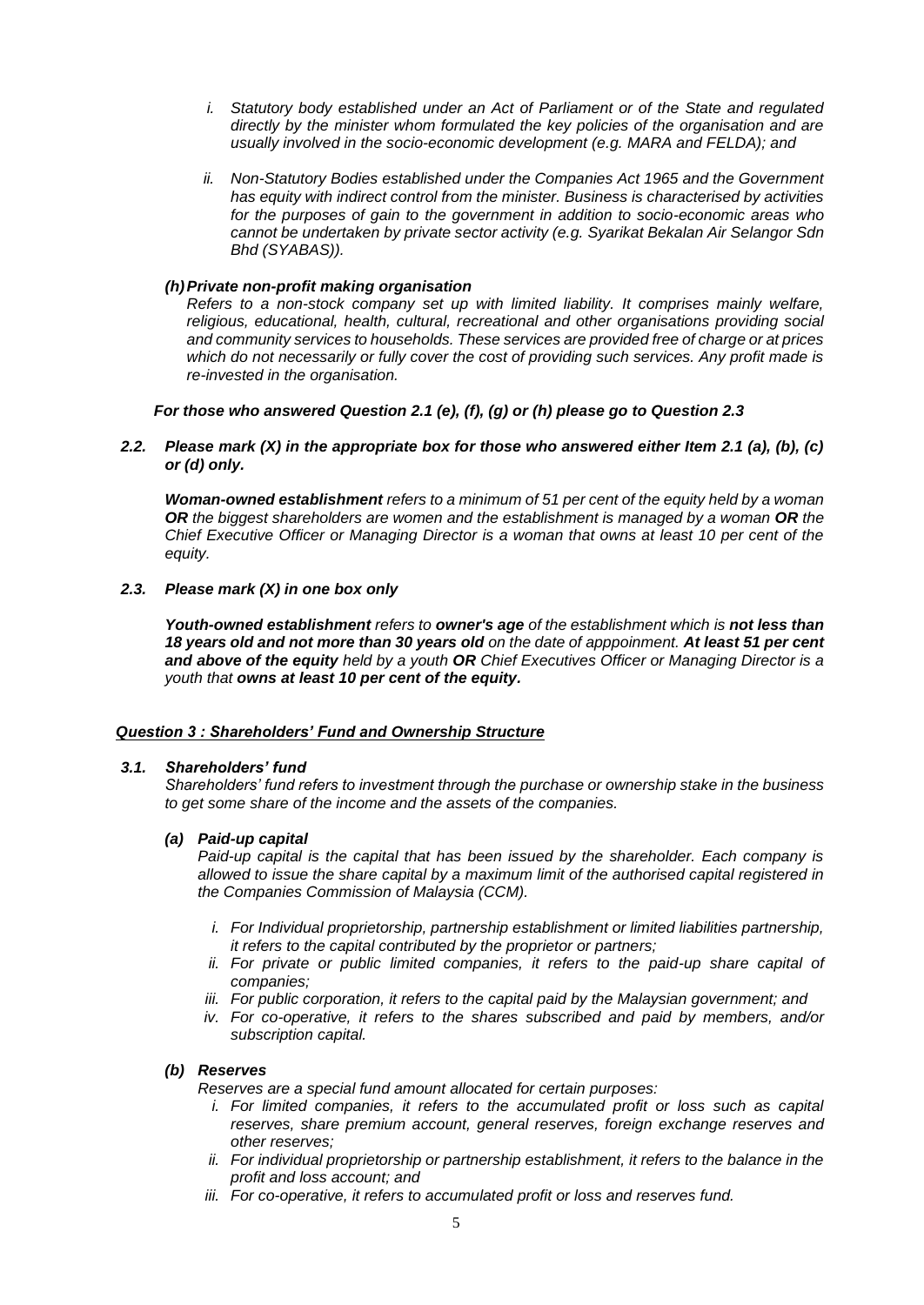### *3.2. Ownership Structure*

*Please report the percentage (%) of ownership of the establishment based on the paid-up capital as at 31st December 2021.*

*The ownership of an establishment is classified by the residential status of the owner(s) of the majority (more than 50%) of the paid-up capital and not by their citizenship status.*

### *3.2.1. Held directly by Malaysian resident*

- *3.2.1.1. Individuals who located in Malaysia for a period of at least one year by nationality and ethnicity;*
	- *(i) Citizen*
		- *(a) Malay*
		- *(b) Other Bumiputera (e.g. Iban, Kadazan, Bajau, Murut)*
		- *(c) Chinese*
		- *(d) Indians*
		- *(e) Others (e.g. Sikh)*

# *(ii) Non-Citizen*

- *3.2.1.2. Establishment or institution that was / is operating in Malaysia for a period of at least one year in which the economic interests based in Malaysia. An institutional unit has a centre of economic interest in the region in a state where there is a location such as a building, place of production, or other premises on which or from which the unit engages and intends to continue engaging, either indefinitely or over a long period, in economic activities and transactions with significant scale. The ownership structure of an institution or establishment shall reported by ethnicity such as:*
	- *(a) Malay*
	- *(b) Other Bumiputera (e.g. Iban, Kadazan, Bajau, Murut)*
	- *(c) Chinese*
	- *(d) Indians*
	- *(e) Others (e.g. Sikh)*

# *3.2.2. Held directly by Federal, State and Local Government Agencies and Statutory Bodies*

*Refers to organisations owned by the Federal, State or Local Government and the examples are as follows:*

- *Khazanah Nasional Berhad*
- *Employee Provident Fund*
- *Johor Port Authority*
- *Agricultural Bank of Malaysia (Agro Bank)*
- *Penang Port Commission*
- *Public universities*
- *Malaysia Airport Berhad*
- *Majlis Amanah Rakyat (MARA)*
- *Menteri Besar Incorporation*
- *Perbadanan Usahawan Nasional Berhad (PUNB)*

# *3.2.3. Held directly by non-Malaysian resident*

*A non-Malaysian resident is any individual, establishment or other organisation located / operating abroad.* 

*Resident status of a foreign government representatives, international organisations, foreign students and patients are as follows:*

 *Foreign government representatives (embassies, consulates, military bases, foreign governments) in Malaysia are regarded as extraterritorial organisations thus regarded as non-residents;*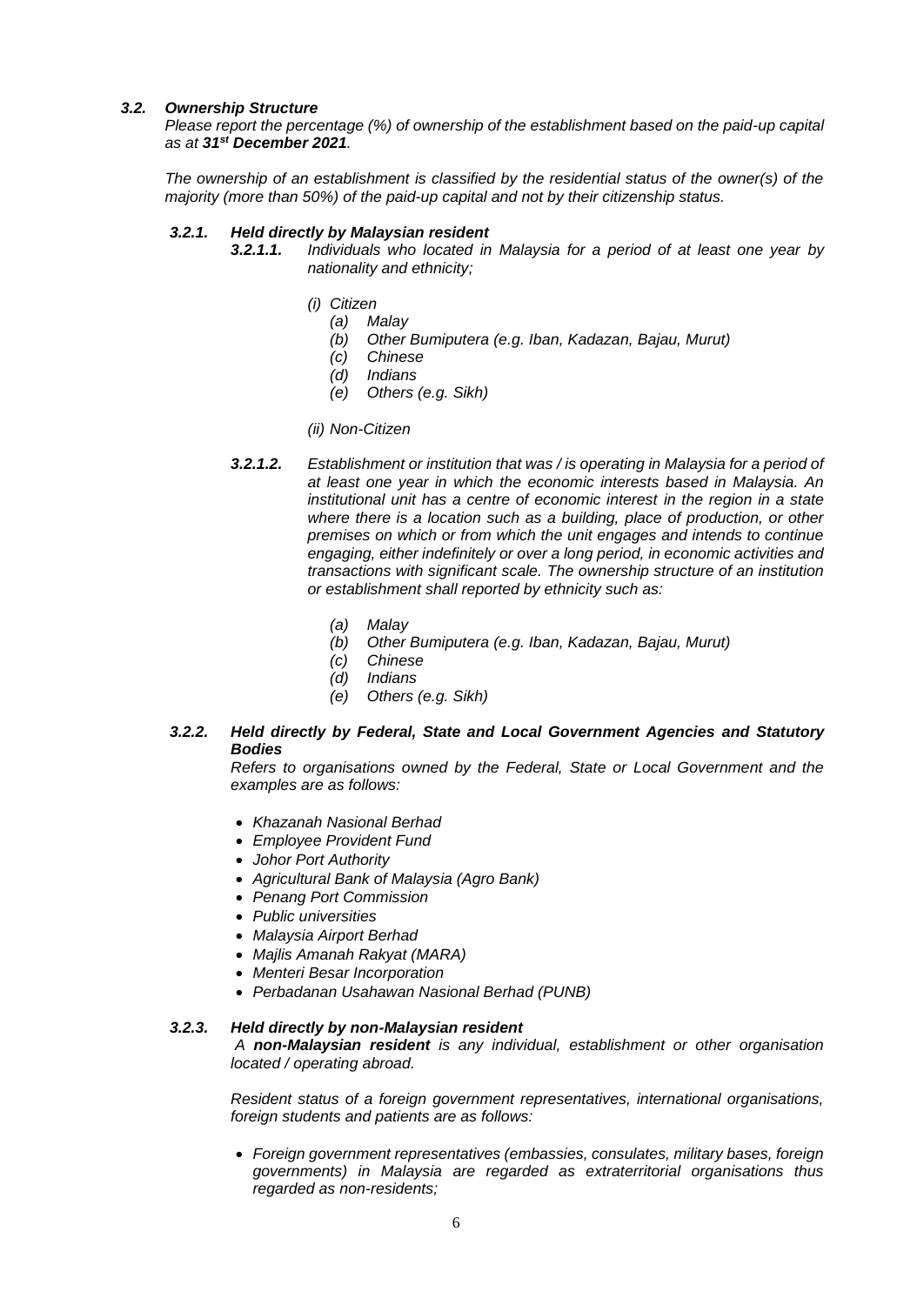- *Malaysia's official representatives abroad is considered as resident of Malaysia*
- *International organisations are not regarded as resident for any economy / country; and*
- *Foreign students and patients are treated as residents of their home country.*

# *3.3. If paid-up capital is directly or indirectly held 50 per cent or more to the establishment by a foreign company / individual, please specify the country of the ultimate parent company.*

*Ultimate parent company refers to the companies that owned, directly or indirectly, the effective equity interest in this establishment (50 per cent or more). The share of ultimate parent company is not majority owned by another company.*

*The country refers to location where the ultimate parent company is undertaking economic activities / business.*



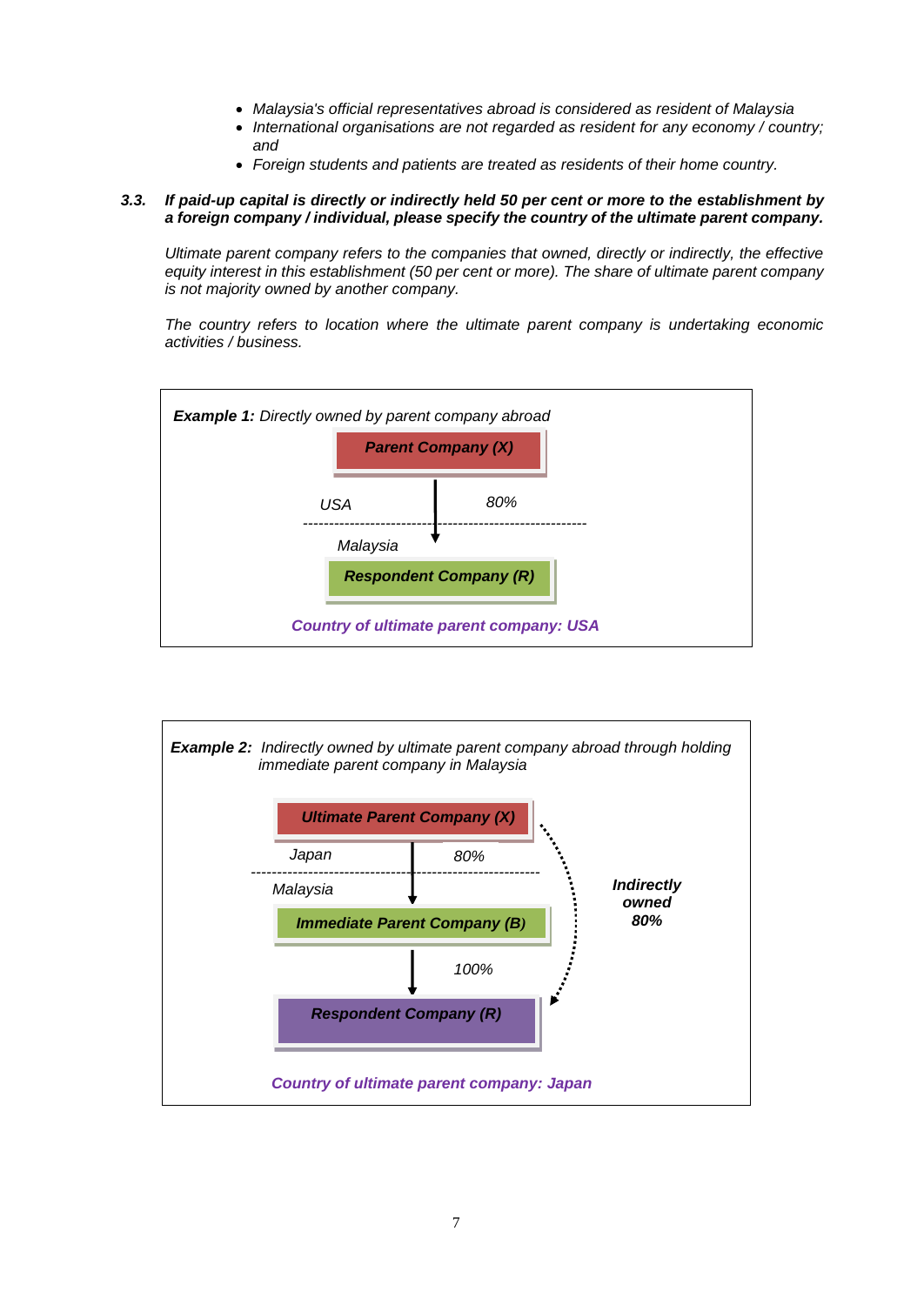

# *Question 4: Capital Expenditure and Value of Assets*

*Capital Expenditure is the total expenditure incurred for the purchase or replacement of the assets of the establishment.* 

*Value of assets is the value of acquisition or used of such entities in a period of time. The value of assets can be distinguished from non-financial assets and financial assets. For non-financial assets, it distinguished between production and non-production assets. Production assets consist of structure, machinery & equipment and other assets.*

- *i. Information required in this question are: a. inventory value of assets as at the first and last day of the reference year; and b. value of transactions of assets during the reference year;*
- *ii. Net book value as at the beginning of the year, to be recorded in column 0410, that is the book value, net of depreciation in the previous year.*
- *iii. Value of additions during the year includes all acquisitions of assets by the establishment, whether new purchases, obtained from other establishments or produced by its employees. Major repair and improvements to existing assets which extended their normal economic life or raised their productivity are to be reported. Current repairs and routine maintenance are to be excluded;*
- *iv. Acquisition from other establishments should be valued at the full cost incurred, i.e. at delivery price plus the cost of installation, including any necessary fees and taxes (e.g.: stamp duty and cost of ownership transfer), but excluding financing costs;*
- *v. Assets acquired `in gratis' from another establishment under the same ownership should be valued as though purchased from outside the establishment;*
- *vi. New purchases include imported (new & used) cover acquisitions of new assets including imports of used assets since they represent newly acquired assets for the Malaysian economy. This refers to fixed assets that is not used in Malaysia, including imported fixed assets, whether new or used in column 0411;*
- *vii. Used Malaysian assets refer to all assets previously used in Malaysia including those reconditioned or modified before acquisition are to be treated as used in column 0412.*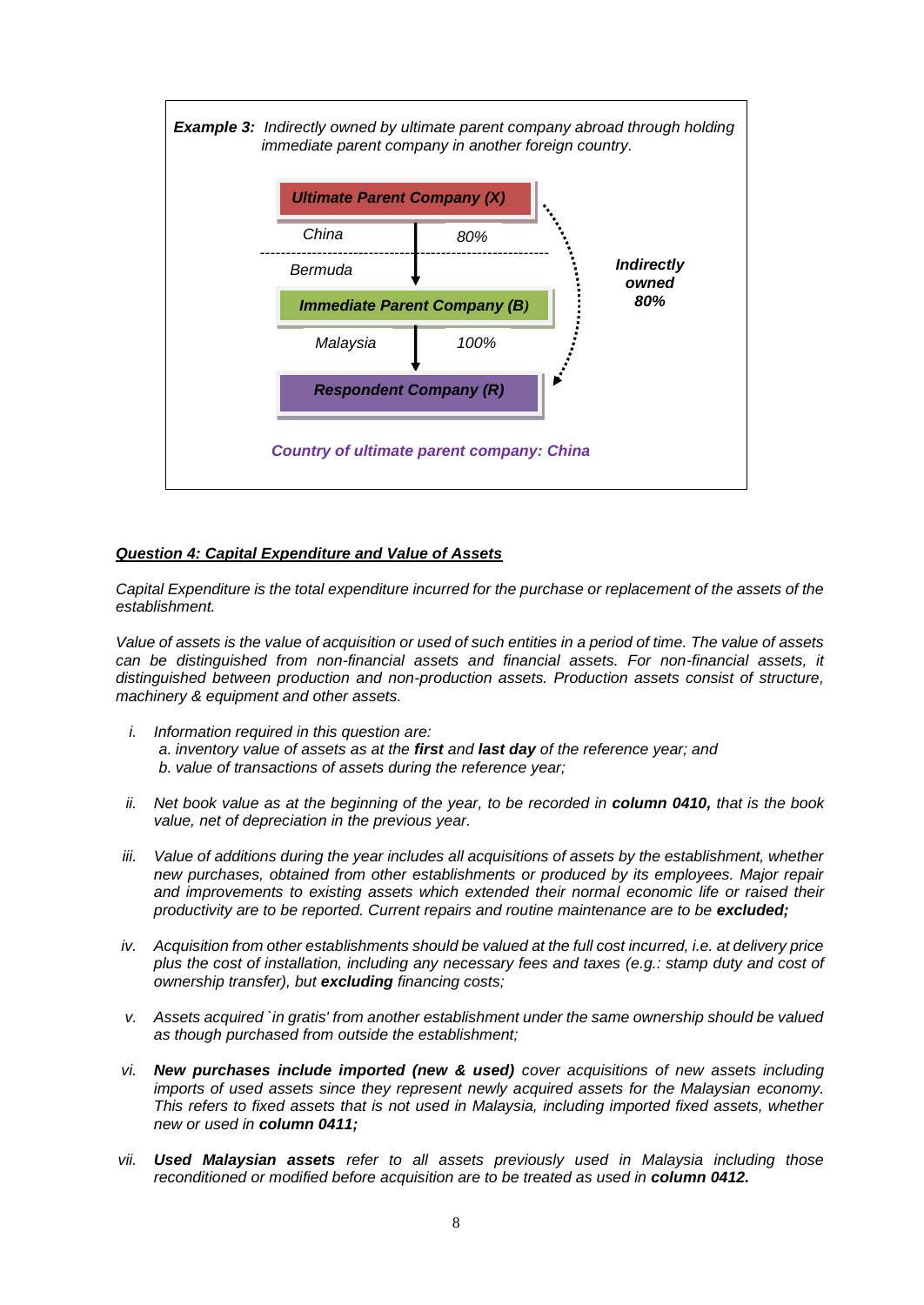*viii. Built / Self produced for assets produced by this establishment for its own use, the costs of all work during the year should be recorded. Any overhead costs allocated to this work should included in column 0413.*

*Capital transaction should generally be recorded when ownership is acquired. Normally it should coincide with the time at which the assets are in its completed form and delivered to the control of the establishment. This is the basis for recording expenditure of all fixed assets except construction*  work. In the case of construction, the value of construction work done is the value of work carried *out on projects completed during the reference year, plus the value of work under construction at the end of the reference year minus the value of work at the beginning of the reference year.*

- *ix. The value of fixed assets sold or discarded during the year regardless of their condition is to be reported according to the actual amount realised in column 0414.*
- *x. Gain / loss from sale / revaluation of assets refer to when an asset is sold above / below the net book value, a gain / loss from the sale of asset is realised and should be reported in column 0415.*

*Similarly, an asset can be revalued to reflect the current market value and. A gain / loss from revaluation of the asset is realised and should also be reported under column 0415. If it is a loss, the figure should be written beginning with symbol (-).*

- *xi. Current depreciation / amortisation represents loss or diminution of value of an asset consequent upon wear and tear, obsolescence or permanent fall in market value (depreciation allowed for a tax purposes is acceptable). The value reported in the establishment's books of accounts for each class of fixed assets should be reported separately in column 0416. This includes amortisation of leasehold land. Total of depreciation should be equal to item 9.27 of Question 9.*
- *xii. The closing net book value of reference year in column 0417 =*
	- *+ the opening net book value*
	- *+ value of assets acquired*
	- *assets sold or discarded*
	- *+/- gain / loss from sales / revaluation of assets*
	- *current depreciation*
- *xiii.* The amount paid for the use of any assets taken or rent is to be reported in **column 0418**.

### *The types of assets are defined as follows:*

#### *4.1. Fixed assets*

*Fixed assets cover assets (land, buildings, transport equipment, information and communications technology, machinery and equipment etc.), new or used, which have a productive life of more than one year and are intended to be used by the establishment.*

### *4.1.1 Land*

*Includes the value of sites without taking into account on land improvements and structures. (e.g. reclaimed land and coastal land reclaimed to create a land).*

### *4.1.2 Buildings and other construction:*

- *(a) Residential consists entirely or primarily of dwellings.*
- *(b) Non-residential buildings for industrial, commercial or public use e.g. factories, warehouses, office buildings, stores, restaurants, garages, shops, hospitals, school, etc.*
- *(c) Other construction work includes building or renovation of roads, railroads, sewers, bridges, harbours, car parks, pipelines, etc.*

### *4.1.3 Land improvement*

*Includes value of work done on clearing, preparing construction sites and landscaping but excludes the value of land before improvement. It also includes outlays on land clearance and land reclamation irrespective of whether it represents an addition to total*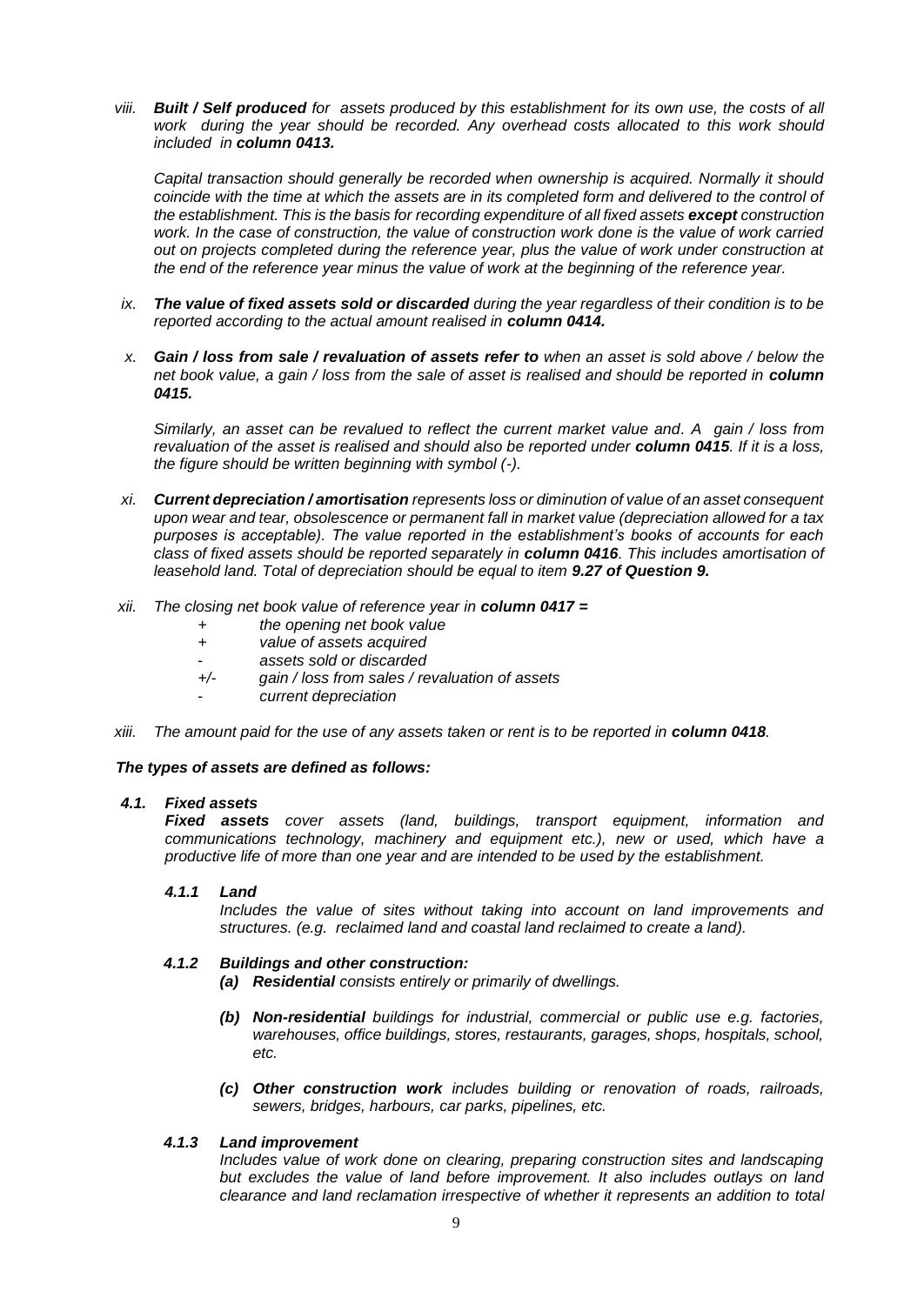*land availability or not. (e.g. irrigation and flood control projects, dams and dykes which are part of these projects, clearance and reforestation to timber tracts and forests).*

#### *4.1.4 Transport equipment*

*Refers to equipment used for the conveyance of goods and / or persons for business purpose.*

#### *4.1.5 Information and communications technology:*

- *(a) Computer hardware refers to all computer hardware used for processing, storing and transmitting data and information related to computer system.*
- *(b) Computer software refers to software used in operating the computer system whether it is self-produced, custom-made as well as ready-made (non-customized).*
- *(c) Telecommunications equipments refers to mobile phones, personal digital assistants (PDAs), satellite dishes, audio-visual equipments (e.g. radio, television) and other television / radio transmitters and receivers.*

#### *4.1.6 Machinery and equipment*

### *(a) Machinery and equipment*

*Includes power generating machinery, office machinery and equipment, metal working machinery, construction and other industrial machinery, cranes, fork-lift equipment etc., durable containers, equipment and instruments used by professionals and any other machinery and equipment including major repair and improvement to these types of machinery and equipment.*

#### *(b) Drone*

*A drone is an Unmanned Aerial Vehicle (UAV) or equipment that moves in the air without carrying humans in it.*

#### *(i) Small unmanned aircraft system*

*unmanned aircraft system, other than a balloon or a kite, having a mass of not more than 20 kilogrammes without its fuel but including any articles or equipment installed in or attached to the aircraft at the commencement of its flight.*

# *(ii) Small unmanned surveillance aircraft a small unmanned aircraft which is equipped to undertake any form of surveillance or data acquisition*

*(iii) Unmanned aircraft system of more than 20kg*

### *4.1.7 Furniture and fittings*

*Covers all items required to furnish and equip a building, e.g. chairs, tables, carpeting etc.*

- *4.2. Other assets refer to intangible assets that include patnt and goodwill*
	- *4.2.1 Patent refers to exclusive right to manufacture a mechanical invention which runs for a number of years. Patent is valued at cost.*
	- *4.2.2 Goodwill arises from the good reputation of a company and the customer's loyalty it has gained. When a business is purchased for a price in excess of the value of its net assets, then the excess presumably is for goodwill.*

### *4.2.3 Work in progress by type*

*Refers to assets (e.g. building, machinery & equipment etc.) partially completed and has yet to be capitalised. (e.g. if a company is constructing an asset such as building to be used in production, and the asset is only partially completed, the amount spent would be recorded as work in progress).*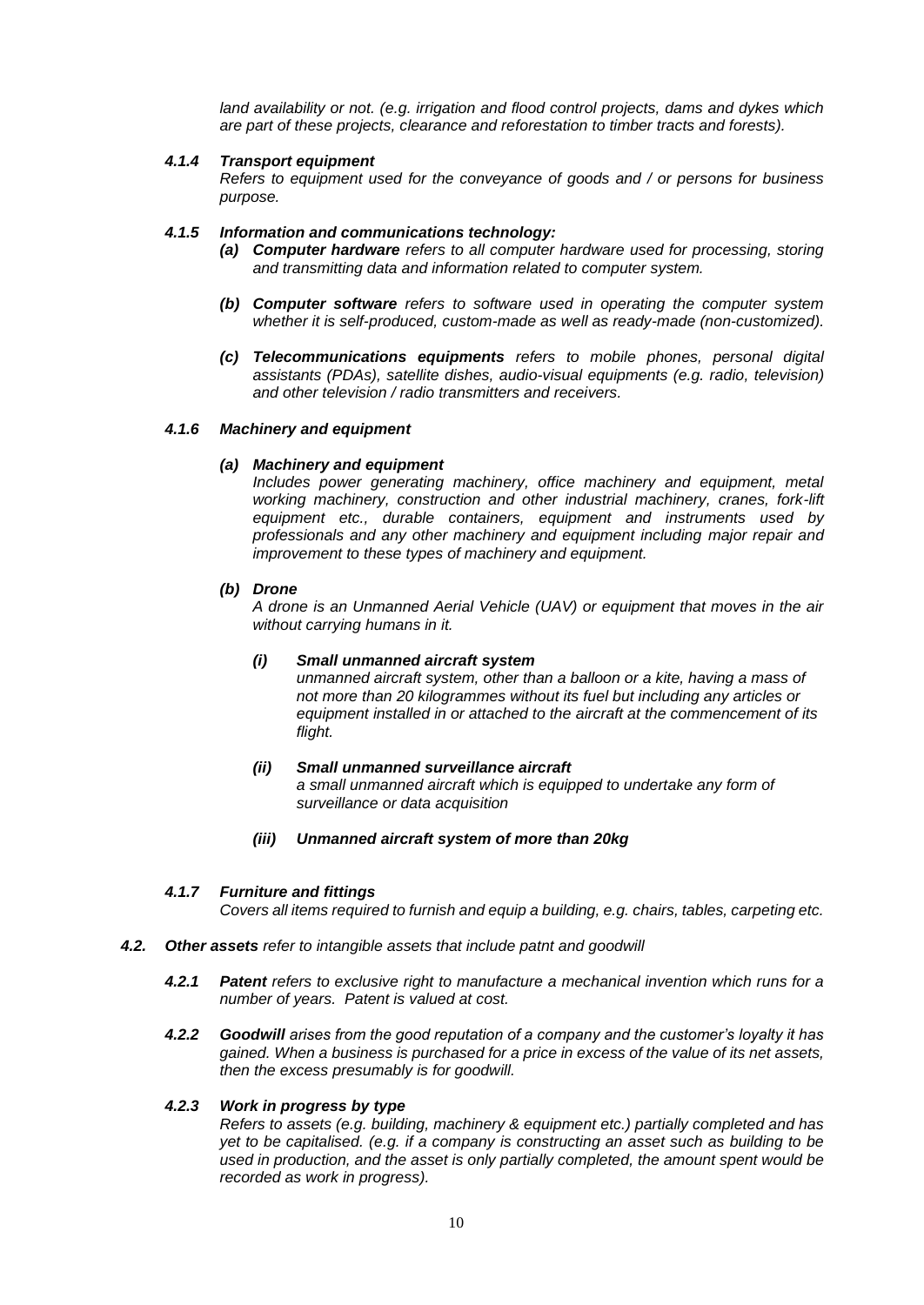# *4.3. Others*

*This item covers assets / capital expenditure, if any, that are unable to classify above e.g. jewellery, antiques and arts. Exclude all financial assets such as cash, debtors and stocks (share).*

# *4.4. Total*

*Please total up 4.1.1 to 4.3.*

# *4.5. Work in progress (detailed)*

*Specify the current expenditure of work in progress for the reference period by type of assets i.e. residential, non-residential, other construction, machinery & equipment and others.*

# *Question 5: Persons Engaged and Salaries & Wages*

# *A. General definitions*

*This questionquestion is divided into FIVE parts. Please complete your employees' particulars as the following definitions:*

- *i. Question 5A (Number of Persons Engaged [Male])*
- *ii. Question 5B (Number of Persons Engaged [Female])*
- *iii. Question 5C (Salaries & Wages Paid [Male])*
- *iv. Question 5D (Salaries & Wages Paid [Female])*
- *v. Question 5E (Number of Non-Malaysia Citizen Persons Engaged by Country of Origin and Length of Service in Malaysia*

# *Question 5A and 5B (NUMBER OF PERSONS ENGAGED)*

# *1. Number of persons engaged (columns 0520, 0506, 0523 and 0515)*

*Please report all persons engaged in this establishment by category of workers, citizenship and ethnic group from columns columns 0520 & 0506 (Male) and 0523 & 0515 (Female) during December 2021 or the last pay period in the reference year. The number of persons reported should include persons on short-term leave such as sick leave or vacation leave. Directors of incorporated enterprises who are paid solely for their attendance at Board of Directors' meetings, persons on indefinite leave, military leave or on pension are excluded;*

*2. Number of non-Malaysia citizen persons engaged by category length of services in Malaysia (columns 0521, 0522, 0524 and 0525) Please report all non-Malaysia citizen persons engaged in this establishment by category length of services in Malaysia from columns 0521 & 0522 (Male) and 0524 & 0525 (Female) during* 

*December 2021 or the last pay period in the reference year. 3. Number of persons provided by other establishment during December 2021 (columns 0509* 

*and 0518) Refers to the number of persons engaged in this establishment but salaries & wages paid by* 

*establishment that supply the workers. Payment for the salaries & wages to that establishment need to be reported in Question 9.35 on page 23.*

# *Question 5C and 5D (SALARIES & WAGES PAID)*

# *Annual salaries & wages (column 0526, 0527, 0528 and 0529)*

*Please report all payments (salaries, wages, bonuses, commissions, overtime pay and cash allowances including cost of living, housing, transportation, food, traveling etc.) made throughout the reference year to all paid employees in each category and citizenship from columns 0526 & 0527 (Male) and 0528 & 0529 (Female). For all directly employed workers, report the total payments made before deductions for income tax and employees' contributions to Employees' Provident Fund (EPF) / Social Security Organisation (SOCSO) / other provident / superannuating funds. The employer's contributions to such funds as mentioned above should be excluded.*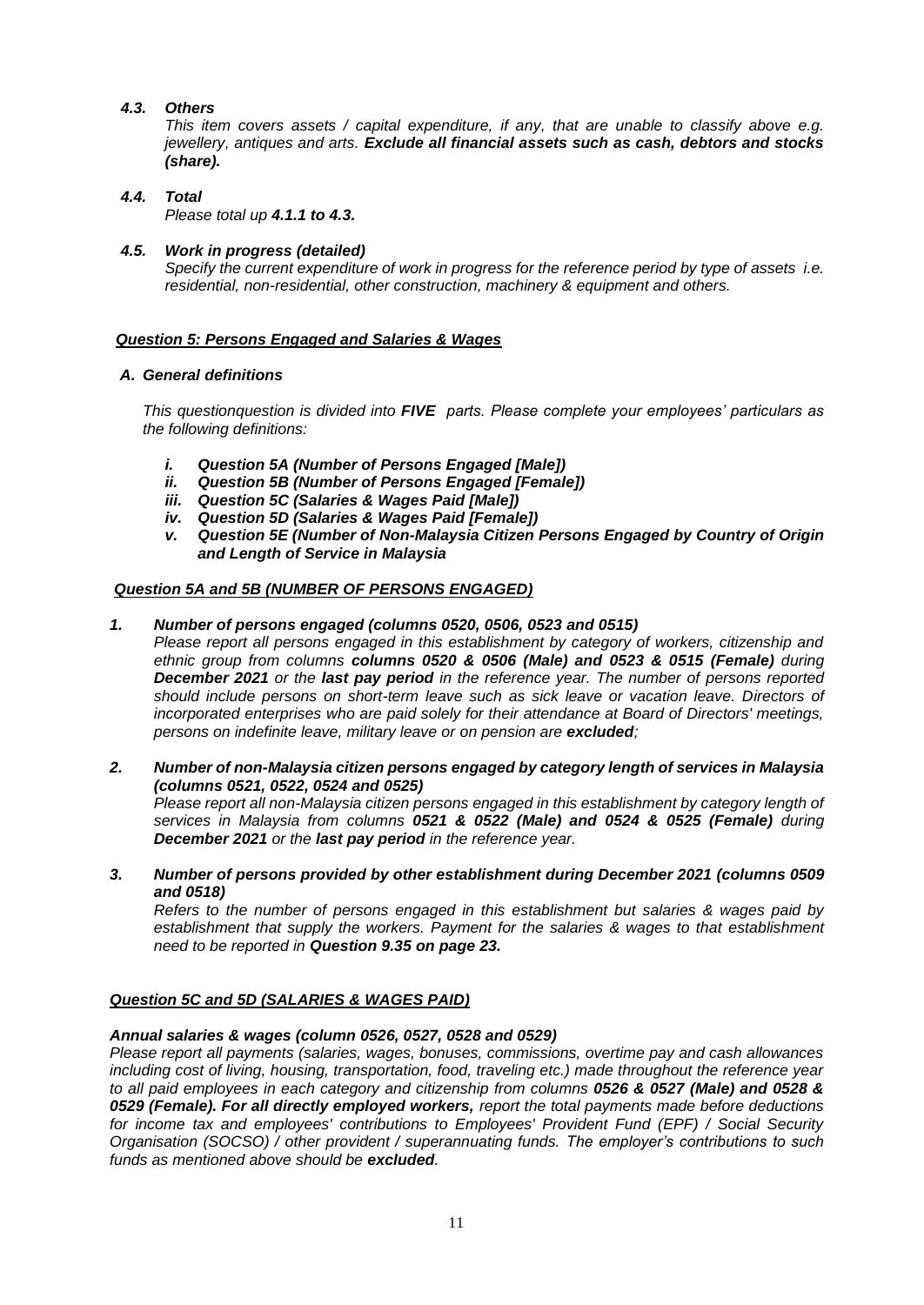# *Question 5E (NUMBER OF NON-MALAYSIA CITIZEN PERSONS ENGAGED BY COUNTRY OF ORIGIN AND LENGTH OF SERVICE IN MALAYSIA)*

# *The country of origin and length of service of employee*

*The country of origin of an employee refers to the country in which an employee was born and a place of*  life that is different from the country of employment now. Length of service refers to the amount of time *an employee has served in Malaysia, not limited to the establishment currently working.*

### *B. Definitions of category of workers / occupation*

### *5.1. Working proprietor and active business partners*

*Include all individual proprietors and partners (part-time or full-time) who are actively engaged in the work of the establishment. Sleeping partners and inactive members of proprietor's family are excluded, unless they participate in the control and management of the business. This category is not applicable to limited companies or public corporations, the ownership of which is represented by equity shares.*

### *5.2. Unpaid family workers*

*Include all family members (full-time or part-time) of any of the owners of the establishment who during the specified period worked a minimum of one-third of the normal working time but did not*  receive any payment, neither in cash nor in kind for the work done. These workers definitely *received food, shelter and other support as part of the household of the owner whether they work in the establishment or not.*

*However, if regular salaries and allowances are received by family workers and they contribute to EPF or other superannuating funds, they should be considered as paid employees, thus it has to be reported in Question 5A and 5B, item 5.3 and 5.4 in accordance with whether they are full-time or part-time workers as defined above.*

*This category of unpaid family workers is not applicable to limited companies or public corporations, the ownership of which is represented by equity shares.*

### *5.3. Paid employees (full-time)*

*Full-time workers refer to all those who normally work for at least 6 hours a day or 20 days a month. Persons working away from the establishment whose pay and services are under the control of the establishment such as sales representatives, engineering representatives, maintenance and repair personnel, if any, are to be included. Also included among the employees are paid managers and working directors of incorporated enterprises, except when paid solely for their attendance at Board of Directors' Meetings. All such employees are to be reported according to category of workers as defined below:*

### *5.3.1. Managers*

*Managers are those who plan, analyse, formulate, direct and advise on government policies, or carry out similar tasks on behalf of special interest organisations; or plan, organise, lead, control and coordinate the policies and activities of an enterprise, organisation, department or internal section. Example of occupation in this category is company manager.*

### *5.3.2. Profesional*

# *(a) Professionals*

*Professionals are those who conduct, analysis and research, and develop concept theory method of operation. Increase the existing stock of knowledge, apply scientific or artistic concepts and theories, teach about the foregoing in a systematic manner, or engage in any combination of these three activities.*

### *(b) Researcher*

*Specifically refers to the Researcher Position. Researcher conducts research, improve materials and industrial products and processes or develop concepts, theories and operational methods, and apply scientific knowledge based on the investigation of systematic and organised.*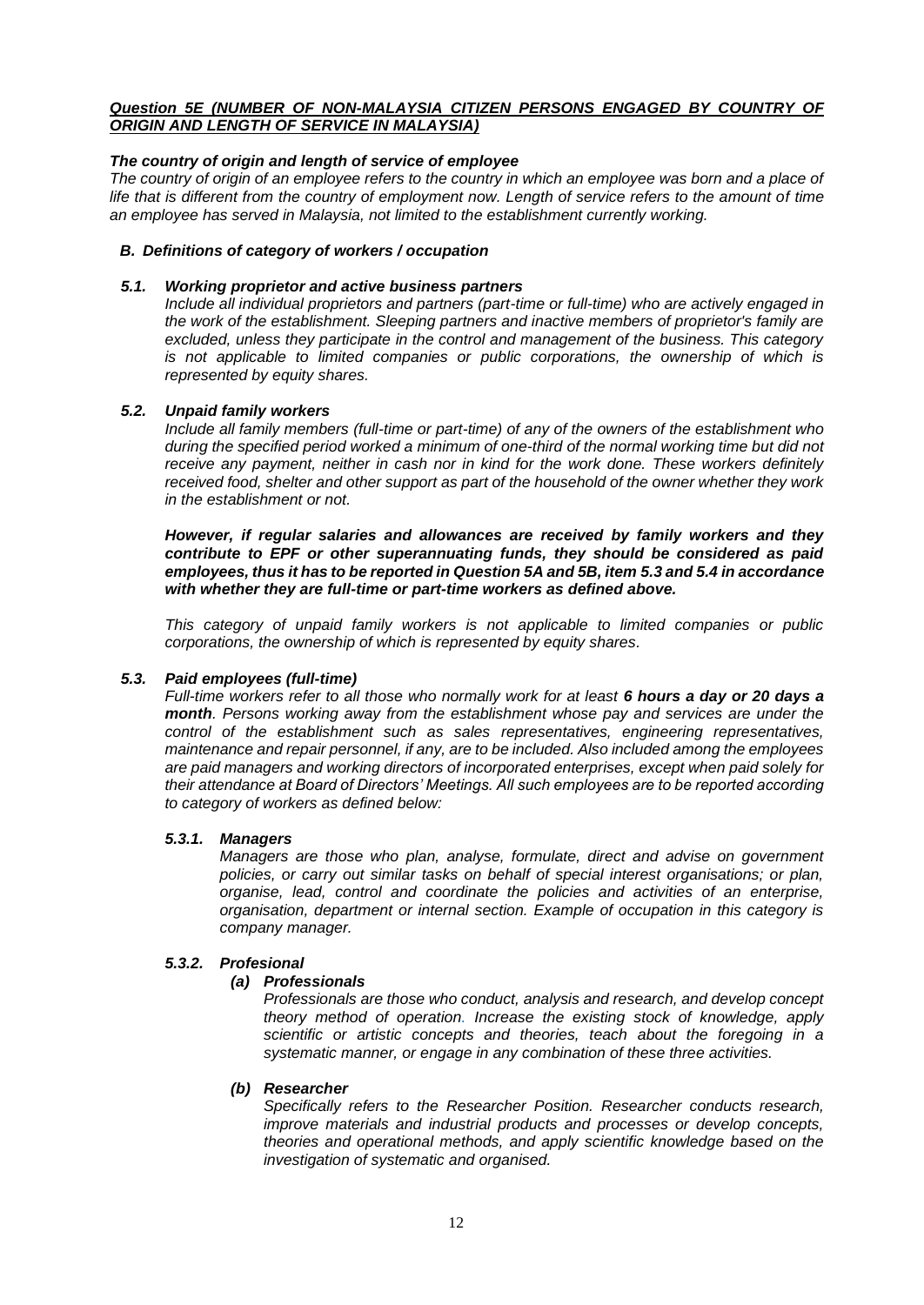*e.g. a person holding the post of an engineer and carries out research job is not classified as a researcher.* 

#### *5.3.3. Technicians and Associate Professionals*

*Technicians and Associate Professionals perform technical and related tasks connected*  with research and the application of scientific or artistic concepts and operational *methods, and government or business regulations. Most occupations in this major group require tertiary education. Example of occupations in this category are motor vehicle technicians.*

#### *5.3.4. Clerical Support Workers*

*Clerical Support Workers perform tasks record, organise, store and retrieve related information and perform clerical duties especially in connection with administrative operations, handling of money, travel arrangements and requests for information and appointments. Example of occupations in this category are clerks, book keepers, typists, stenographers, receptionists, secretaries and storekeepers.*

#### *5.3.5. Service and Sales Workers*

*Service and Sales Workers are those who provide personal services related to travel, housekeeping, catering, personal care, or protection against fire and unlawful acts, or, demonstrate and sell goods in wholesale or retail shops and similar establishments, as well as at stalls and markets. Example of occupations in this category are cashiers, stalls and market sales person, shop sales assistant, tickets clerk and security guards.*

# *5.3.6. Craft and Related Trades Workers*

# *5.3.6.1. Construction workers - directly employed*

*This category covers full-time paid construction workers employees who are directly employed by this establishment.*

*Construction workers are defined as al employees who are directly engaged in the construction or related activities of the establishment. Classify them into skilled and semi-skilled.*

#### *(a) Skilled*

*Workers under this category are those who are competent in carrying out multiactivities under various conditions. Part of the activities are not routine works that needs responsibilities and capabilities without supervisions.*

#### *(b) Semi-skilled*

*Workers under this category are those who are competent or possesses capabilities to perform multi-activities whether routine or expected jobs.*

#### *5.3.6.2. Construction workers – employed through labour contractors*

*This category covers full-time construction employees employed through labour contractors.*

*Labour contractor refers to contractors who supply only labour to your establishment. You should report the actual number of workers employed through these labour contractors and not the number of labour con tractors. Please report the total payments made to them. Give estimates if actual figures are not available. Classify them into skilled and unskilled.*

# *(a) Skilled*

*Workers under this category are those who are competent in carrying out multiactivities under various conditions. Part of the activities are not routine works that12 needs responsibilities and capabilities without supervisions.*

#### *(b) Semi-skilled*

*Workers under this category are those who are competent or possesses capabilities to perform multi-activities whether routine or expected jobs.*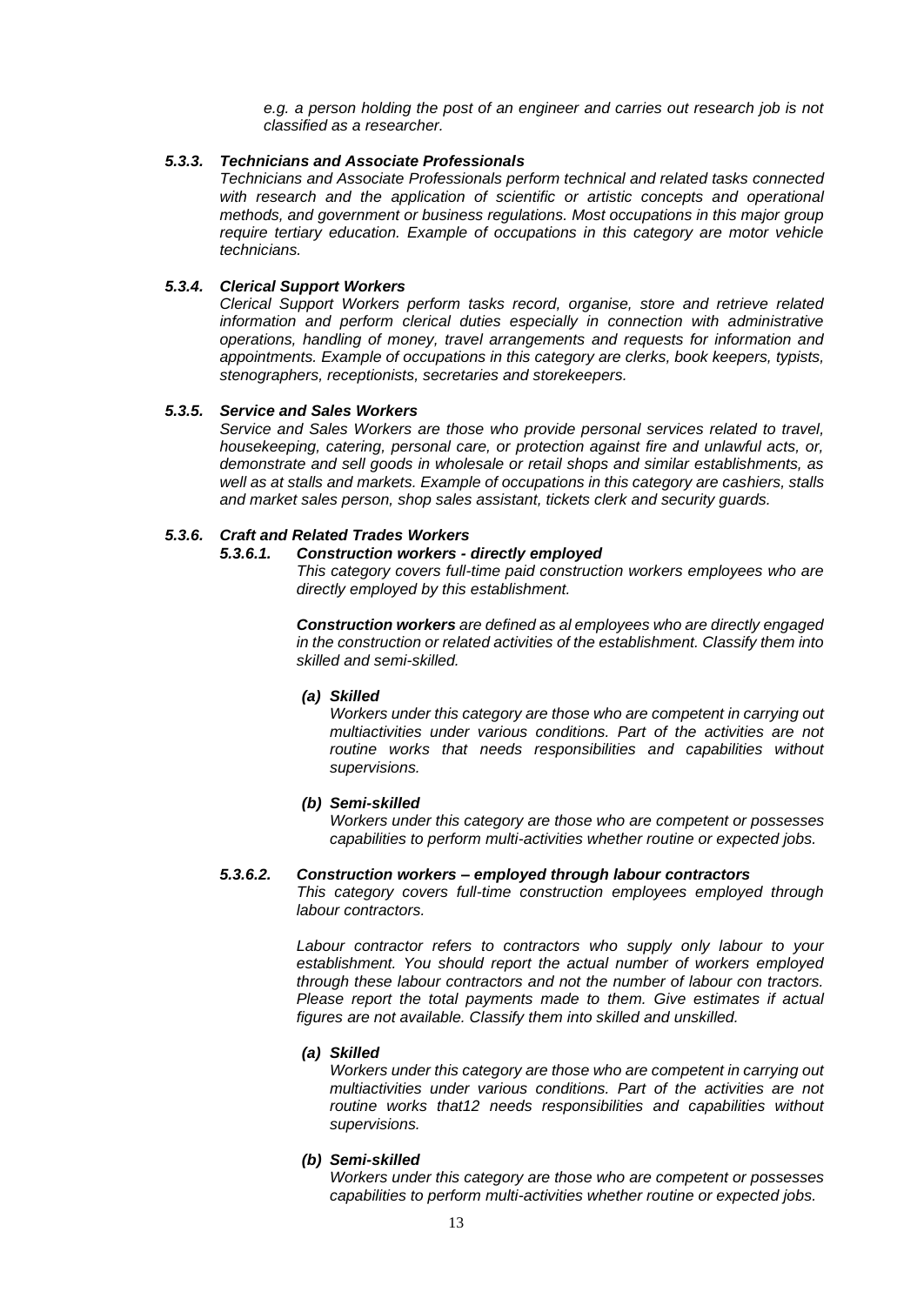# *5.3.7. Plant and Machine Operators and Assemblers*

*Plant and Machine Operators and Assemblers are those who operate and monitor industrial and agricultural machinery and equipment, drive and operate trains, motor vehicles and mobile machinery and equipment, or assemble product component parts according to strict specifications and procedures.* 

*The work mainly calls for experience with and an understanding of industrial and agricultural machinery and equipment as well as an ability to cope with machine-paced operations and to adapt to technological innovations. Example of occupation in this category is plant operator.*

# *5.3.8. Elementary Workers*

*Elementary occupation are those who perform simple routine tasks and non-systematic tasks which mainly require the use of handheld tools or with the assistance of simple machines, and in some cases considerable physical effort Example of occupations in this category are general workers, cleaners, dispatch rider and agricultural, forestry, livestock and fishery labourer.*

# *5.3.9. Total paid employees (full-time)*

*Please total up item 5.3.1 to 5.3.8.*

# *5.4. Paid Employees (part-time)*

*Refer to those who worked less than 6 hours a day and / or less than 20 days a month and received pay.*

# *5.5. Total*

*Please total up item 5.1, 5.2, 5.3.9 and 5.4.*

### *Question 6: Number of Persons Engaged by Category of Workers and Highest Qualification*

*The reports of the number of persons engaged by qualifications are classified to the Academic and Technical / Skills divided onto 7 major groups:* 

### *6.1 Postgraduate*

*Refers to Masters Degree and Doctor of Philosophy (PhD) holders from institutions of higher learning (local / overseas).*

# *6.2 Bachelor / Advanced Diploma or equivalent*

### *(a) Academic*

*Refers to first degree from institutions of higher learning (local or overseas). Advance diploma or professional qualifications which are deemed to be at par or higher than first degree are also to be included, such as ACCA, (CIMA (accounting), LLB (law) ICSA (secretarial) etc.*

### *(b) Technical*

*Refers to the first degree specialised in technology (Technical and Skills) from the Malaysian Technical University Network (MTUN) of Universiti Malaysia Perlis (UniMAP), Universiti Malaysia Melaka (UTEM), Universiti Tun Hussein Onn Malaysia (UTHM) and Universiti Malaysia Pahang (UMP).*

# *6.3 Diploma*

### *(a) Academic*

*Refers to certificate and diploma or equivalent certificate obtained from universities, colleges, polytechnics, recognised bodies or equivalent. The duration of study to obtain a diploma or certificate is at least two years.*

### *(b) Technical and Vocational (TVET)*

*Refers to diploma from institutions of higher learning, polytechnics or colleges (local / overseas) which are not recognised as a degree specialising in Technical and Vocational Education and Training (TVET). e.g. Malaysians Skills Diploma (DKM) and Malaysian*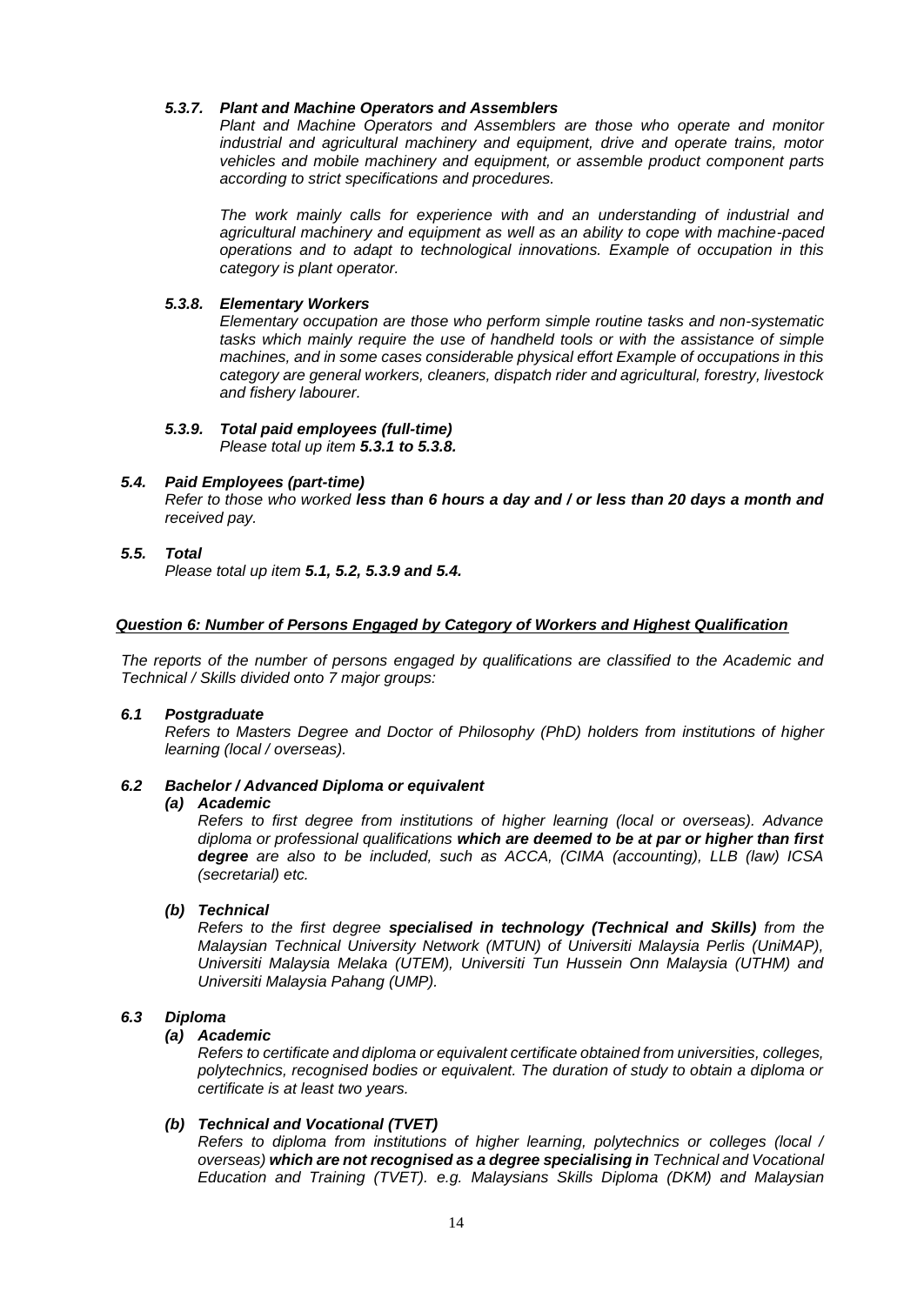*Advanced Skills Diploma (DLKM) certified by Department Skills Development, Ministry of Human Resource.*

# *6.4 STPM or equivalent*

*Refers to STPM / STP / HSC / GCE 'A' Level qualifications or passed the matriculation examination conducted by any recognised university or college.*

# *6.5 Certificate*

# *(a) Academic*

*Refers to the certificate obtained from community colleges, polytechnics and private college which are academics oriented.*

# *(b) Malaysian Skills Certificate (TVET)*

# *(i) Malaysian Skills Certificate Level 3*

*Refers to qualification of certificate that are certified by the Department of Skills Development, Ministry of Human Resource. Competent to perform various work activities. Have a responsibility and in addition to control and guide the others. Recognised as a Skilled Workers.*

# *(ii) Malaysian Skills Certificate Level 1& 2*

*Refers to qualification of certificate certified by the Department of Skills Development, Ministry of Human Resource. Recognised as the Semi-Skilled Workers.*

# *(iii) Other Skills Certificate*

*Refers to qualification of certificate obtained from the Community Colleges, Polytechnics, Industrial Training Institute, National Youth Skills Institute, and private college specialising in Technical and Vocational Education and Training (TVET).*

# *6.6 SPM / SPM (V) or equivalent*

*Refers to SPM / SPM (V) / MCE qualifications or equivalent examinations such as GCE 'O' Level.* 

# *6.7 Below SPM / SPM (V) qualification*

*Refer to qualifications such as PMR / SRP / LCE, completed primary school or below.*

# *6.8 Total*

*Please total up item 6.1 to 6.7.*

*This total must be equal to the corresponding figures reported in Question 5A (Male) and 5B (Female) excluding total persons provided by other establishment.*

### *Question 7: Man-Hours Worked During the Reference Year*

- *7.1 Number of workers per shift Refers to number of workers per shift.*
- *7.2 Number of days worked during the reference year Refers to the actual number of days which the establishment normally operated during the reference year.*
- *7.3 Number of hours worked in a shift Refers to the total hours of worked per shift.*
- *7.4 Total man-hours worked Refers to 7.1 x 7.2 x 7.3.*
- *7.5 Total overtime man-hours worked during the reference year Refers to the total number of man-hours worked outside the normal working hours of the establishment.*
- *7.6 Total man-hours worked during the reference year Refers to the total 7.4 and 7.5.*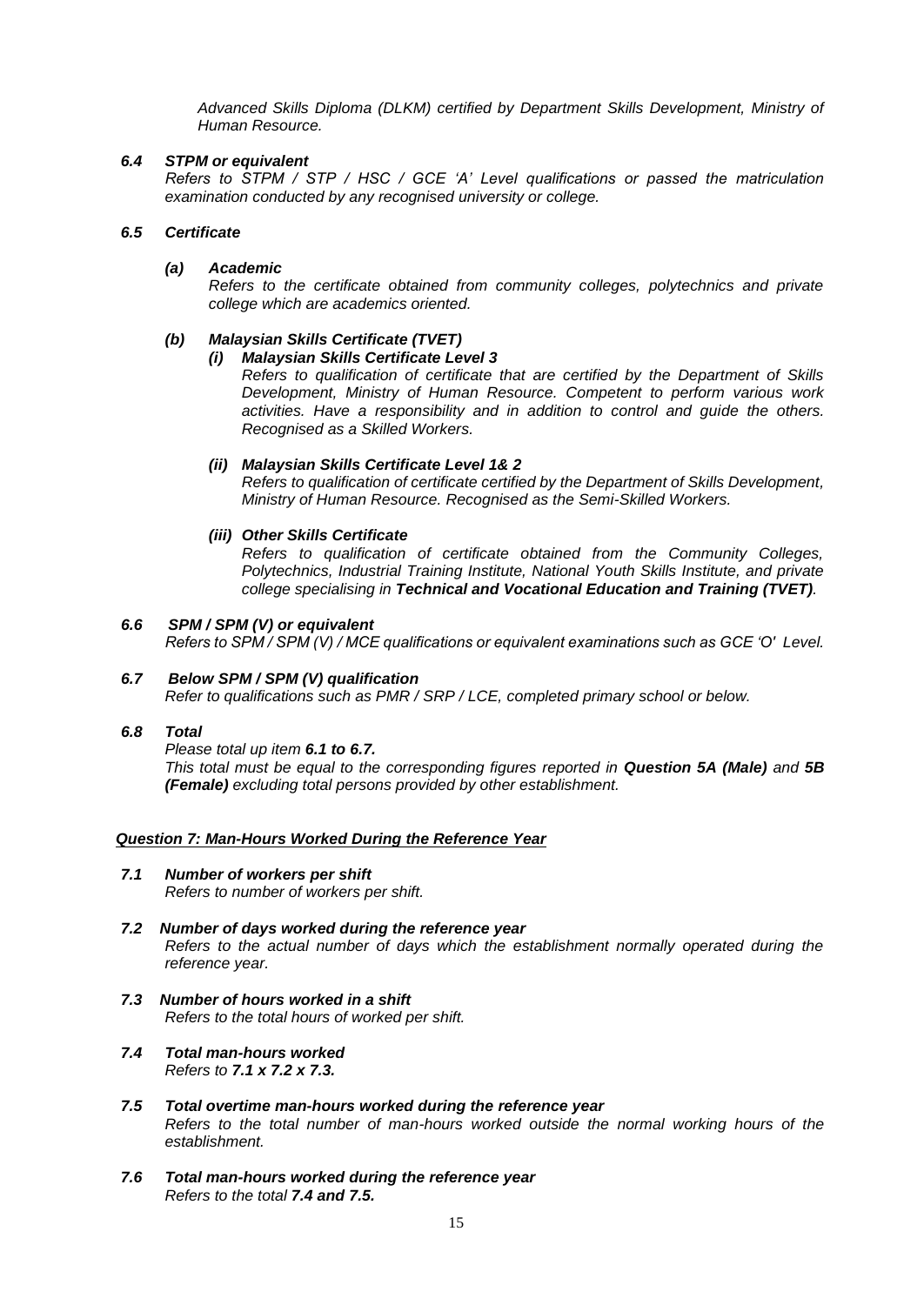### *7.7 Overtime paid during the reference year*

*Refers to the total wages paid for the work performed outside the normal working hours of the establishment.*

### *Question 8: Turnover / Income*

*The data reported for this question should be based on the Profit & Loss Account / Financial Statement and other supporting documents for the reference year 2021. Please provide best estimates if the account is not finalised or availabe.*

### *8.1 Value of construction work done*

*Total value of construction work done includes new construction work, capital repairs, restorations, conversions and current repairs and maintenance which was carried out during the year for the owner / investor of the project. Own account construction of the unit by the unit's own labour force for use as own fixed capital assets should be excluded, e.g. temporary sheds built for the construction workers.*

#### *8.2 Income from industrial service rendered*

*Refers to income received by this establishment for services rendered to other establishment during the reference year.*

- *8.2.1 Fees received for processing work done for others on their materials Refers to fees received for processing work done for others on their own materials.*
- *8.2.2 Percentage (%) of income received from abroad for processing of goods for other establishment*

*Refers to the percentage (%) of income received from abroad for processing of goods for other establishment.*

### *8.2.3 Income from repairs and maintenance work on other establishment's machinery and equipment*

*Refers to income received from repairs and maintenance work done on other establiehment's machinery and equipment. The invoice price should include, in addition to labour and overhead costs, charges for materials supplied by the establishment in the course of the work.*

- *8.2.4 Percentage (%) of income received from abroad for machinery and equipment repairs and maintenance work for other establishment Refers to the percentage (%) of income received from abroad for machienary and equipment repairs and maintenance work for other establishment.*
- *8.3 Values of sales (from goods / material purchases for resale without further processing) Refers to the value of sales of all goods sold in the same condition as purchased without undergoing further processing, whether the resale was at wholesale or retail.*

# *8.4 Value of other industrial work done (e.g Manufacturing, Quarry etc.)*

*The value to be reported is the value other than the principal activity. e.g.*

*"An establishment which is engaged in the installation of the structural metal products at the construction site but at the same time also carried out manufacturing of structural metal products (involved in construction industries). The value of work done for manufacturing of structural metal products should be reported in this field."*

### *8.5 Income from other output n.e.c (e.g. scrap, electicity, waste product etc.)*

*Refers to inc received by the establishment from sales of other output such as scrap, electricity generated, waste products etc. Please indicate the value and specify the output, if any.*

*8.6 Professional fees received (e.g. accounting, management, engineering, legal services, research and development etc.) Refers to value of income received by the establishment from professional services such as* 

*accounting, management, engineering, legal services, research and development etc.*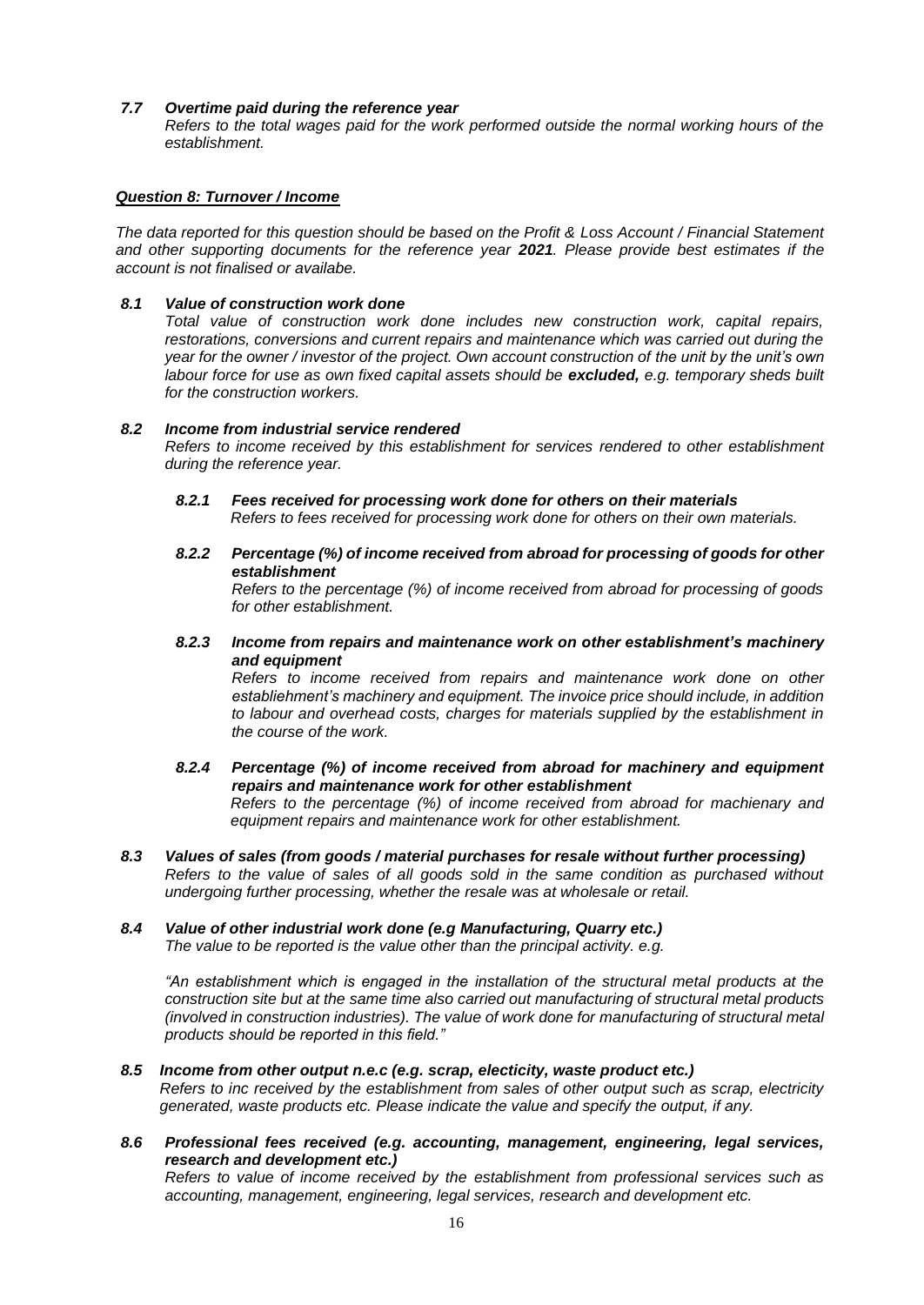# *8.7 Commission and brokerage earned*

*Refers to commissions and brokerage earned as wages for selling goods or services on behalf of other establishments.*

*8.8 Rental income received from: Refers to:*

### *(a) Land*

*Refers to income received for land use based on rent or lease.*

# *(b) Residential bulding*

*Refers to income received as a rental from this establiehment's residential building / premises to other establishment.*

# *(c) Non-residential building*

*Refers to income received as a rental from this establishment's non-residential building / premises to another establishment.*

- *(d) Transport equipment Income from renting transport without its operator.*
- *(e) Machinery and equipment Refers to income received as a rental from machinery and equipment.*

# *(f) Furniture and fittings*

*Income received from renting furniture.*

# *(g) Others*

*The rental income other than those mentioned above.*

# *8.9 Royalties, copyrights, licensing and franchise fees*

*Refers to income derived from royalty payments, copyright, licensing and franchise fees received.*

#### *8.10 Non-operating income Refers to*

### *(a) Subsidies:*

### *(i) Subsidies on salaries and wages*

*Subsidies on salaries and wages are assistance received by enterprises (whether for Employers, Employees or Self-employed Workers) from the Government whether from the federal government, state, local authorities, government statutory bodies or non-profit institutions (regulated by the government) representing subsidies on wages and salaries. This assistance so that the employer continues to pay the salary of his employees, with the aim of returning to make production or continuing to perform withdrawals without stopping production operations. Referring to the WAGE SUBSIDY PROGRAMME (PSU) is financial assistance paid to the employer of each enterprise for each local employee.Income derived from subsidies on salaries and wages received either from Governmnet, Statutory Bodies, Non-Government Organizations or corporate sponsorships.*

*The purpose of PSU is to assist enterprises economically affected by COVID-19 as well as to avoid closure of operations during the Movement Control Order (MCO) so that the company's operations can continue and prevent workers from losing their jobs and the production of goods and services continues.*

### *(ii) Subsidies on products*

*Subsidies on products, a subsidy payable per unit of a good or service. The subsidy may be a specific amount of money per unit of quantity of a good or service, or it may be calculated ad valorem as a specified percentage of the price per unit of the goods or services A subsidy on products usually becomes payable when the good or service is produced, sold or imported, but it may be also payable in other circumstances such as when a good is transferred, leased, delivered or used for own*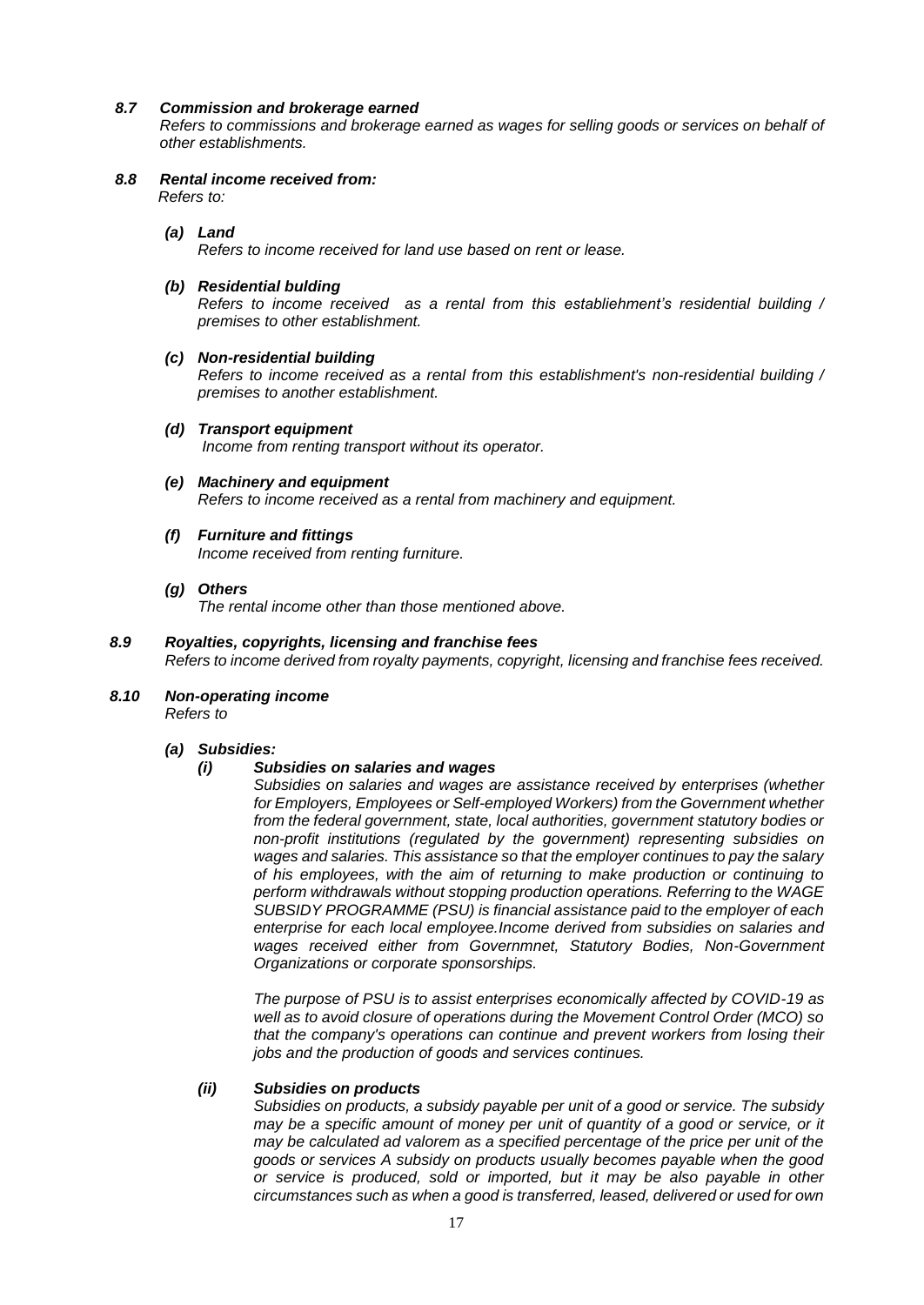*consumption or own capital formation. The subsidy may be designed to influence resident enterprises' levels of production or the prices at which the outputs are sold.*

*(iii) Subsidies on production*

*Subsidies on production, these consist of subsidies except subsidies on products which resident enterprise may receive as a consequence of engaging in production.*

- *(b) Claims and compensation received Income derived from claims and compensation received*
- *(c) Bad debts recovered Income derived from bad debts recovered*
- *(d) Income from interest Refer to return from savings of money capital in financial institutions*
- *(e) Income from dividend Refer to income earned from ownership of shares*
- *(f) Gain from sales / revaluation of assets Refers to profit gained from transaction of purchased a premise for the purpose of resale and revaluation of asset because the value of the asset had increased.*
- *(g) Gain from foreign exchange / financial assets Income derived from gain from foreign exchange / financial assets*
- *(h) Remittances, gifts or grant received*

*Income received from remittances, gifts, budget grants Government / Statutory Bodies; Non-Government organisations / corporate sponsorships.*

*(i) Others non-operating income (please specify)*

### *8.11 Please indicate if this establishment have income from e-sports activities.*

*If 'Yes', please state the total income in this e-sports activity Electronic sports (also known as e-sports) is a form of competition using video games. e-sports often takes the form of organised, multiplayer video game competitions, particularly between professional players, either individually or as teams. Unlike traditional sports like football and badminton, e-sports players are competing virtually via gaming platforms such as personal computer, console and mobile instead.*

- *8.12 Others operating income (please specify) Please specify income earned from other than those mentioned above, if any.*
- *8.13 Total income Please total up item 8.1 to 8.12*
- *8.14 Capital transfers received Refers to a transaction in which one institutional unit provides a financial asset or fixed asset to another unit without receiving any goods, services or assets.*
- *8.15 Grand Total Please total up item 8.13 and 8.14*

### *Question 9: Expenditure*

*The data reported for this question should be based on the Profit & Loss Account / Financial Statement and other supporting documents for reference year 2021. Please provide the best estimates if the account is not finalised or available.*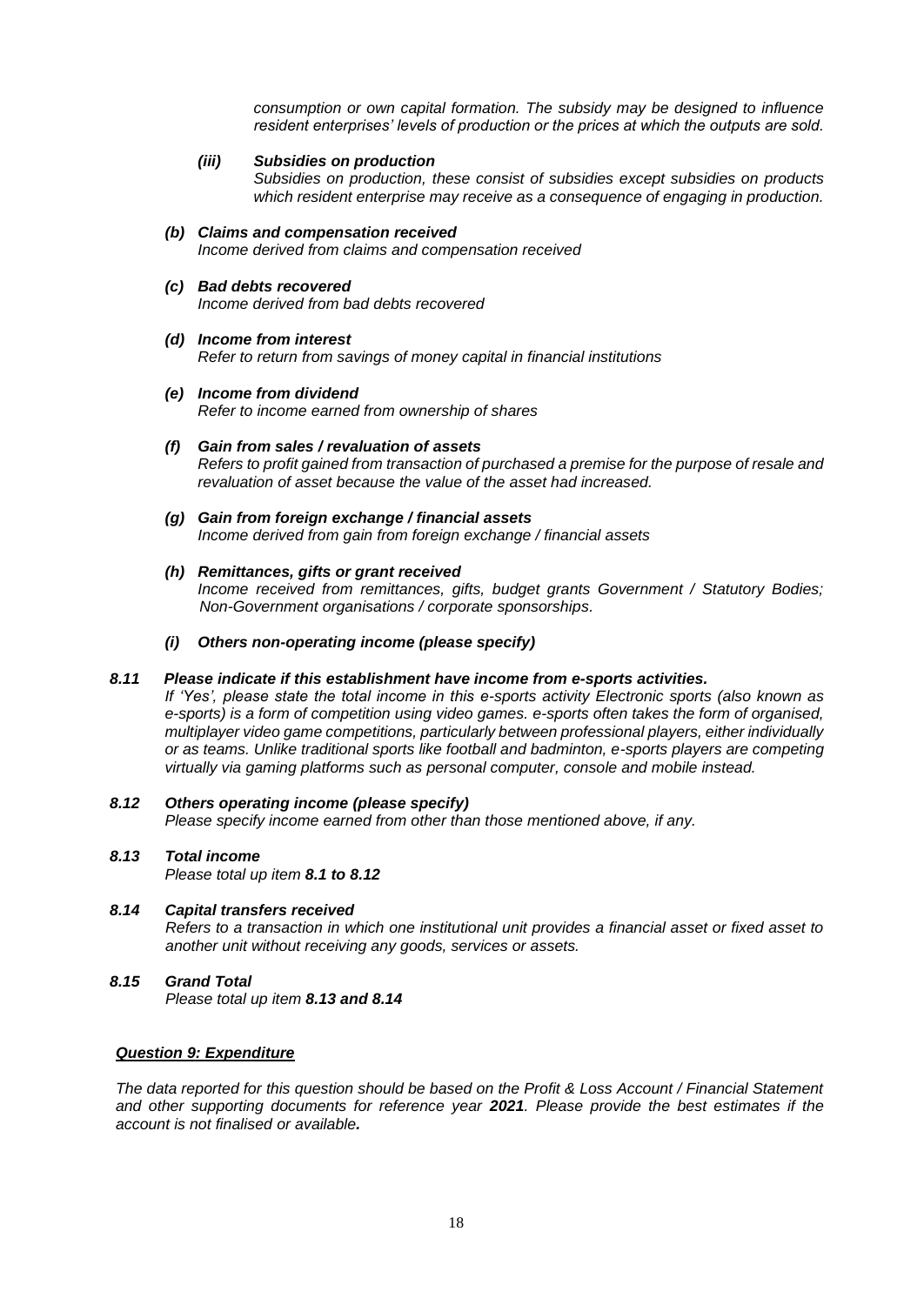### *9.1 Cost of building materials used*

*This cost includes all building material and have been consumed during the reference year to produce the output of this establishment. Materials consumed in the production of fixed assets for the establishment's own use should also be included.*

*The value of building materials consumed should be cost delivered at establishment less discounts and returns and should be inclusive of opening stock less closing stock, transport, taxes and duties paidon the materials and insurance.*

### *9.2 Materials used for repair and maintenance*

*Refers to value of materials used for repairs and maintenance carried out for other establishment.*

# *9.3 Stationery and office supplies*

*Refers to expenditure for stationery and office supplies consumed.*

# *9.4 Water purchased*

*Refers to charges for water purchased. If the charges for electricity and water purchased are combined together in the account, please provide an estimate for water consumed.*

# *9.5 Electricity purchased*

*Refers to charges for electricity consumed. If the charges for water and electricity consumed are combined together in an account, please provide an estimate for electricity consumed.*

# *9.6 Fuels, lubricants and gas*

*Refers to the purchase of fuels (e.g. diesel oil, petrol, furnace oil, and fuel oil), lubricants (e.g. lubricating oil and grease) and gas (e.g. liquefied petroleum gas, natural gas and NGV).*

# *9.7 Cost of goods sold (goods / materials purchased for resale without undergoing further processing)*

*Report the cost of goods / materials sold in the same condition as purchased without undergoing further processing according to whether the resale was at wholesale or retail.*

*9.8 Payments for processing work done by others on materials supplied by this establishment Refers to the payments for processing work done by others during the year reference year on materials supplied by this establishment. Payments made to home workers (persons engaged by the establishment who perform at their own home, usually on a piece-rate basis) should also be included in this item.*

### *9.9 Payments for current repairs and maintenance work done by others on this establishment's fixed assets*

*Refers to the total of repairs and routine maintenance work done by others on the establishment's fixed assets such as buildings, transport equipment, machinery & equipment, furniture & fittings and computer. However, major repairs of capital in nature should be reported in column (0413) in Question 4 as capital expenditure and value of assets.*

### *9.10 Research and development expenditure*

*Refers to expenditure incurred on Research and Development (R&D) activities. R&D is the systematic study of new processes, techniques, applications and products.*

# *(a) In-House*

*The percentage of expenses incurred by the establishment itself for the purposes of research and development.*

### *(b) Outsource*

*The percentage of expenses paid to other establishment for the purposes of research and development.*

### *9.11 Transportation of goods (carriage outwards)*

*Refer to payments for transportation of goods as a result of production process (minerals, quarry products, sand and clay) and / or transfers of fixed assets.*

### *9.12 Travelling expenses (include both local and overseas travelling, petrol / diesel bills and parking fees for own vehicles)*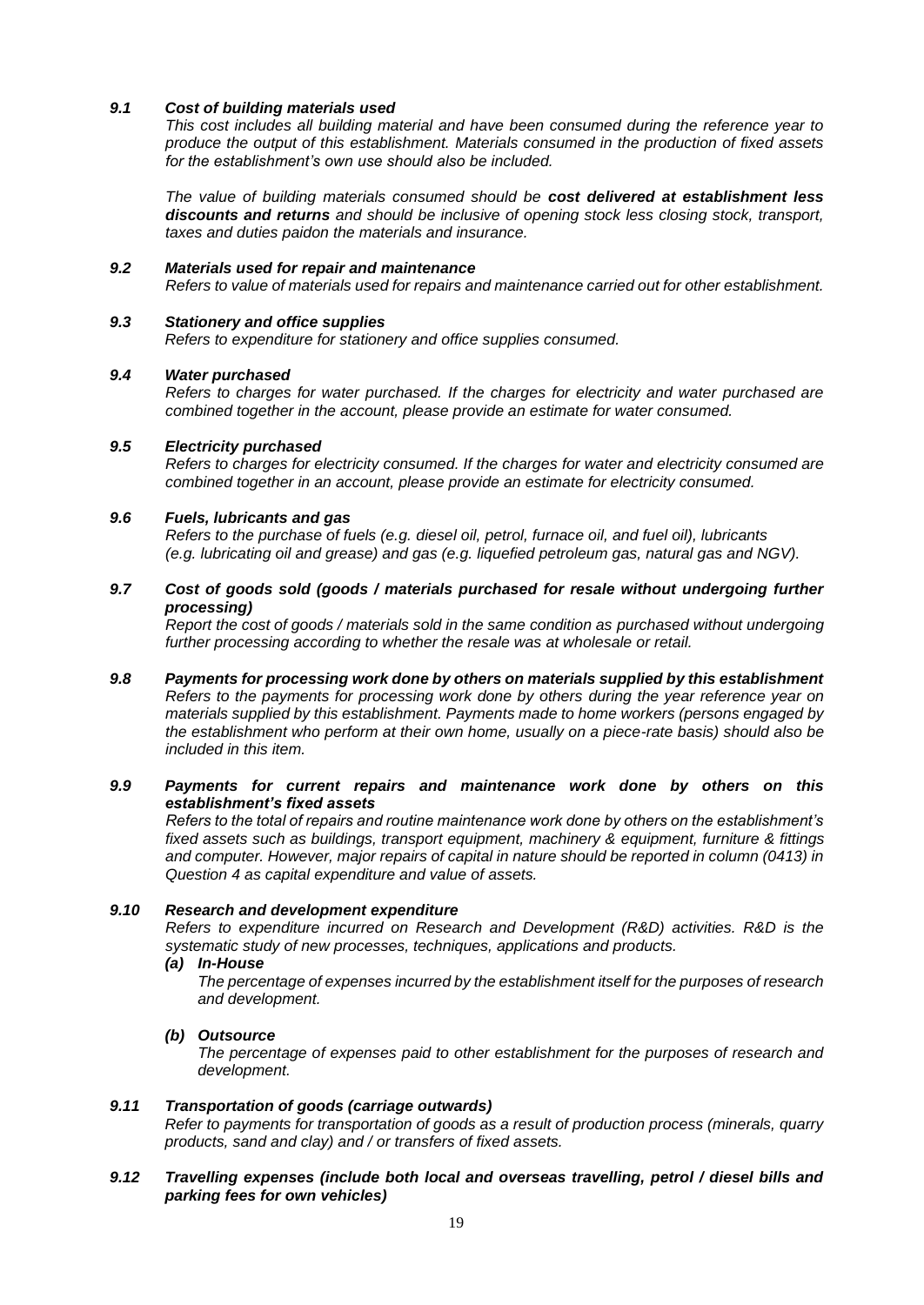*Refer to expenses incurred by employees of your establishment for performing official duties outside office such as traveling, lodging, food, petrol / diesel bills, parking fees and other related expenses.*

### *9.13 Accounting, secretarial and audit fees*

*Refers to fees of accounting, auditing, tax related and secretarial duties services performed by accounting, secretarial and audit establishments.*

# *9.14 Legal fees*

*Refer to fees for legal advice, representation and documentation services.*

### *9.15 Management fees*

*Refer to fees for management services provided by other establishments or individuals for planning managemnet, organisation, cost projecting and human resource.*

### *9.16 Entertainment expenses*

*Refer to expenses for the entertainment of business clients by the establishment.*

### *9.17 Postage (include courier services)*

*Refer to charges for postal services encompass the pick-up, transport and delivery of letters, newspaper, periodicals magazines and other printed matters, and parcels. Also included mail box rental services.*

# *9.18 Bank charges*

*Refer to bank charges for financial services provided by financial institution. (e.g. payments for cheque books, bank drafts, letters of credit, bankers' acceptances and commissions and fees related to transactions in securities).*

# *9.19 Insurance premium on building, machinery, transport equipment and goods Refer to insurance premium paid by your establishment on building*

### *9.20 Commissions and agency fees*

*Refers to commission and fees paid to other establishments or individuals or agents for selling goods or providing services on behalf of the establishment.*

### *9.21 Advertising and promotion*

*Refer to payments for advertisements / promotion of goods, services and name of your company / business through media such as newspapers, television, radio, internet or other media, whether locally or overseas.*

*9.22 Payment for other prefessional services (e.g. consulting fees for architects, engineers, surveyors, etc.)*

*Refers to fees for professional services provided by architectural, engineering, censusing consultancy firm etc.*

- *9.23 Payment for data processing and other services related to information technology Refers to payment for services related to data processing and tabulation (data capture and data transfer from various medium).*
- *9.24 Telecommunication fees (e.g.: telephone, internet etc.) Refers to fees for telecommunication services encompass telephone, telegram, cable broadcasting, satellite, electronic mail and internet.*
- *9.25 Other payments for non-industrial services (please specify) Refer to payments for non-industrial services that cannot be classified under any of the items 9.1 to 9.24.*

### *9.26 Rental payments*

*Refers to rent or leasing on land and also rental payments on operational leasing of building / premises, machinery & equipment, vehicles & other transport equipment and other assets.*

# *9.27 Current depreciation on fixed assets*

*Refers to the amount reported for the reference period as in Question 4 in field 041699.*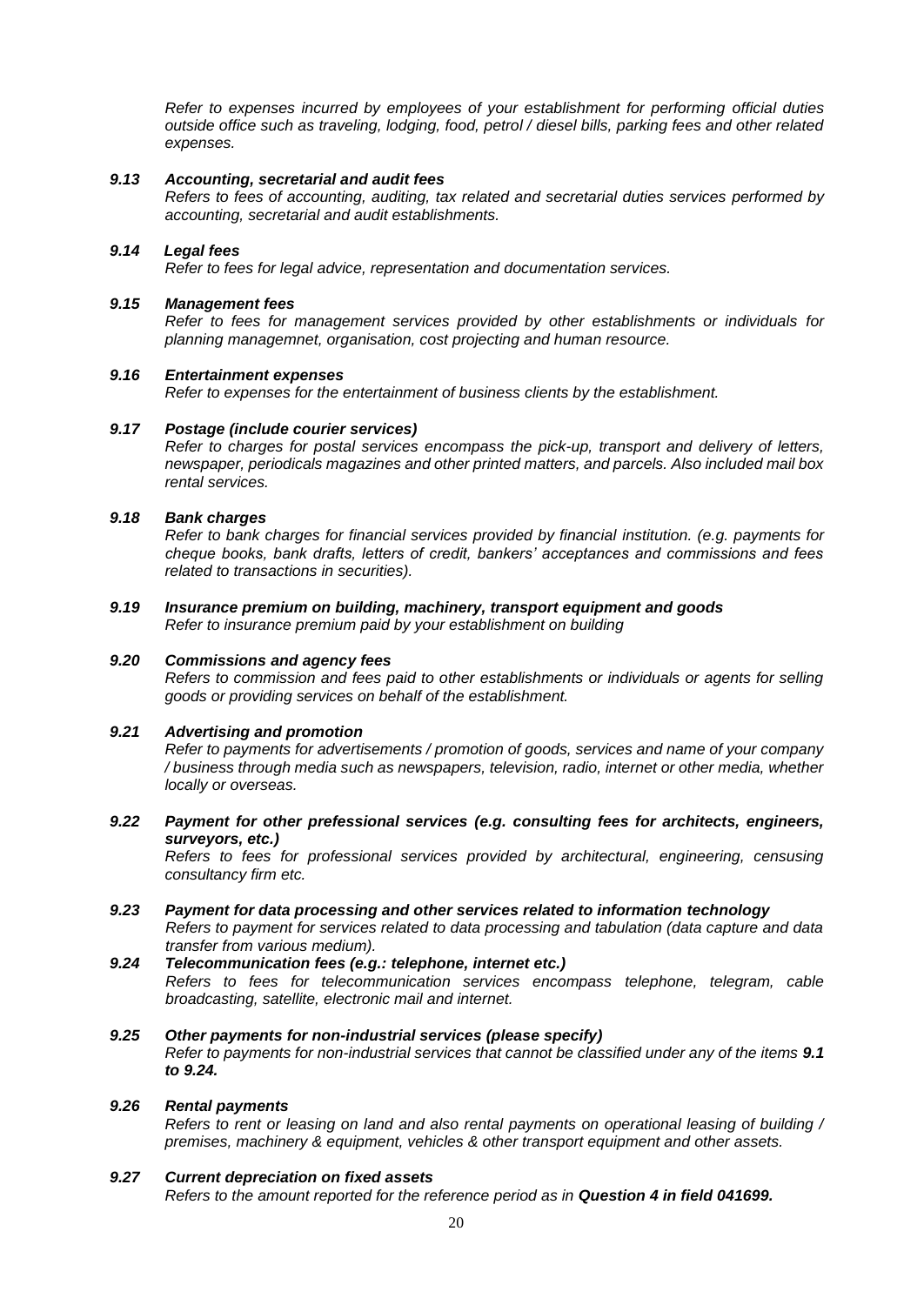### *9.28 Interest paid*

*Refers to annual interest paid on loans taken by this establishment from financial intitutions.*

### *9.29 Royalties paid to*

*Refers to royalties paid including license fees for goods and / or services used of patents, copyrights, trademarks, franchises etc. based on licensing agreements.*

- *(a) Government / Statutory Bodies Please specify the type of royalties.*
- *(b) Non-government organisations / corporate sponsorship Please specify the type of royalties.*

#### *9.30 Indirect taxes and government license*

#### *(a) Taxes on products:*

### *(i) Excise taxes paid on own manufactured products*

*Refers to duties paid for the product manufactured as listed in the directive on Royal Malaysia Customs Department excise duties. e.g. alcoholic drinks, tobacco, cars and motorcycles; and*

#### *(ii) Export tax*

*Refers to tax paid on exported goods for their own consumption or own capital formation.*

### *(b) Other taxes on production*

### *(i) Assessment (on land and buildings) and quit rent*

*Refers to assessments on land and buildings collected by the local authorities such as City Hall, Municipal Council and quit rent by the District Land and Mines Office;*

### *(ii) Road tax*

*Refers to road tax collected by the Road Transport Department for motor vehicles; and*

#### *(iii) Business registration fees, driving license, etc. Refers to business registration fees includes co-operative for Companies Commission of Malaysia (CCM).*

*(c) Services tax or sales tax*

*Refers to the tax charged for the services or sales.*

### *9.31 Non-operating expenditures*

*Refers to indirect expenditure incurred by the establishment including foreign exchange losses, losses on sales, bad debts written-off and current transfers:*

- *(a) Loses from foreign exchange / financial assets*
- *(b) Loses from sales / revaluation of assests*
- *(c) Bad debts written off*
- *(d) Current transfers such as remittances, gifts, donations, fine, etc.*
- *(e) Others non-operating expenditure (please specify)*

### *9.32 Please indicate if this establishment have expenditure in e-sports activities.*

*If 'Yes', please state the total expenditure in this e-sports activity Electronic sports (also known as e-sports) is a form of competition using video games. e-sports often takes the form of organised, multiplayer video game competitions, particularly between professional players, either individually or as teams. Unlike traditional sports like football and badminton, e-sports players are competing virtually via gaming platforms such as personal computer, console and mobile instead.*

# *9.33 Others operating expenditure (please specify)*

*Please specify other expenses not reported above (if any).*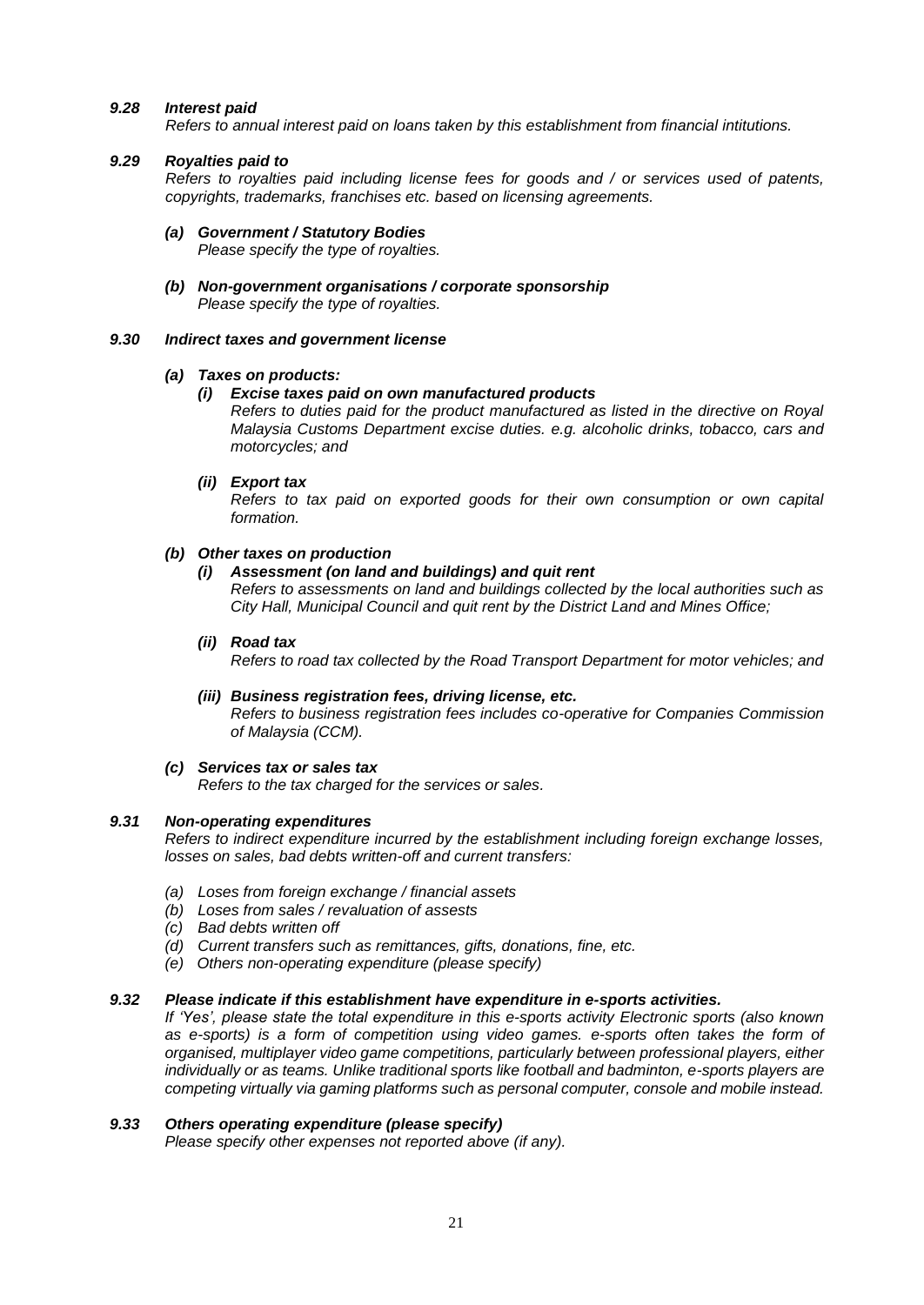### *9.34 Employment costs*

### *(a) Salaries & wages paid*

*Refers to the amount reported for the reference period as in the Question 5C (Total annual salaries & wages male) and Question 5D (Total annual salaries & wages female).*

*(b) Payment of gratuity, retirement / retrenchment benefits to employees Refers to payments paid by employers to employees upon retirement or being retrenched.*

# *(c) Payment in kind to paid employees*

# *(i) Free medical attention*

*Refers to value fees for medical treatment to your employees; and*

- *(ii) Others (e.g.: free food, free accommodation etc). Refers to value of food and accommodation etc. provided by the establishment to your employees.*
- *(d) Employer's contribution to provident funds, social security schemes, pensions and welfare schemes*
	- *(i) Employees Provident Funds (EPF) Refers to employers' contribution paid by the establishment to EPF;*

# *(ii) Other Provident Funds*

*Refers to employers' contribution paid by the establishment to provident funds other than those organised and managed by the government. e.g. Co-operative;*

- *(iii) Social Security Organisation (SOCSO) Refers to employers' contribution paid by the establishment to SOCSO;*
- *(iv) Private social security schemes (e.g workers' compensation insurance) Refers to employers' contribution by the establishment to social security schemes other than those managed by the government such as workman compensation; and*
- *(v) Gratuity benefits schemes, retirement / retrenchment Refers to employers' contribution to retirement or retrenchment schemes other than those managed by the government.*
- *(e) Fees paid to non-working directors for their attendance at Board of Directors' Meetings*

*Refers to the payment by the establishment to non-working directors for their attendance at Board of Directors' Meetings.*

# *(f) Value of free wearing apparel provided*

*Refers to value of free wearing apparel provided to employees such as uniforms, overalls and office attire.*

### *(g) Staff training cost*

*Refers to training cost, workshop and conference funded by the employers, either locally or overseas.*

### *(h) Cost of transport of workers (to and from workplace)*

*Refers to cost of transportation of workers to and from work place undertaken by your establishment such as factory bus services.*

### *(i) Levy on labours*

*Refers to charges paid in the reference year by the employer of foreign workers to the government. The levy was RM410 for domestic helper, plantation workers RM640, construction, manufacturing and services sector RM1,850.*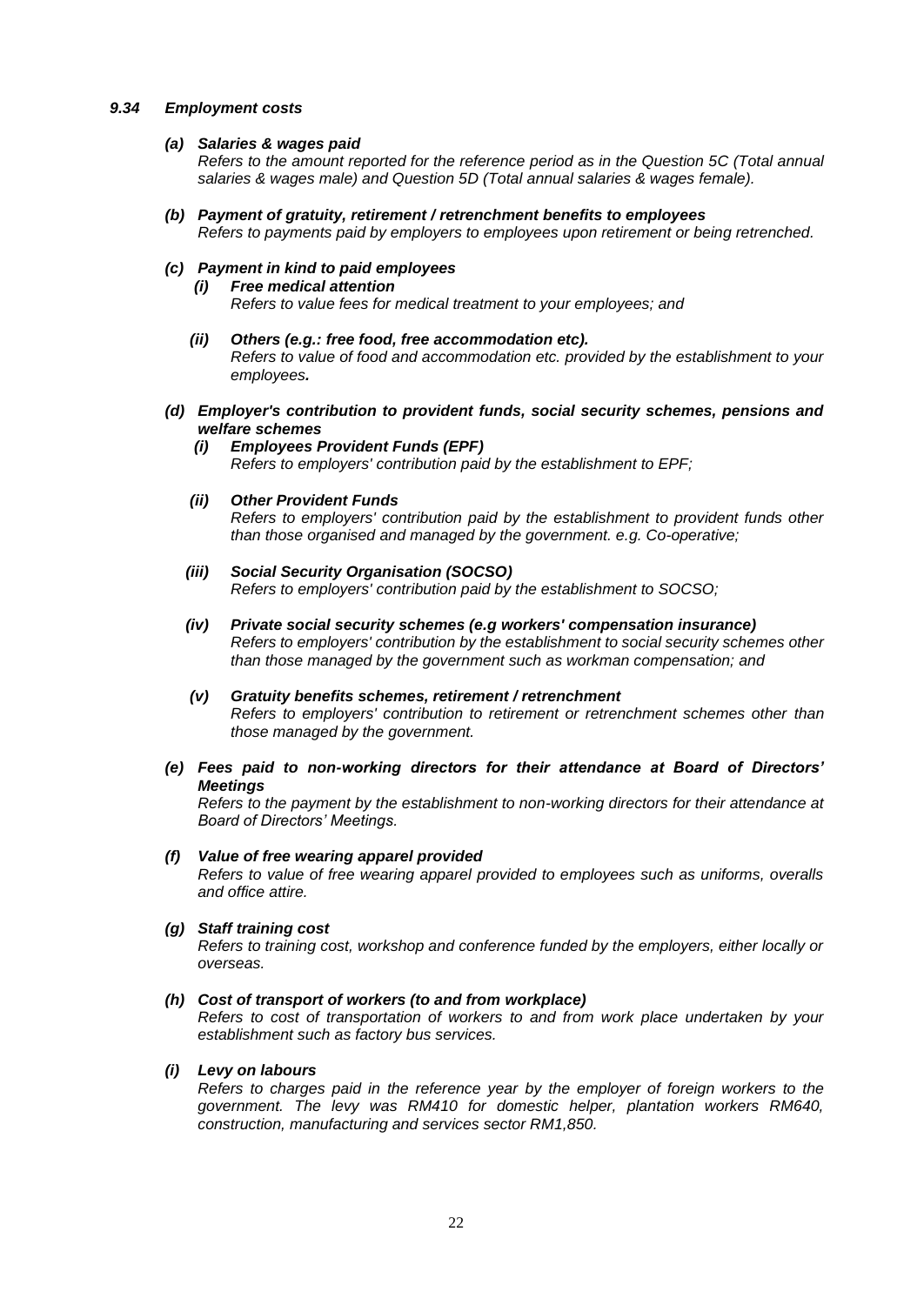- *(j) Expenses on share-based payment to employees (including shares & stock options) Refers to amount of expenses incurred from share-based payment transactions for employee performance shares or stock options, offered by the company to employees who work as part of their remuneration package.*
- *(k) Other labour costs (please pecify)*

*Please provide other labour costs if any.*

# *9.35 Payment to other establishment for providing workers*

*Refers to the payments made to other establishment for providing workers for the purpose of obtaining service.*

# *9.36 Payment for security services*

*Refers to payments for security services such as escort police for the transfer of explosives and security guard services to withdraw money from banks.*

# *9.37 Total expenditure*

*Refer to the total expenditure in item 9.1 to 9.36.*

# *9.38 Capital transfer made*

*Refers to the rights to use of a capital which has been transferred to others without receiving any return whether in term of goods, services or assets.*

# *9.39 Financial lease charges*

*Refers to total payment made for renting or leasing of asset in view of owning the assets ultimately.*

# *9.40 Dividend payable*

*Refers to income from the ownership of shares and is payable to the shareholders.*

# *9.41 Direct taxes paid (e.g. company tax company tax and stamp duties)*

*Refers to taxes paid paid by the establishment to the Inland Revenue Board during the reference year. Stamp duties for agreement or contract documents and entertainment duties for entertainment business activities are also included in this category.*

# *9.42 Grand total*

*Please total up item 9.37 to 9.41.*

# *Question 10: Value of Stocks*

*Please report the value of opening and closing stock by the type of stocks, owned or controlled by the establishment irrespective of where they are stored. This item is not required to be reported if the value of the stocks is not recorded in the accounts.*

# *Question 11: Profit / Loss Before Tax*

- *11.1 Please report net profit or loss before tax for the current year (2021) and previous year (2020) as reported in Profit & Loss Account.*
- *11.2 If there is any change in activity or difference in the profit / loss reported (>or<30%) as compared to the previous year, please mark the reasons below:*

# *(a) Business model change*

*Changes in the model business as a result of changes in strategies or processes that exist in establishments used in the past. Change is also a transformation designed to be a new organisation.*

# *(b) Currency exchange rate impact*

*Considering the effects of fluctuations currency exchange currency into other currencies. e.g. the exchange rate of Ringgit Malaysia can be converted into dollars in the market.*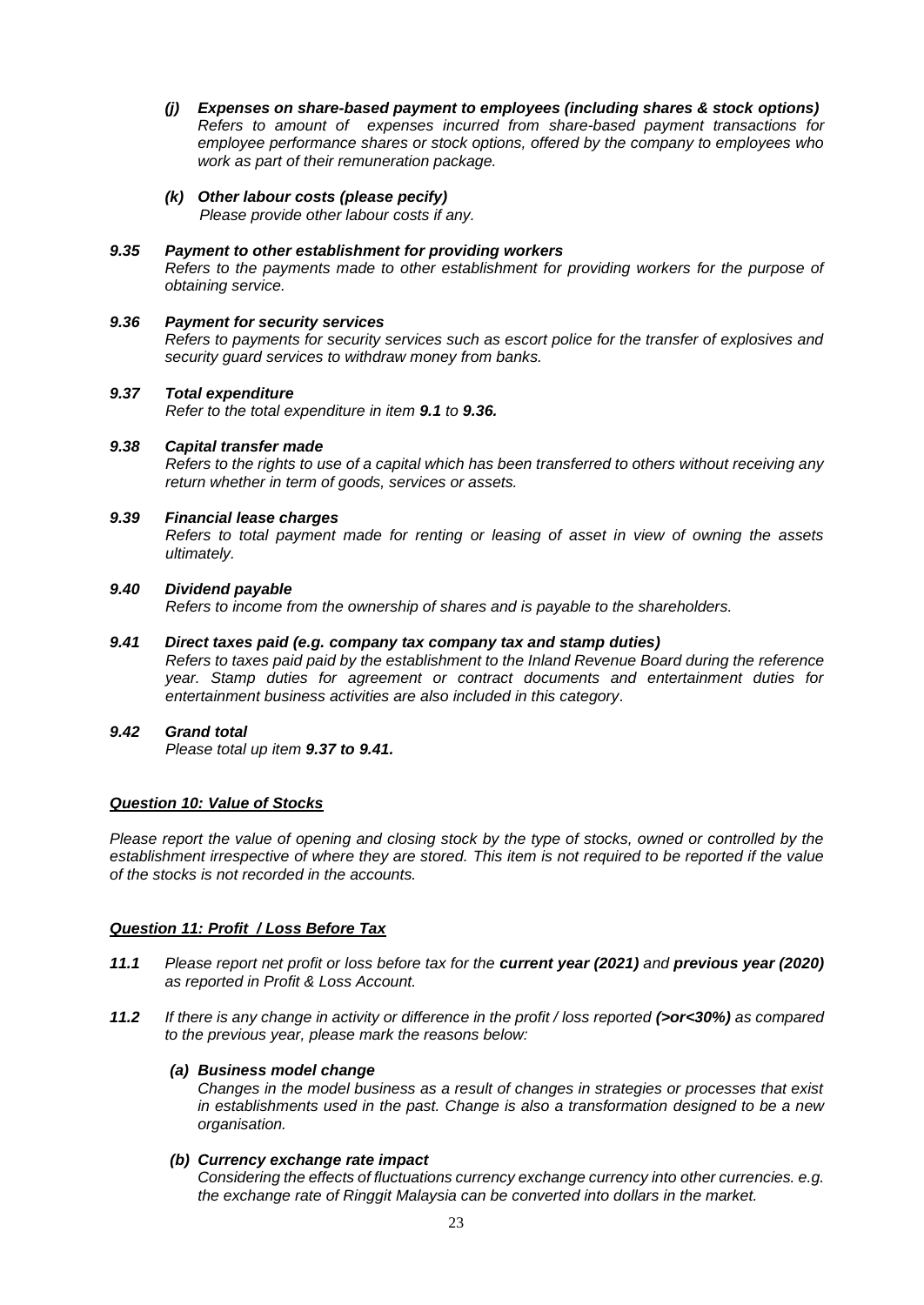- *(c) Price changes in goods sold or services rendered Changes in current price or quantity of goods sold or services rendered.*
- *(d) Contracting out A contractual agreement to pay other entity to perform the work of the establishment.*
- *(e) Organisation change*

*The process of changing strategies, procedures, procedures, technology and culture within the organisation.*

#### *(f) Changes in the cost of labour or raw materials*

*Changes in the amount of salary paid as well as the change in the total cost of all components in stocks that have not been utilised in the work in progress or the finished product.*

#### *(g) Natural disaster*

*Natural occurrences such as floods, landslides or earthquakes cause severe damage.*

- *(h) Recession A period of economic downturn caused a decline in trade and industry activity.*
- *(i) Product change Exchange to a new product from existing ones.*
	-
- *(j) Sold business units Businesses sold for loss / profit.*
- *(k) Expansion*

*Refer to opening a new branch in different locations and keeping the business in the same location.*

- *(l) New / lost contract Acceptance of new contract / lost in business.*
- *(m) Factory / premise closures Discontinue operation in factory / premise.*
- *(n) Acquisition of business units Recruitment of business units and interests of becoming a new business.*
- *(o) Strike or blockade The commotion organised by workers or associations as a protest.*

*(p) Change toward automation*

*Automation is the use of technology (machines or information technology) to reduce the involvement of manpower in the production process.*

*(q) Others*

*Please specify.*

### *Question 12: Water, Lubricants, Fuels and Electricity Consumed*

### *12.1 Water*

*The quantity and value of water consumed during the reference year should be reported in this item.* 

#### *12.1.1 Water purchased*

*Refers to the value and quantity of water purchased.*

### *12.1.2 Water abstracted*

*Refers to amount of water that is removed from any source, either permanently or temporarily in a given period of time.*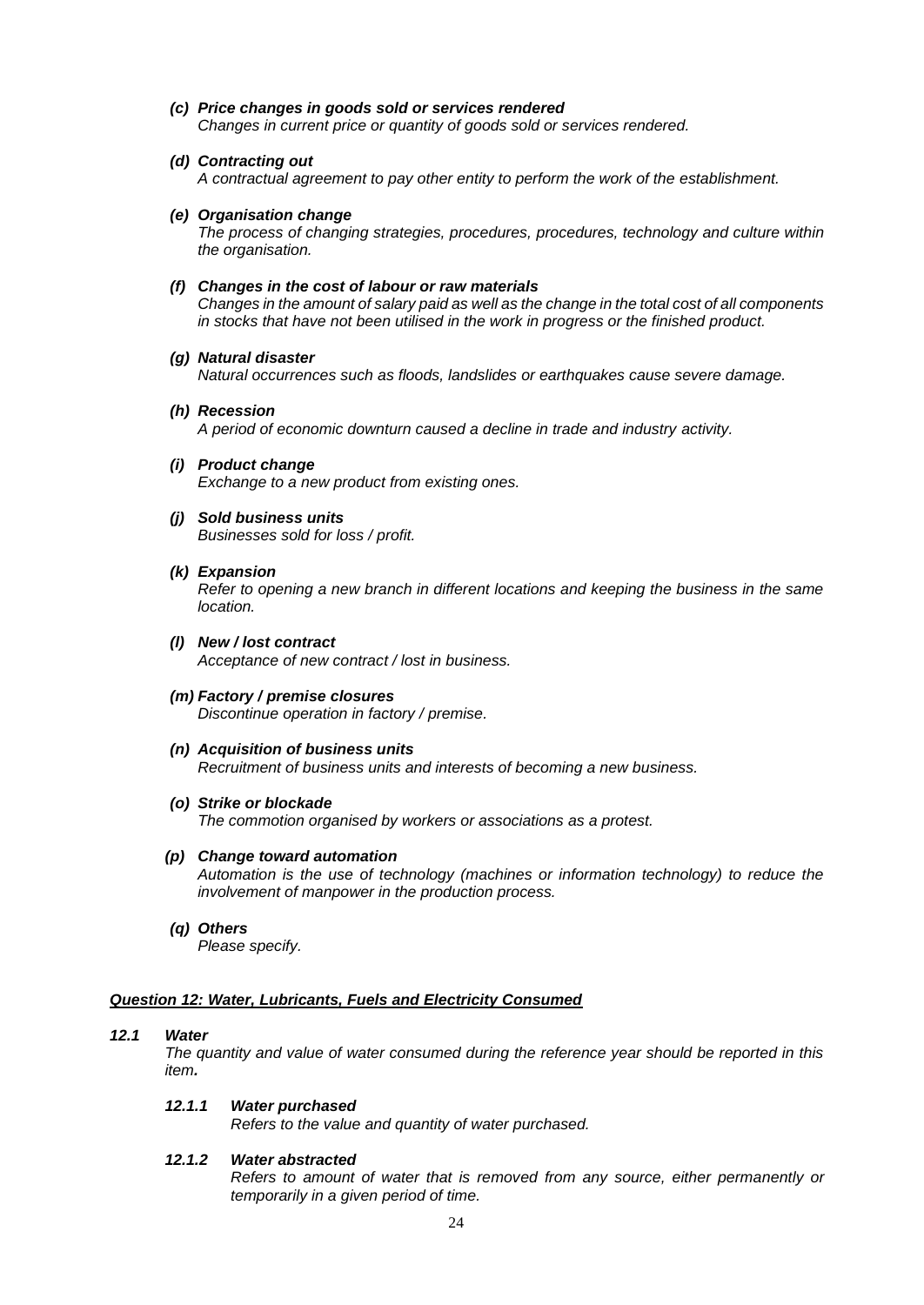*Please specify the percentage of water abstracted by source*

- *(i) Surface water (e.g. River, Dam Lake)*
- *(ii) Ground water*
- *(iii) Sea water*

# *(a) Water abstracted for own use*

*Water abstracted for own use from surface water, groundwater and seawater sources for the purpose of operational and sanitary activities*

# *(b) Water abstracted for sale / distribution*

*Water abstracted from surface water, groundwater and treated sea water sources to be sold to other establishments (abstraction for distribution)*

# *12.1.3 Reused water*

*Refers to the produced wastewater that is not discharged to sewer system. It will be supplied to other users / establishments for further use with or without prior treatment. It is also commonly referred to as reused water.*

# *12.1.4 Water incorporated into product (e.g. beverages, food, etc,)*

*Refers to the quantity of water incorporated into product produced by an establishment, usually the manufacturing industry. (e.g. use of water in the manufacture of beverages)*

# *12.1.5 Waste water discharged / removal*

*Refers to the estimated quantity of water that is no longer needed / water released. Wastewater can be supplied to a sewerage facility (wastewater to the sewer) or discharged directly into the environment through surface water, groundwater and sea.*

# *12.2 Lubricants*

*The quantity and value lubricants consumed during the reference year are to be reported in this item.*

# *12.3 Fuels*

*The quantity and value of fuels consumed by type during the reference year are to be reported in this item. The quantity and value of petrol, diesel and other fuels used for vehicles and machinery are to be included.*

### *12.4 Electricity*

*The quantity and value of electricity purchased and generated during the reference year are to be reported in the relevant column.*

### *12.4.1 Electricity purchased*

*The quantity and value electricity purchased during the reference year are to be reported in this item.*

# *12.4.2 Electricity generated (e.g.: solar)*

*The quantity and value of electricity generated during the reference year are to be reported in this item. Quantity and value of hidropower, solar, biomass, biogas and other electricity generated.*

# *12.4.3 If the question 12.4.2 are filled, please specify the percentage for own use.*

### *12.5 Total*

*Please total up item 12.1 to 12.4*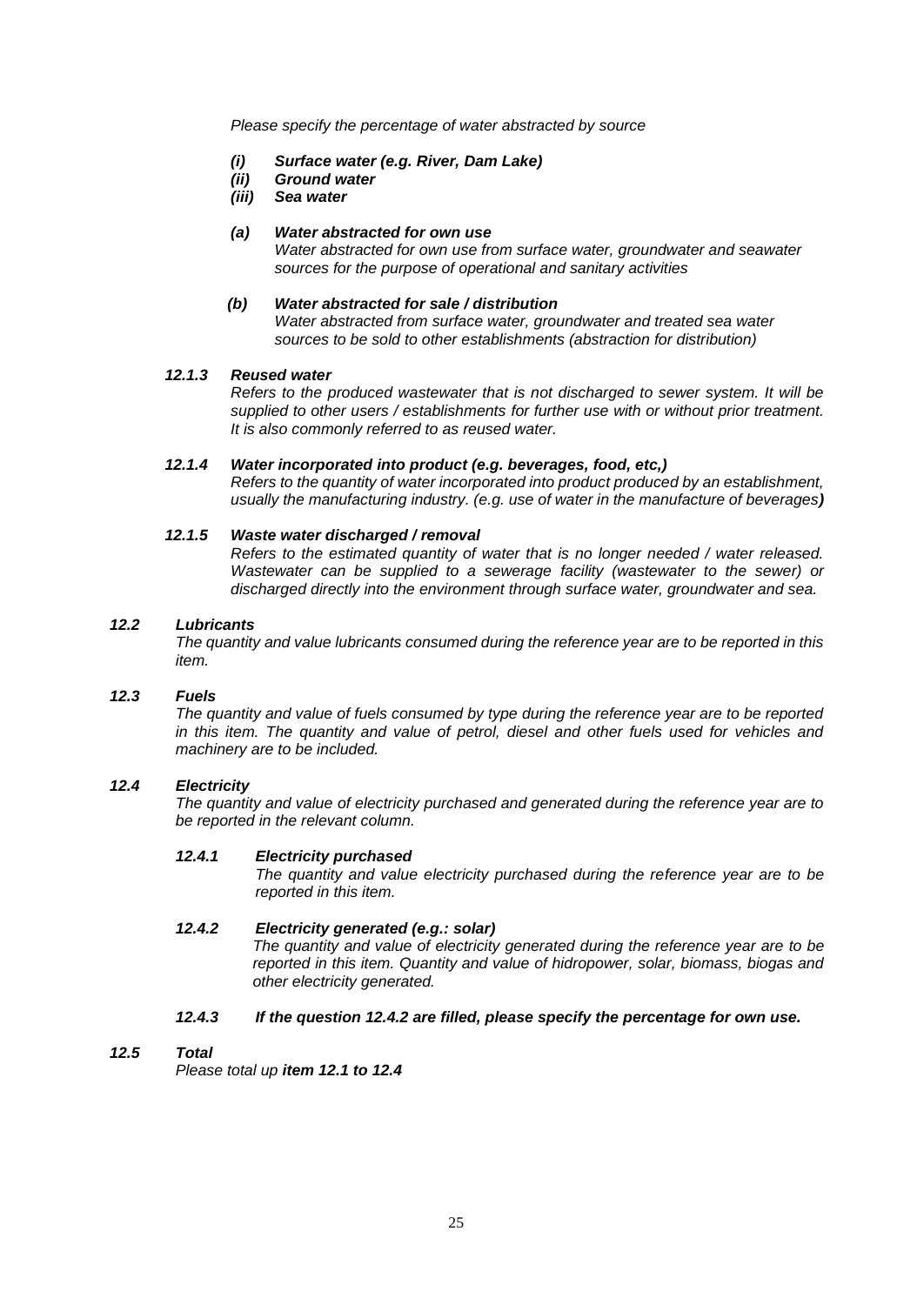# *Question 13: Value of Construction Work Done By State*

*Report the value of construction work done by state.*

*In this question, you are required to show details as to where the construction work took place. For example if you had done three jobs in Selangor during the reference year, the reporting are as follows:*

| Selangor (specify districts) |            | Value (RM) |  |
|------------------------------|------------|------------|--|
| 10.1                         | Petaling   | 3,500,000  |  |
| 10.2                         | Klang      | 2,000,000  |  |
| 10.3                         | Ulu Langat | 1,500,000  |  |
| <b>Selangor Total</b>        |            | 7,000,000  |  |

*If construction work has been done at more than 3 districts, therefore listed top 3 districts and group the remainder to the highest district.*

### *Question 14: Category of Construction Work*

*List the types of construction work done during the reference year.*

# *Question 15: Value of Construction Work Done By Type Of Construction*

*In this question you are required to show separately the value of work done on new construction and major renovation and repairs and maintenance for Government, Quasi-Government and Private bodies by kind of construction work.* 

*For example if you are a general building contractor, you should show your value of work done by kind of construction as listed from 1 to 6. Civil engineering contractors would have to show the kind of construction work done as listed from item 7 to 9. Special trade contractors should show value of construction work done by kind at item 10 to 13.*

### *Definitions:*

- *(a) Government (Includes Government Agencies and Quasi-Government.*
	- *i. Government*

*Includes all work done for the government like PWD, Municipalities, District Councils, City Hall, etc*

### *ii. Quasi-Government*

*Includes work done for Port Commission, MARA, etc*

- *(b) Private: Includes work done for developers, firms, oil companies, etc.*
- *(c) New construction work: This means the erection of an entirely new structure whether or not the site on which it is built was previously occupied. Extensions should also be included.*
- *(d) Capital repairs: This includes construction work by which the utility of buildings or other structures is raised or at least renewed, i.e. which materially extend the normal life of these fixed assets.*
- *(e) Restoration: This means repairs by which at least one structure is affectively reinstated and where substantial parts of the existing structure are used.*
- *(f) Conversion: This relates to structural changes carried out within a building.*
- *(g) Current repair and maintenance*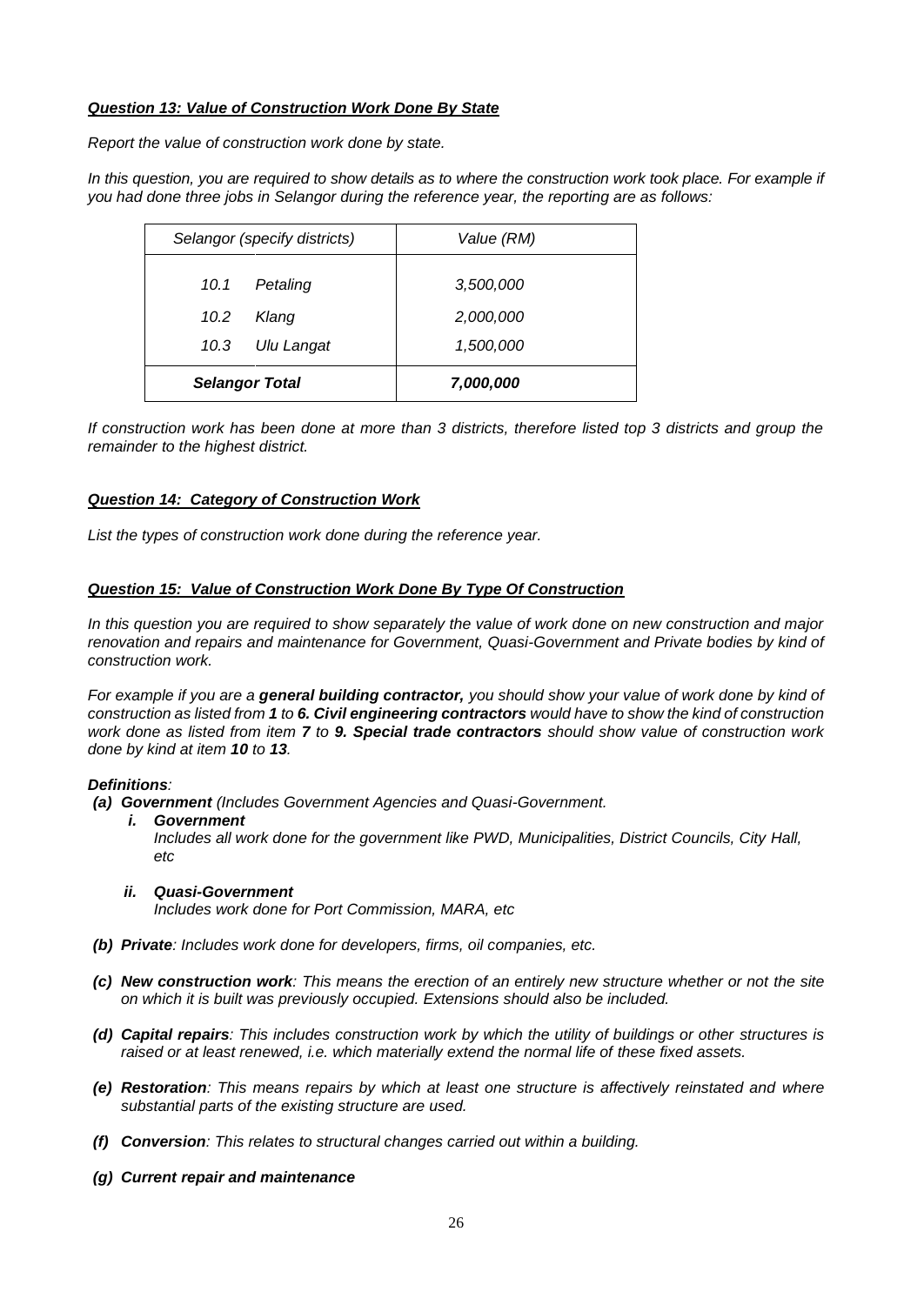*This includes construction work on buildings and other structures which does not, in principle, result in extending their normal life but only prevents their abnormal deterioration and keeps them in a state of normal function (current repair and maintenance on own account are excluded).*

# *Question 16: Cost of Construction Materials*

*In this question, only the expenditure of the building materials actually used by you to carry out the construction work reported in Question 8 (points 8.1), 12, 13, 14 and 15.*

# *(a) The cost of materials should be the purchase price (market price) plus cost of hired transport and other charges, including taxes, insurance, etc.*

# *(b) Please specify the percentage of local materials for each materials used.*

- *(1) Iron and steel rod*
- *(2) Iron / steel / aluminium / copper materials etc.*
- *(3) Cement*
- *(4) Ready mixed concrete*
- *(5) Aggregat*
- *(6) Sand*
- *(7) Raw bitumen, tar and premix*
- *(8) Brickwork / block materials*
- *(9) Timber / Plywood and timber products*
- *(10) Roofing materials*
- *(11) Floor & wall tiles*
- *(12) Electical materials and accesssories*
- *(13) Cable*
- *(14) Air conditioning / refrigerating plants*
- *(15) Heating equipment*
- *(16) Lift / escalator / travelator*
- *(17) Machine and machineries (ventilators / pumping machine)*
- *(18) Iron / steel pipes and tubes (long distance distribution)*
- *(19) PVC pipes and sanitary fittings*
- *(20) Insulation materials*
- *(21) Fire protection and extinguisher equiment*
- *(22) Painting materials*
- *(23) Glass materials*
- *(24) Piling materials including steel, concrete and timber*
- *(25) Wallboards, soft boards, particle boards, etc.*
- *(26) Wallboards, spft boards, paricle boards, etc. (please specify)*
- *(27) IBS building components*
	- *27.1 Pre-cast concrete framing, panel, and box system (Pre-cast columns, beams, slabs, 3D components e.g balconies staircases, toilets, lift)*
	- *27.2 Steel framing system (steel columns and beams, portal frames, roof trusses)*
	- *27.3 Steel formworks [tunnel forms, beams and columns, moulding forms permanent steel formworks (metal deck)]*
	- *27.4 Prefabricated timber frames (prefabricated timer, beams and columns)*
	- *27.5 Block work systems, [interlocking concrete masonry units (MMU), lighweight concrete blocks]*
	- *27.6 Other innovative system modular house, dry wall-gypsum board, concrete panel, sandwish panel, bio-composite wall panel, bathroom unit, duralite panel and cemboard dry wall.*

# *Question 17: Materials Received and Supplied*

# *Report values of building materials received and supplied:*

### *17.1 Materials supplied to sub-contractors*

*If Yes, please estimate value of materials supplied (to the nearest RM).*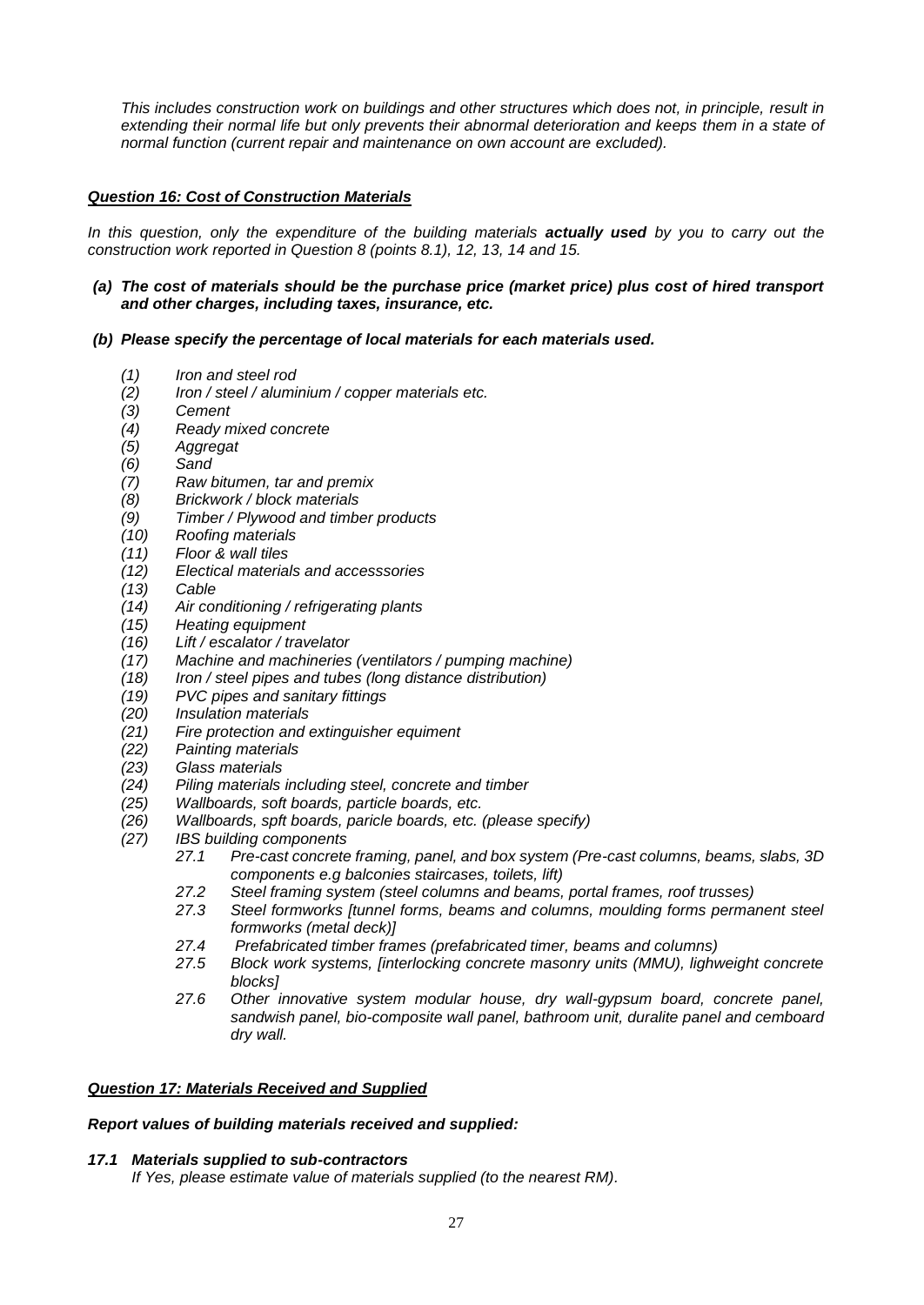### *17.2 Materials supplied by main contractor*

*If Yes, please estimate value of materials supplied (to the nearest RM) and mark (X) if the value was already included in Question 16.*

# *17.3 Materials supplied by Project Developers*

*If Yes, please estimate value of materials supplied (to the nearest RM) and mark (X) if the value was already included in Question 16.*

# *Question 18: Sources of Materials Consumed*

*Please indicate the percentage of raw materials which were acquired from local by 16 states / region in Malaysia.*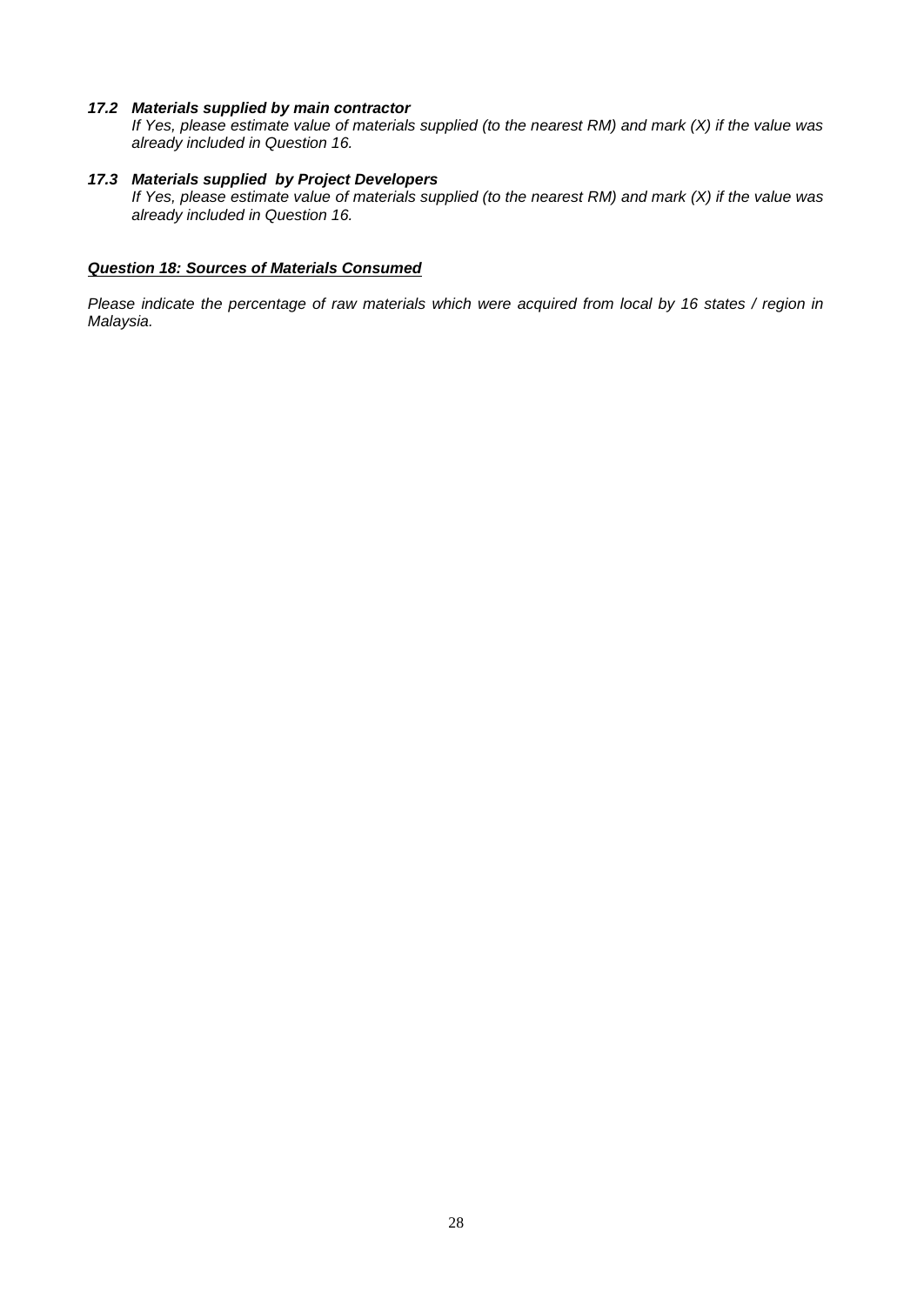# *SECTION A – Digital Economic Module*

# *Part 1: Usage of Information and Communication Technology (ICT)*

# *A1 Please report the use of computers by the establishment during the reporting period*

*Computer refers to desktop computer, portable computer, laptop or tablet. It does not include equipment with some embedded computing abilities such as smart TV sets, personal digital assistants (PDAs) and devices with telephony as their primary function such as smart phones.*

# *A2 Percentage of persons engaged using a computer at work*



*Persons engaged include working proprietors, active business partners, unpaid family workers, short term employees, casual employees and all employees of the establishment who worked in the establishment.*

### *A3 Please report use of the Internet in establishment during the reporting period*

*Internet is a worldwide public computer network. It provides access to multiple communication services including the World Wide Web (WWW) and e-mail, news, entertainment, data files etc.*

### *A4 Percentage of persons engaged using the Internet at work*

*Number of persons engaged using the Internet at work*  $\begin{vmatrix} X & 100 \\ \end{vmatrix}$  *Total number of persons engaged*

*Persons engaged include working proprietors, active business partners, unpaid family workers, short term employees, casual employees and all employees of the establishment who worked in the establishment.*

### *A5 Please report the use of fixed broadband to access / internet connection used by establishment during the reporting period*

*Fixed broadband refers to technologies of high-speed internet access services to homes and commercial premises provided by fixed network operators*

### *A6 Please report the use of mobile broadband to access / Internet connection used by establishment during the reporting period*

*Mobile broadband refers to technologies of high-speed wireless internet access services provided by mobile network operators.*

### *A7 Please report the access / Internet connection used by establishment*

### *a. Intranet*

*Refers to the internal communications network using internet protocols and allowing communication within the organisation. Intranet is a private network that provides services similar to internet services, such as World Wide Web (WWW), File Transfer Protocol (FTP) and e-mail etc. within organisation. It is not necessarily connected to the internet.*

### *b. Extranet*

*Refers to a closed network that uses internet protocols to secure the sharing of business information with suppliers, vendors, customers or other business partners. It also can be part of a personal website business, where business partners can navigate after being confirmed in the login page. It is the extension of Intranet of one organisation to the networks of selected organisations, customers, suppliers and mobile workers etc. in order for these parties to access the organisation's private data and applications.*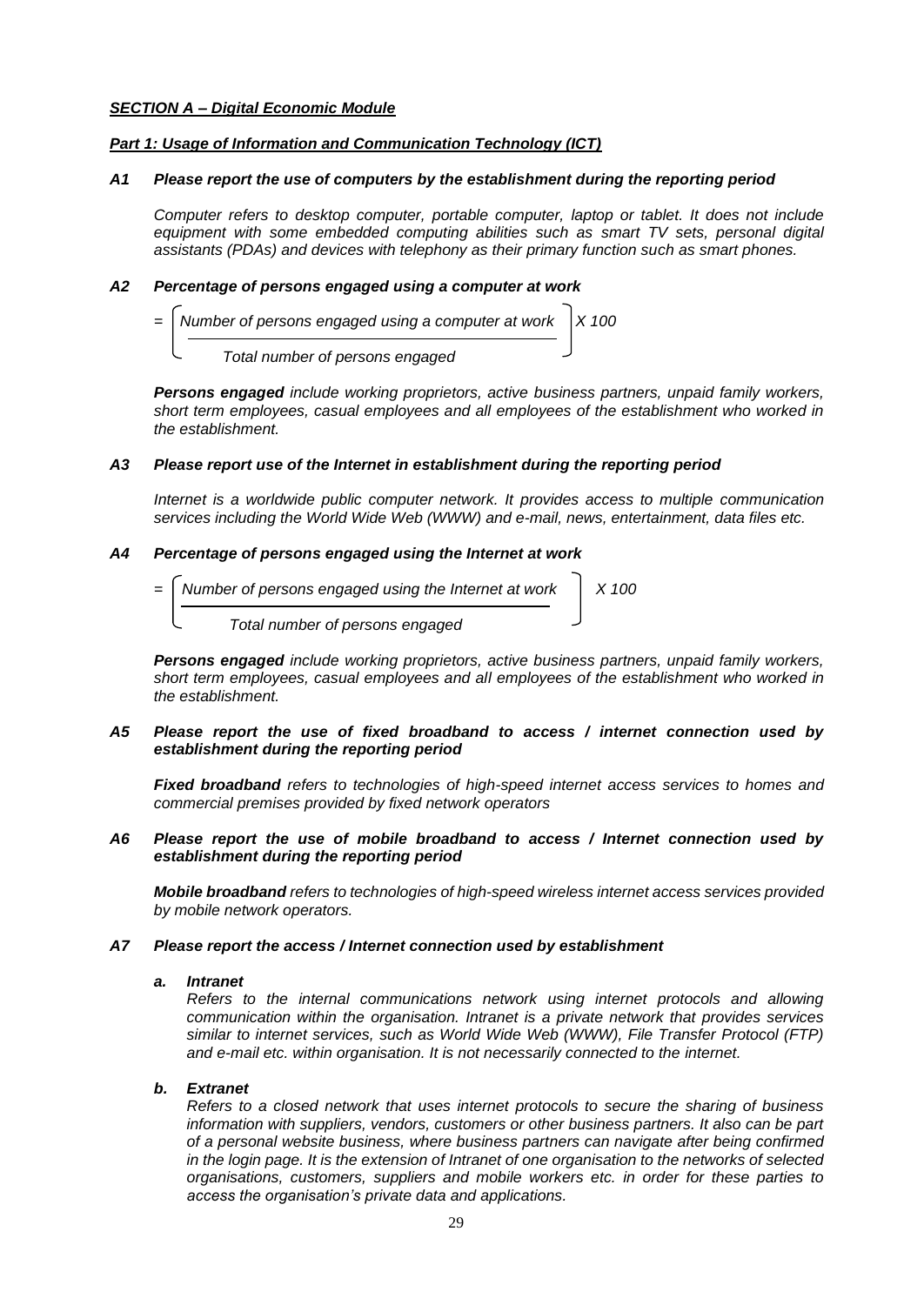### *c. Local Area Network (LAN)*

*LAN is a data communication network (usually 10/100 Mbps or 1 Gbps, and 1 Gbps = 1000 Mbps) that connects personal computers, workstations and other devices into a limited area (such as a single building or campus within 1 km radius).*

#### *d. Wireless Local Area Network (WLAN)*

*WLAN is a type of local area network that uses high frequency radio waves rather than wires to communicate between network-enabled devices.*

#### *e. Wide Area Network (WAN)*

*WAN is a network that connects computers and associated devices within a wide geographic area, such as a region or country.*

#### *f.None of the above*

### *A8 Use of Web presence during the reporting period*

*Web presence refers to web page, home page or presence on another entity's website (including a related business). Excluding any entry in the online directory at any other site where the business does not have control over the content of the webpage.*

### *A9 Please specify the purpose of use the internet for this establishment during the reporting period*

*Please mark the purpose of using the internet for this establishment. Use of the internet for personal purpose is excluded.*

- *a) Sending or receiving email*
- *b) Telephoning over the internet (e.g. Skype, WhatsApp Call)*
- *c) Sending information or instant messaging*
- *d) Getting information about goods or services*
- *e) Getting information from government organisations.*
- *f) Liaise with government organisations (includes downloading / requesting forms, making online payments)*
- *g) Internet banking*
- *h) Accessing other financial services (e.g. purchases of insurance)*
- *i) Providing customer service*
- *j) Delivering online products (refers to products delivered via the internet in digital form, e.g. reports, software, computer games and other online services, e.g. computer related services or information services)*
- *k) Internal or external vacant information*
- *l) Staff training (e.g. e-learning applications available on intranet or website)*
- *m) Others*

### *A10 Please indicate the adoption of digital technologies used at this establishment*

- *(a) A website is a collection of related web pages, including multimedia content, typically identified with a common domain name, and published on at least one web server.*
- *(b) Social media are considered those that have user profile, an account or a user license depending on the requirements and the type of social media. Types of social media are social networks (e.g. Facebook), Enterprise's blog or microblogs (e.g. Twitter) and multimedia content sharing websites (e.g. YouTube, Flick, SlideShare).*
- *(c) Mobile internet and technologies refer to activities where technology, platforms, business models and internet applications are combined with mobile communication technology (e.g. mobile IT equipment, Global Positioning System (GPS) equipment, wireless debit / credit payment terminals).*
- *(d) Cloud computing refers to the delivery of computing resources (hardware and software) by the service provider over the internet to a user. This delivery or provision is described as a*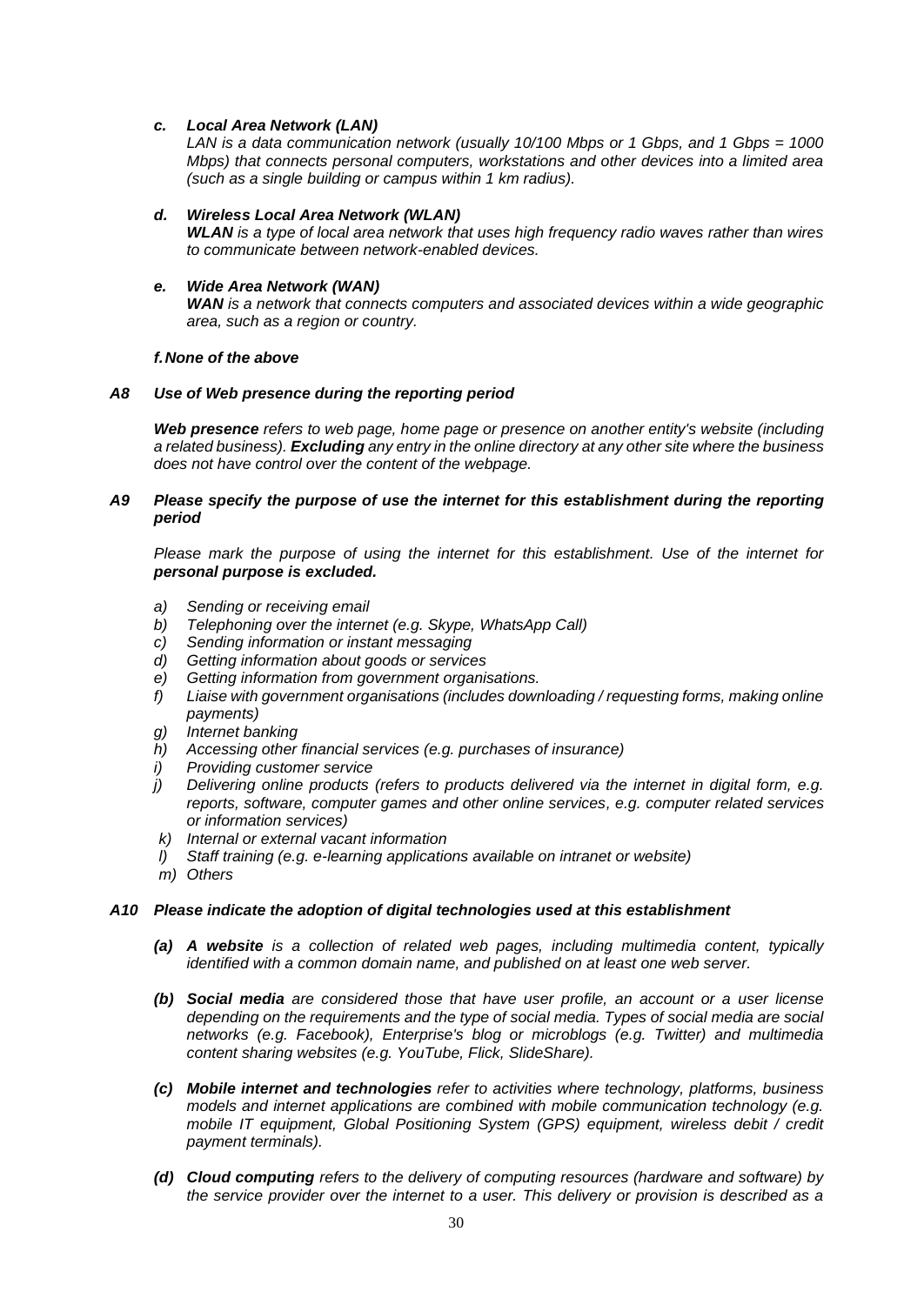*"service" because the user merely "rent" the computing resources rather than actually acquiring them. It provides shared computing resources to achieve economies of scale similar to a public utility (like the electricity grid).*

- *(e) Data analytics refers to a data evaluation process that is useful for drawing conclusions from existing information.*
- *(f) Management software refers to computer software that help in increasing the productivity of business management.*
- *(g) Online collaborative platform refers t to the platform used by establishment to collaborate digitally.*
- *(a) Usage of internet and 5G technology necessity refer to a mobile internet connection technology that offers faster speeds and more stable connections on mobile devices.*
- *(h) Others (Please specify)*
- *(i) Not related*
- *A11 Please indicate whether this establishment has provided financial allocation to implement the digital technology transformation plan.*

### *Part 2: Online services and e-commerce transactions*

*Online services is a term which can be used for any kind of business or commercial transaction that includes sharing information across the internet. Commerce constitutes the exchange of products and services between businesses, groups and individuals and can be seen as one of the essential activities of any business.* 

### *Electronic commerce focuses on the use of ICT to enable the external activities and relationships of the business with individuals, groups and other businesses.*

*E-commerce transactions is the sale or purchase of goods or services over the network computing / internet with designed method for the purpose of receive or make a booking (purchase or sale). The transaction is between businesses, households, individuals, governments and organisations of other public / private.* 

*The method of payment and the delivery of goods or services e-commerce transactions can be carried out either through network computing / internet or not.* 

*E-commerce transactions, including orders placed on the website, extranet or EDI. However, the transactions made by telephone, fax, e-mail and the like are not been categorized as e-commerce transactions.*

### *A12 Please mark whether this establishments involved in sales or purchase transactions using internet during the reporting period*

### *A13 Please indicate the type of platform use by this establishments use for online transactions (sales / purchase)*

- *a. Social media are considered those that have user profile, an account or a user license depending on the requirements and the type of social media. Types of social media are social networks (e.g. Facebook), Enterprise's blog or microblogs (e.g. Twitter) and multimedia content sharing websites (e.g. YouTube, Flick, SlideShare).*
- *b. A website is a collection of related web pages, including multimedia content, typically identified with a common domain name, and published on at least one web server.*
- *c. An online marketplace is a type of e-commerce site where product or service information is provided by multiple third parties, whereas transactions are processed by the marketplace operator.*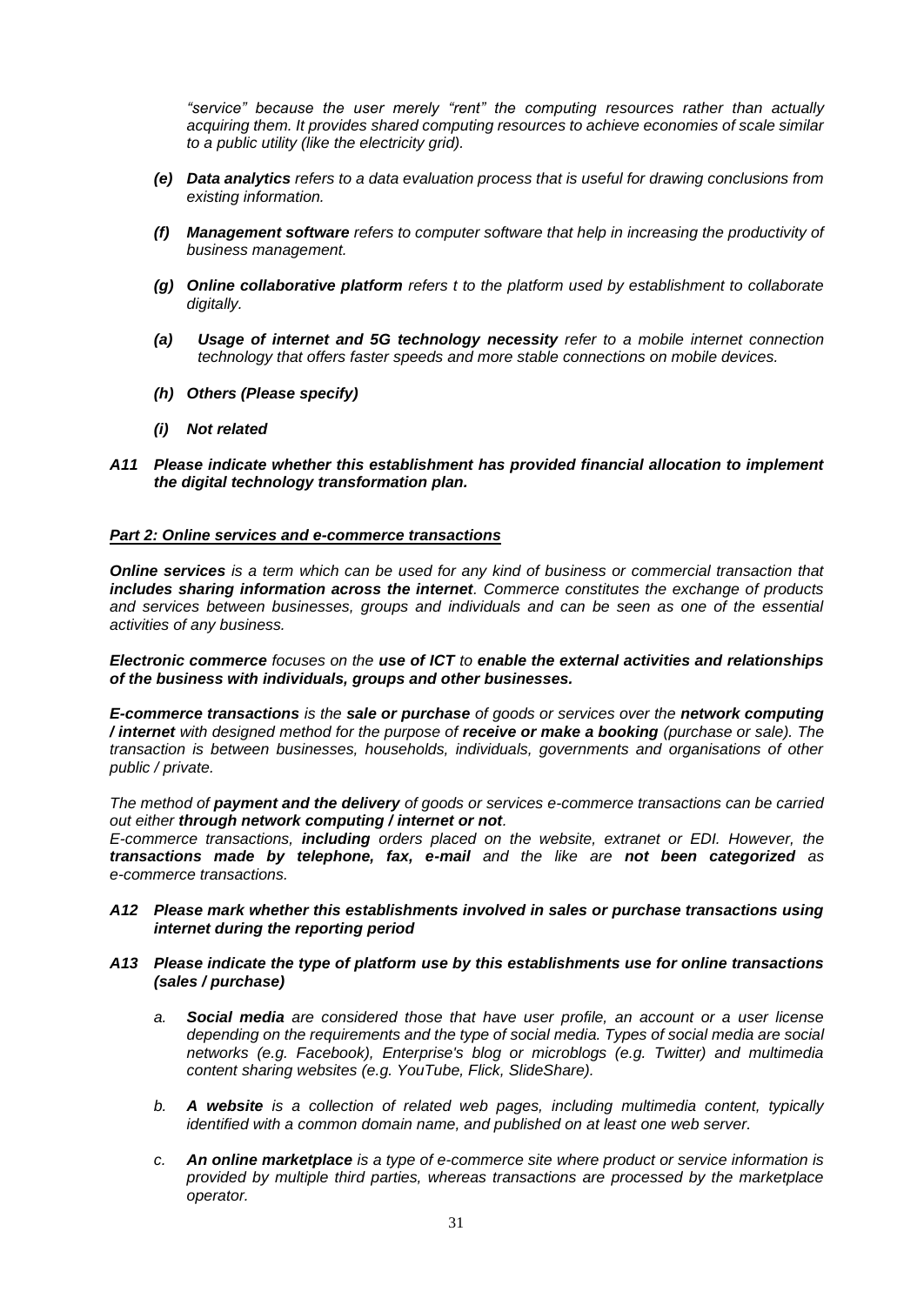- *d. Designated private network refers to a communications network within an organisation or among a group of designated organisations. (e.g. Electronic Data Interchange (EDI)).*
	- *EDI is the computer to computer exchange of business information in a standard format. It reduces the paperwork involved in trading procedures and improves efficiency.*
- *e. Mobile Apps is a term to use to describe application (apps) that run on smartphones and other mobile devices. Mobile applications usually help users by connecting them to internet services more commonly accessed on desktop or notebook computers, or help them by making it easier to use the internet on portable devices (e.g. Grab app, Lazada app, Pop Meal app, Mudah app, Carousell app).*

### *A14 Please mark the method of payment that this establishment used for transactions using internet during the reporting period.*

- **(a)** *A payment gateway is a merchant service provided by an e-commerce application service provider that authorises credit card or direct payments processing for e-commerce, online retailers or traditional business.*
- **(b)** *Cash on delivery is a type of transaction where the recipient pays at the time of delivery rather than using credit.*
- *A15 Please mark whether this establishment receive orders (make sales) for goods or services via the internet during the reporting period.*
- *A16 Please indicate an estimate of the percentage of total income that receive orders form sales of goods or services via e-commerce for reference year 2021.*
	- *E-commerce income refers to value of online income transactions from services rendered and other transactions made during the reference year of 2021. It consists of operating and non-operating income and based on the Trading and Profit & Loss Account for the reference year.*
	- *The percentage of e-commerce income transactions refers to the total value of online income transactions divided by the total income.*
- *A17 Please indicate the percentage of e-commerce income by platform of placing order:*
	- *a. Online ordering facility on the website of suppliers/vendors*
	- *b. Another website (online marketplace, e-commerce platform, agent's site etc.)*
	- *c. Designated private network (EDI and extranet)*
	- *d. Others (please specify)*
- *A18 Please indicate the percentage of e-commerce income by type of customers:*

# *(a) Other business – B2B*

*Business to Business (B2B) is a commerce transaction between businesses. In this case, one business sells products or services to another business. e.g. a manufacturer can sell to a wholesaler, or a wholesale can sell to a retailer.*

# *(b) Individual consumers – B2C*

*Business to Consumers (B2C) is business marketing to consumers; business transaction sales / purchase or service to consumers. Normally selling products directly to consumers at business premises but now sales/purchases between businesses and consumers are occur online.*

### *(c) Government and other non-business organisations – B2G*

*Business to Government (B2G) is a business model that refers to businesses selling products, services or information to governments or government agencies. B2G networks or models provide a way for businesses to bid on government projects or products that governments might purchase or need for their Organisations. This can encompass public sector organisations that propose the bids. B2G activities are increasingly being conducted via the internet through real-time bidding. B2G is also referred to as public sector marketing.*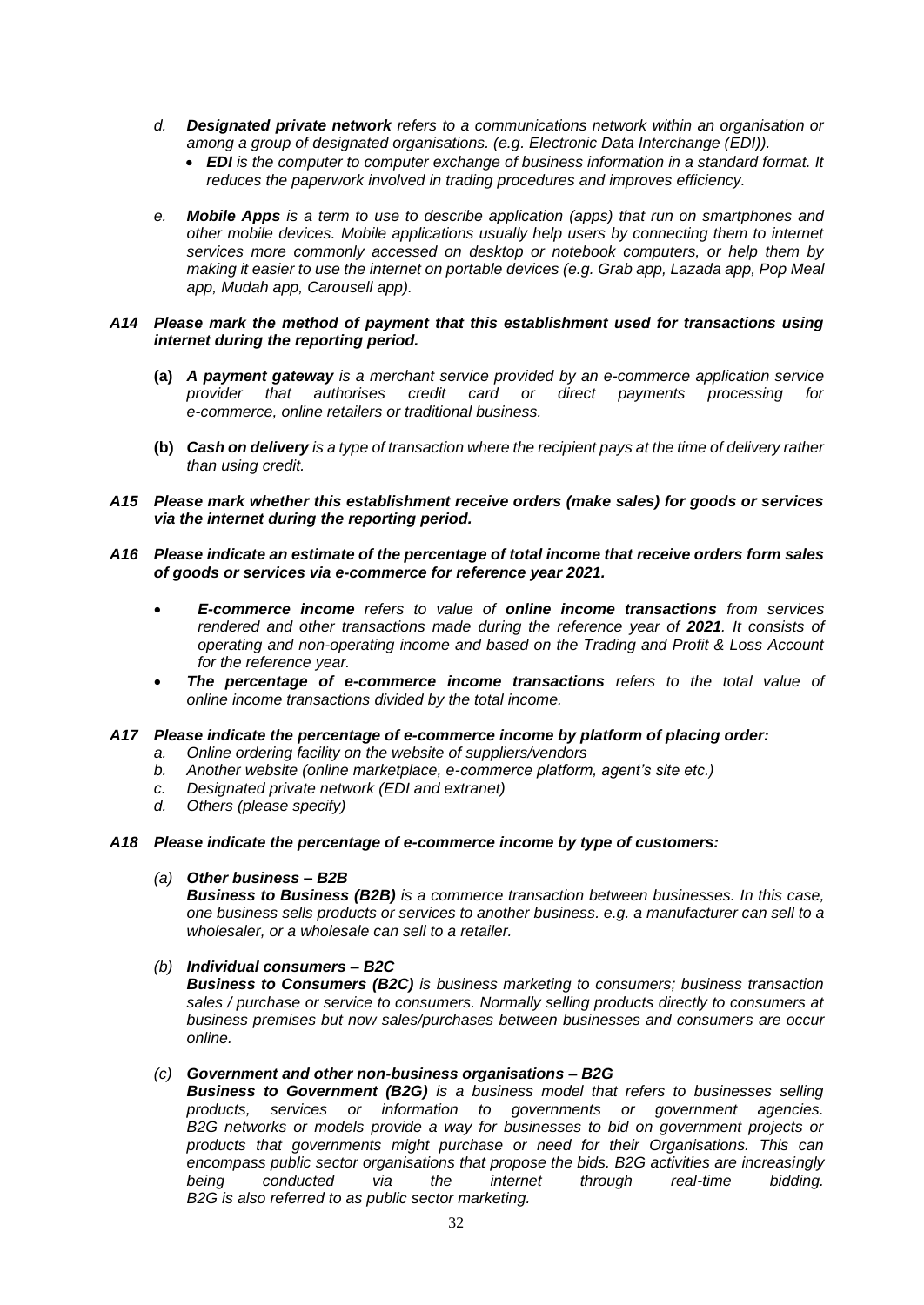*TOTAL Please make sure that the sum of these percentages is equal to 100%.*

### *A19 Please indicate the percentage of e-commerce income by type of market:*

- *(a) Domestic - e-commerce transactions conducted in Malaysia.*
- *(b) International - e-commerce transactions are conducted between two countries (outside Malaysia).*

 *TOTAL - Please make sure the sum of the percentages is equal to 100%.*

- *A20 Please indicate the name of the country that has the highest international e-commerce income. If this establishment have more than three countries of e-commerce income, please provide additional attachment.*
- *A21 Please mark whether this establishment place order (make purchases) for goods or services via the internet during the reporting period.*
- *A22 Please indicate an estimate percentage of total expenditure for purchases of goods or services via e-commerce for reference year 2021.*
	- *E-commerce expenditure refers to the value of e-commerce expenditure transactions based on the Trading and Profit & Loss Account for the reference year of 2021.*
	- *The percentage of e-commerce expenditure transactions refers to the total value of ecommerce expenditure transactions divided by the total expenditure.*
- *A23 Please indicate the percentage of e-commerce expenditure by type of customers:-*

# *a. Other businesses – B2B*

*Business to Business (B2B) is a commerce transaction between businesses. In this case, one business sells products or services to another business. e.g. a manufacturer can sell to a wholesaler, or a wholesale can sell to a retailer.*

# *b. Individual consumers – B2C*

*Business to Consumers (B2C) is a Business-to-customer marketing refers to the tactics and best practices used to promote products and services among consumers. B2C marketing differs from B2B marketing in a number of key ways, one being that it often depends on campaigns' abilities to invoke emotional responses, rather than solely demonstrating value.*

# *c. Government and other non-business organisations – B2G*

*Business to Government (B2G) is a business model that refers to businesses selling products, services or information to governments or government agencies. B2G networks or models provide a way for businesses to bid on government projects or products that government might purchase or need for their Organisations. This can encompass public sector organisations that propose the bids. B2G activities are increasingly being conducted via the internet through real-time bidding. B2G is also referred to as public sector marketing.*

*TOTAL Please make sure that the sum of the percentage is equal to 100%.*

### *A24 Please indicate the percentage of e-commerce expenditure by type of market:*

- *(a) Domestic - e-commerce transactions conducted in Malaysia.*
- *(b) International - e-commerce transactions are conducted between two countries (outside Malaysia).*

*TOTAL - Please make sure the sum of the percentages is equal to 100%.*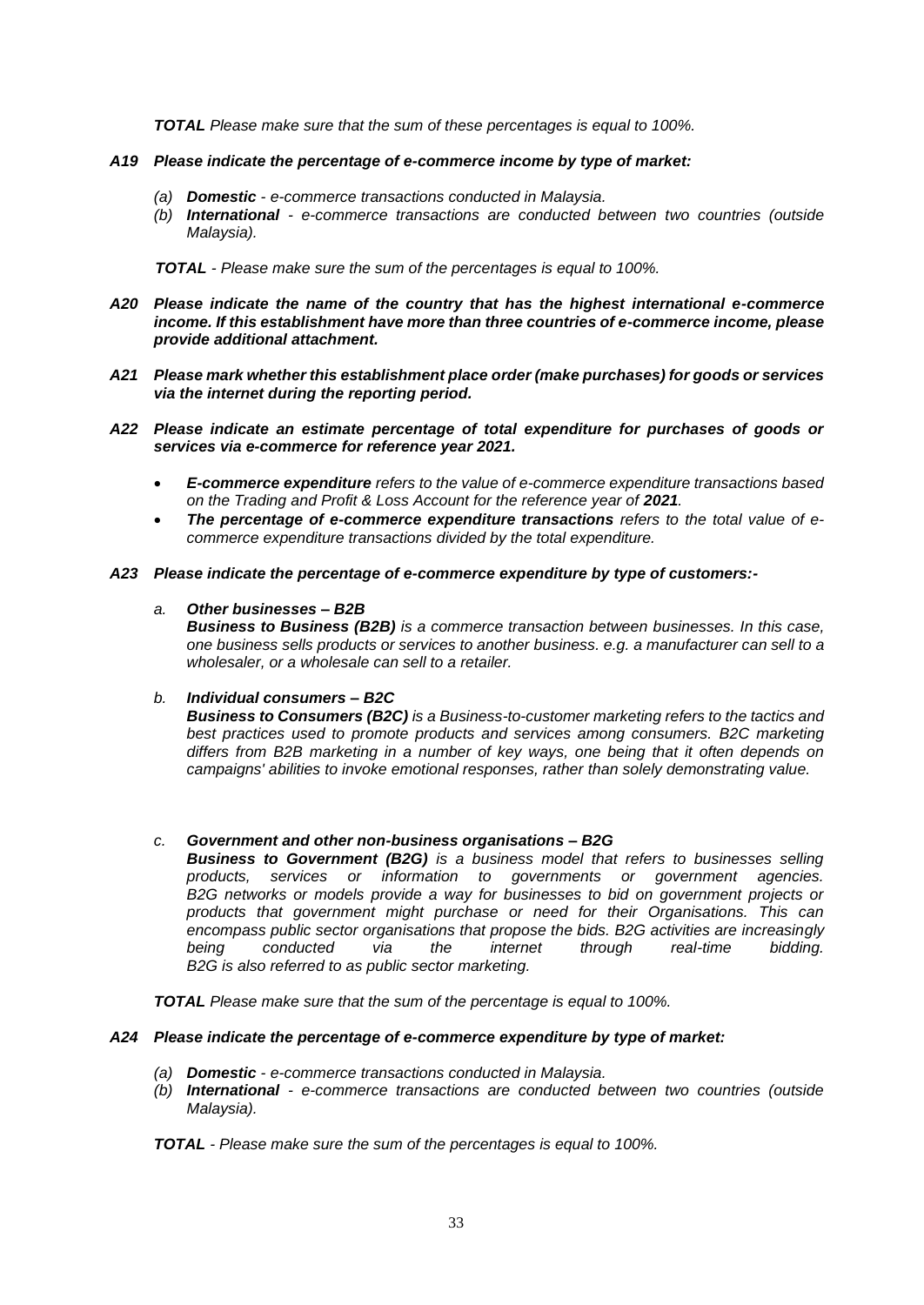*A25 Please indicate the name of the country that has the highest international e-commerce expenditure with this establishment. If this establishment have more than three countries of e-commerce expenditure, please provide additional attachment.*

#### *SECTION B - Access to Financing*

*B1 Did your establishment apply for any new or additional external financing for business purposes?*

 *Please mark (X) for Yes or No if your establishment has applied to any new or additional funding from outside for the business purposes.* 

*If the answer is Yes, please go to Question B2 or if Not, please go to Question B3.*

*External financing includes among others, any application for financing, loans, lines of credit, credit cards, credit from suppliers, government grants / loans, venture capital and equity financing.*

# *B2 Was the application approved?*

*Please mark (X) for Yes or No or Being processed for the application status.*

*If the answer is Yes or Being process, please go to Question B4 or if not, please go to Question B5.*

*B3 Why did your establishment not apply for any external financing? (May choose more than one)*

*Please mark (X) the reason(s) for not applying any external financing. Please go to Question B6.*

- *B4 What were the purposes of the financing? (May choose more than one) Please mark (X) for the purposes of the financing. Please go to Question B6.*
- *B5 What were the reasons for rejecting the application of this establishment?(May choose more than one)*

*Please mark (X) for the reasons given in rejecting your application. Please go to Question B6.*

- *B6 Which of the following sources of finance did your establishment use to operate the business?(May choose more than one) Please mark (X) the sources of finance used to operate the business.*
- *B7 Does this establishment own / use financial facilities and products for business purpose as follows? (May choose more than one) Please mark (X) the financial facilities and products used for business purposes.* 
	- *(a) Deposit account*

*Includes saving account, current account and fixed deposits.*

*(b) Credit card*

*Payment card facilities issued by the bank to allow cardholders to pay on goods and services based on the credit limit approved by the bank.*

### *(c) Online banking*

*An electronic payment system that enables customers of a financial institution to conduct financial transactions through the financial institution's website.*

*(d) Insurance*

*The compensation promised for future losses in exchange of periodic payments. It protects the financial well-being of individuals or establishment from unexpected losses.*

### *(e) Export's facilities*

*The facilities provided by the government and the related agencies for the purpose of export of goods and services*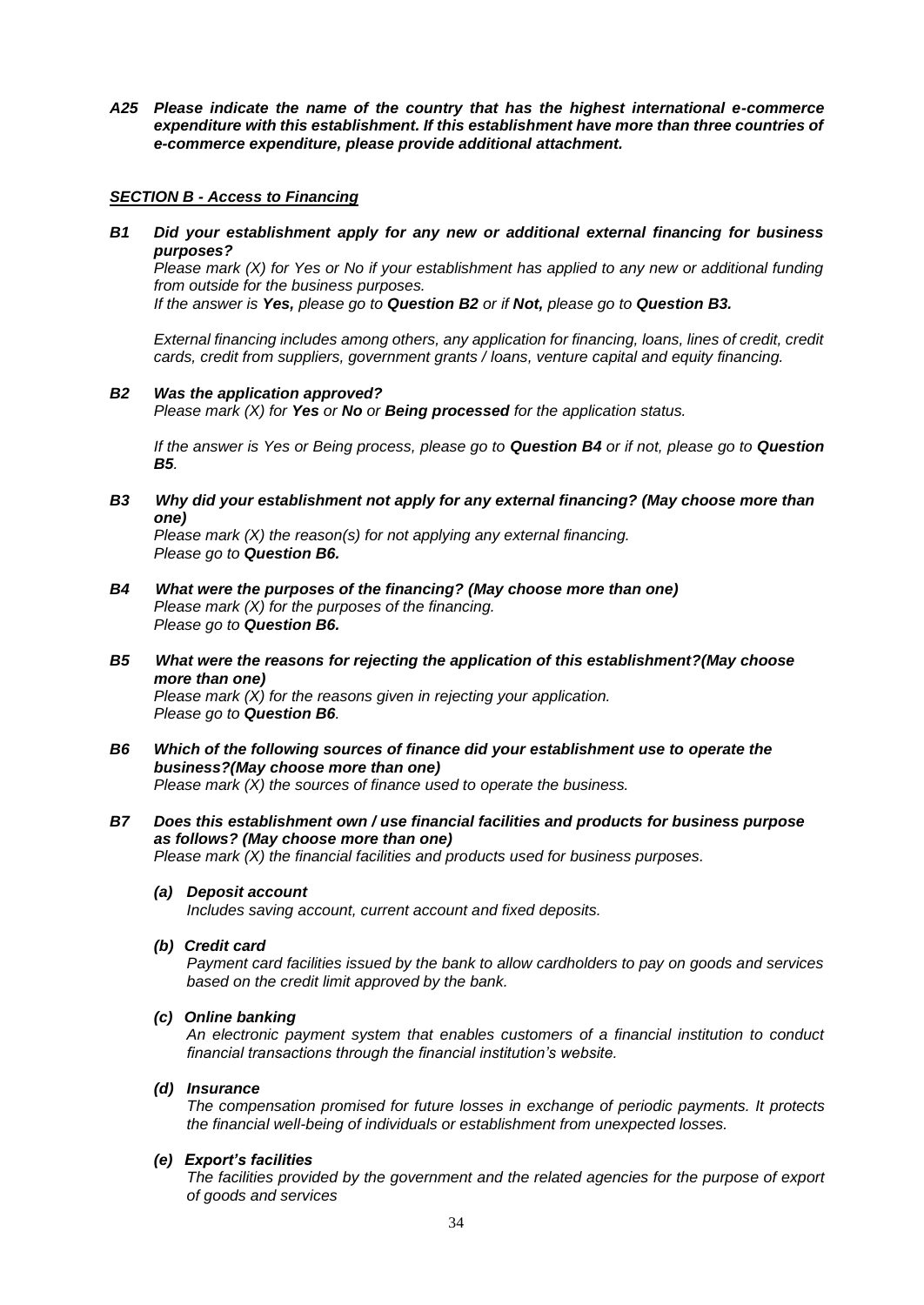# *SECTION C - Innovation and Research & Development*

# *General Definition of Innovation*

*Definition: An innovation is the implementation of a new or significantly improved product (goods or services), or process, a new marketing method, or a new organisational method in business practices, workplace organisation or external relations (Oslo Manual 3rd Edition, 2005).*

# *Description:*

*Innovation is the result of a creative and innovative idea of finding new ways or methods to produce better products or services either through modifications or improvements.*

*Innovation (new or improved) must be new to your company, but it is not necessarily new to your sector or market. Innovation can also be originally developed by your company or by another company. The level definition of innovation activities are as follows:*

| <b>Level of Innovation Activity</b> | <b>Definition</b>                                                                                                                                                                                                    |  |  |
|-------------------------------------|----------------------------------------------------------------------------------------------------------------------------------------------------------------------------------------------------------------------|--|--|
| New to the world                    | Your company introduces new or improved goods or services<br>that are the pioneer of goods or services for all markets and<br>industries, domestic and international (no company has<br>previously introduced them). |  |  |
| New to your market                  | Your company introduces new goods or services or significant<br>improvements to your marketplace earlier than<br>vour<br>competitors.<br>(it may already be available in other markets)                              |  |  |
| Only new to your organisation       | Your company introduces new or improved goods or services<br>that are already available from your competitors in your market.                                                                                        |  |  |

# *C1 Did this establishment comply with any local and / or international accreditation? (May choose more than one)*

- *(a) Local recognition refers to the recognition issued by a legitimate bodies in terms of law.* 
	- *Quality Improvement Practice (APK) refers to Six Sigma, Productivity Audit etc.*
	- *National Mark of Malaysian Brand refers to recognition issued by SME Corp. Malaysia in collaboration with SIRIM QAS International Sdn. Bhd.*
	- *Malaysia Organic Scheme (SOM) and Malaysian Phytosanitary Certification Assurance Scheme (MPCA) are the recognition issued by the Department of Agriculture.*
	- *MeSTI (Makanan Selamat Tanggungjawab Industri) is a certification that is easy to obtain and meets the minimum requirements in the PPKM 2009.*
- *(b) International recognition refers to the recognition issued by international bodies.*
	- **ISO refers to International Organisation for Standardisation. It Includes ISO 9001:2000,** *ISO 14001:2004, ISO/IEC 27001:2005, ISO 22000:2005 etc.*
	- *HACCP refers to Hazard Analysis Critical Control Point.*
- *(c) Certification of Halal refers to the certification issued by Department of Islamic Development Malaysia (JAKIM) or State Islamic religious Department.*
- *(d) None*

# *C2. Did this establishment has any Intellectual Property (IP) Protection System? (May choose more than one)*

*Intellectual Property is the exclusive rights provided by law for a certain period of time to the creators of the works to control the use of their work. Intellectual property refers to patents, trademarks (including: brand registered / insured), copyright and related rights and others.*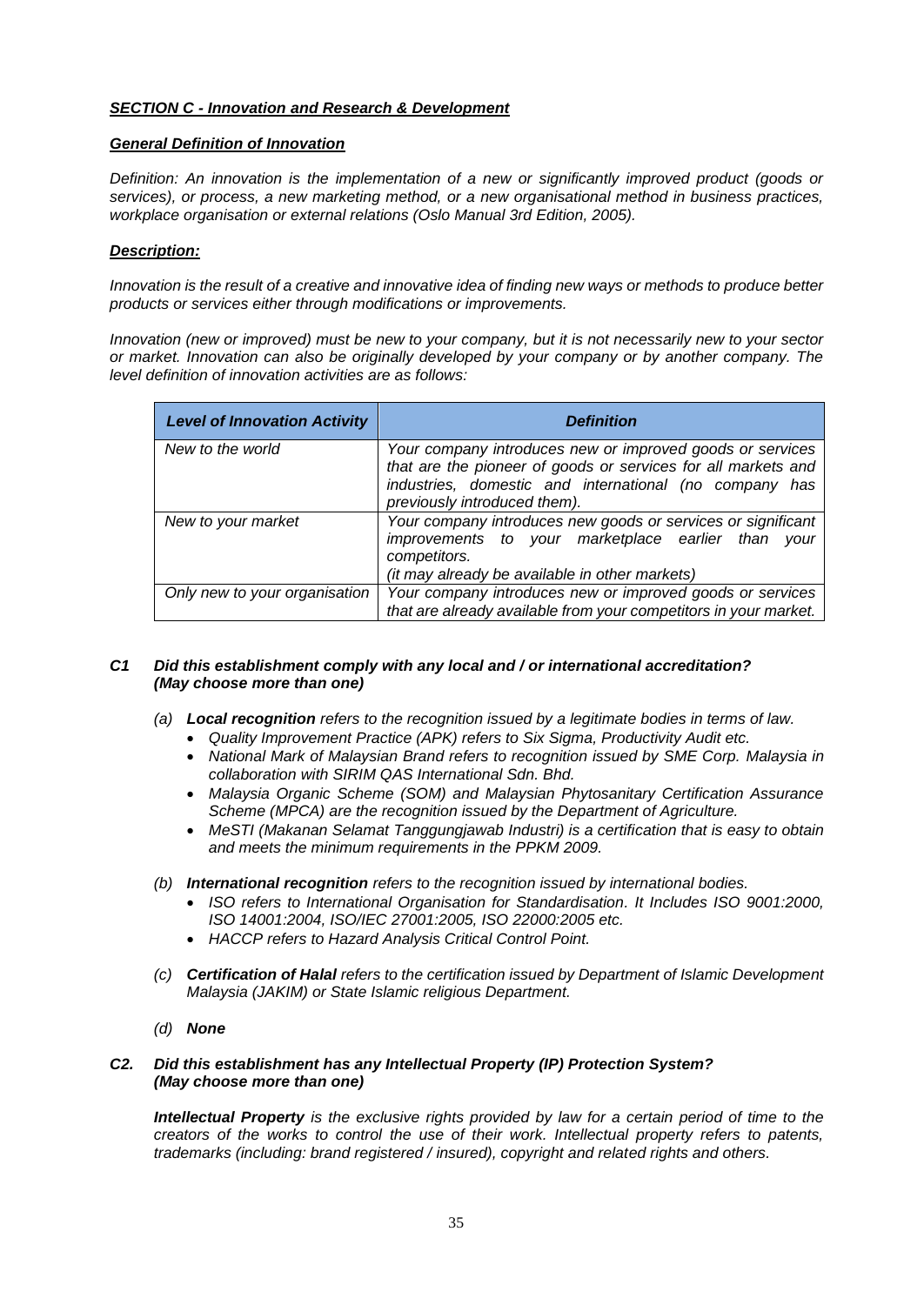- *(a) Patent is an exclusive right granted by the Government for a new invention, whether it is a product or a process. The protection of a patent is 20 years from the filing date.*
- *(b) Trademark may consist of words, logos, pictures, names, letters, numbers or a combination of such elements. It is a marketing tool that allows users to recognise and associate a release with certain dealers. Also known as mark, brand, logo or trademark is a sign placed on goods or services produced by a manufacturer to identify and distinguish it from goods or services produced by other parties.*
- *(c) Copyright in Malaysia is a work automatically protected when it meets the following conditions:*
	- *Sufficient efforts have been made to make the work original in nature;*
	- *The works were written, recorded or made in the form of materials and the creator is a qualified person;*
	- *The works were made in Malaysia or the first publication of the work, is in Malaysia.*
- *(d) Others*
	- *Industrial design was the overall exterior appearance of an item or product. Shape or configuration is three dimensional aspects while decorative patterns or includes two dimensions. The characteristics of three dimensional or two or both which appear on finished goods shall be through the industrial method. These features will provide a unique appearance in an item or product.*
	- *Geographical indication is an indication which identifies any goods as originating from a country or territory, or a region or a place in the national territory or, where quality is determined, or the reputation of the other characteristics of the goods is essentially attributable to their geographical origin. Geographical indications can be used above or natural or agricultural produce discharges or handicraft industry.*
	- *Layout Designs of integrated circuits is the three-dimensional arrangement of the elements of an integrated circuit and part or all of the relationships that integrated circuits or such three-dimensional arrangement prepared for an integrated circuit intended to be manufactured. The law that protects the layout design of integrated circuits is the Layout-Designs of Integrated Circuits Act 2000.*
- *(e) None*

#### *C3 Did this establishment received advice / technical assistance from the following? (May choose more than one)*

- *(a) Government agencies*
- *(b) Institution of Higher Education*
- *(c) Private*
- *(d) None*

### *C4 Did this establishment introduce any new innovation or significant improvement during the reference year 2020? (May choose more than one)*

*(a) Product Innovation*

*The introduction of new goods or services or given tangible improvements and relates to the desired features or uses. This includes significant improvements in technical specifications, components and materials, combined software, user-friendly or other functional features. Product innovations can utilise new knowledge or technologies, or can be based on new uses or combinations of existing knowledge or technologies. The term "product" is used to cover both goods and services. Product innovations include both the introduction of new goods and services and significant improvements in the functional or user characteristics of existing goods and services.*

*Key words: improvements in the functional or user characteristic*

*Example:-*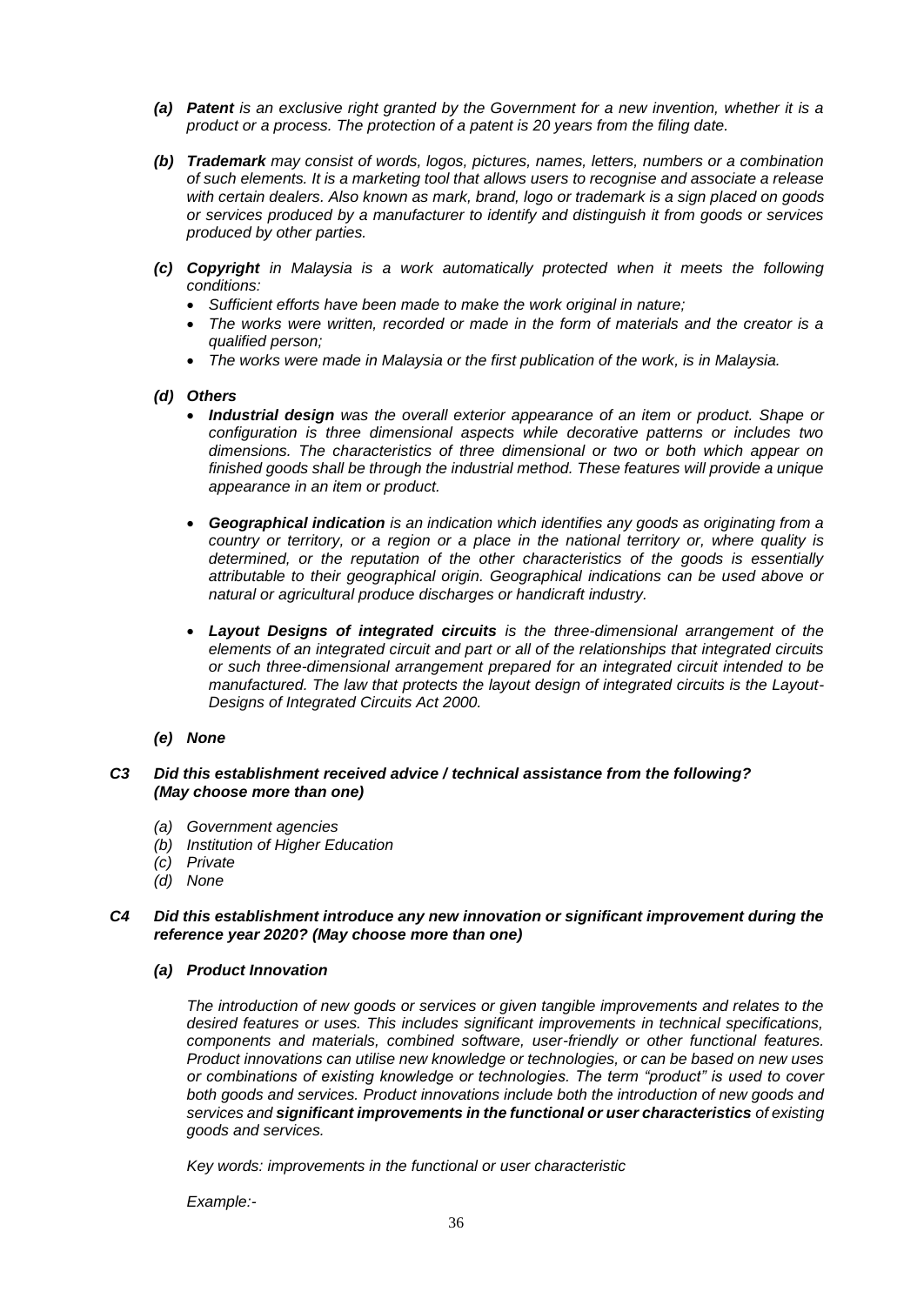- *1. The use of breathable fabrics in clothing is an example of a product innovation involving the use of new materials that improves the performance of the product*
- *2. Face cleansing with betel extract content not yet produced by other party*
- *3. Internet banking services with greatly improved speed and ease of use*

# *(b) Process Innovation*

*Execution of new production or delivery methods or with substantial improvements. This includes significant changes to techniques, tools and / or software. Process innovation can aim to reduce the cost of production or delivery units, to improve quality, or for the production or delivery of new products or real improvements.*

*Key words: production and delivery method*

*Example:-*

- *1. Some financial institutions have taken steps to facilitate the process of depositing money by requiring depositors to fill in the amount only.*
- *2. The company's ability to provide quick response and maintenance solutions to customers especially in emergency situations.*
- *3. Company receives certification from a certification body for example awarded with ISO 9001 and ISO14000 certificates.*
- *4. Treating water using its own design and system.*
- *5. The e-hailing system makes it easy to book a vehicle like Uber and Grab Car.*

# *(c) Organisational innovations*

*Implementation of new organizational methods in corporate business practices, workplace organizations or outside relationships. Organizational innovation aims to improve the company's performance by reducing administrative costs or transaction costs, increasing job satisfaction (employee productivity), gaining access to non-negotiable assets (such as unauthorized external knowledge) or reducing supply costs.*

Key words: Improve the quality and efficiency of work, enhance the exchange of *information, and improve firms' ability to learn and utilise new knowledge and technologies Example:-*

- *1. Hiring temporary workers according to current needs to reduce recruitment costs. They are people who are experienced in the industry but do not want to be bound as permanent workers.*
- *2. Index / Waiting number system to deal with an organization can be taken online without having to go to the counter.*

# *(d) Marketing Innovation*

*Implementation of new marketing methods involving significant changes in product design or packaging, product placement, product promotion or price. Marketing innovation aims to address customer needs, open up new markets, or introduce new company products in the market, with the intention to increase sales of the company.*

*Key words: Orientation towards customers and markets, with a view to improving sales and market share. Changes in design, appearance and methods.*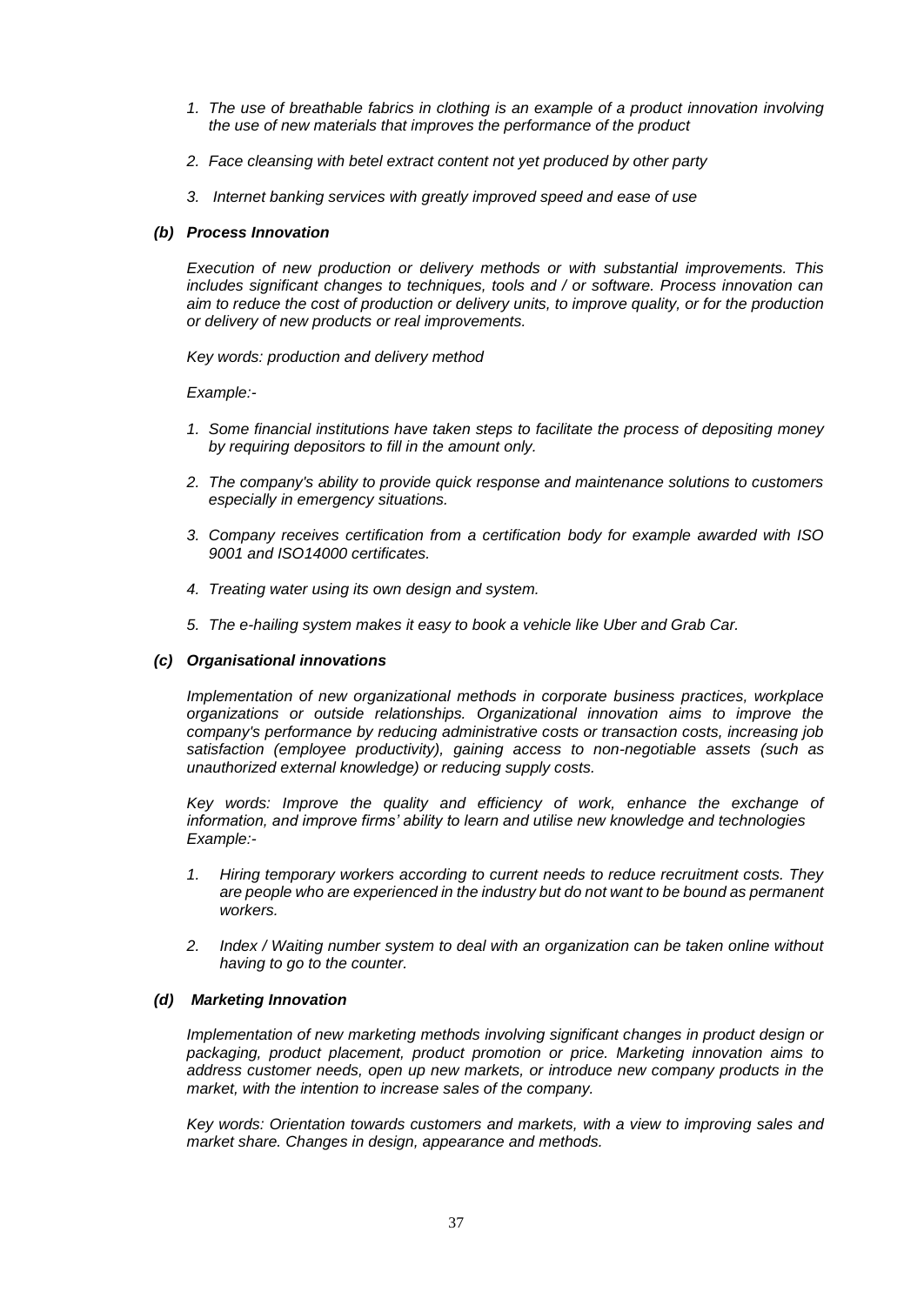# *Example:-*

- *1. Kuih Bahulu (traditional Malay cake) with strawberry jam, blueberry jam and chocolate chip as filling.*
- *2. The car perfume box changes according to themes such as ketupat in the festive season.*
- *3. Use stockists and agents to market the product.*
- *4. The hotel provides free shuttle service to tourist attractions.*
- *5. There are financial institutions that have made promotions by sponsoring and naming the university hall using their name.*
- *(e) None*

### *C5 Did this establishment received funding from the following to support your innovation activities? (May choose more than one and state the amount)*

- *a) Owned source Owned funds / from own institution – Include: equity, reserves and loans.*
- *b) Business Enterprises Funds obtained from other private companies / establishments.*
- *c) Government Funds obtained from sources of federal, state or local governments.*
- *d) Higher Learning Institutions Funds obtained from public and private higher learning institutions (HLIs).*
- *e) Foreign funds Funds obtained from overseas entities / organisations.*
- *f) Other funds Funds obtained from sources other than (a) to (e).*
- *g) None*

### *General Definition of Research and Development (R&D)*

*Definition: Research and experimental development (R&D) comprise creative and systematic work undertaken in order to increase the stock of knowledge and to devise new applications of available knowledge (Frascati Manual, OECD 2020).*

# *Description:*

*R&D activities should have the following features:*

- *1. Novel (aimed at new discoveries)*
	- *New discoveries in research that have not been applied in the industry. (e.g.: systematic testing / activity conducted to produce new techniques / processes / designs / products that have not been / used in the industry aimed at solving problems / increasing industrial productivity.)*
	- *Exemption: Activities carried out for copying, imitating or reversed engineering as a way of acquiring knowledge, are not considered a novel discovery.*
- *2. Creative (including new concepts or ideas that improve existing knowledge)*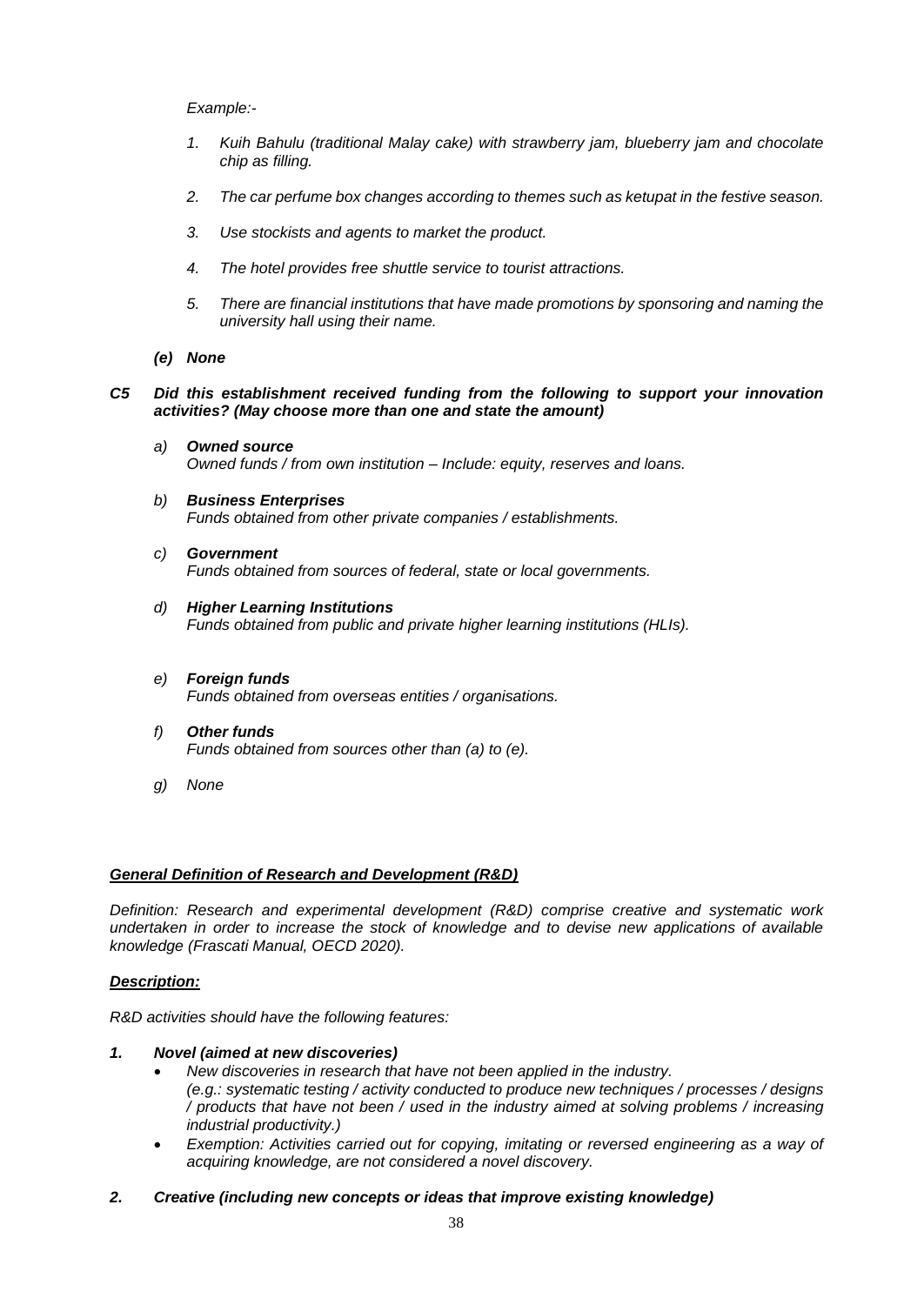*Objective Objectives-oriented R&D activities and new concepts or ideas to improve existing knowledge.*

*(e.g.: New methods developed for problem solving and increasing productivity in performing routine tasks.e.g. data processing is non-R&D activity, unless it is part of a project to develop new methods for data processing.)*

*Exemption: This excludes routine change of activity on the product or process.*

# *3. Uncertain results (uncertain)*

*In general, R&D activities are dynamic, uncertain, especially in terms of the cost or time required to achieve the desired outcome and the results obtained cannot be precisely determined compared to the objective.*

*(e.g. R&D prototype model used to test technical concepts and technologies in terms of usability has a high risk of failure, while non-R&D prototypes are often used to obtain technical or legal certifications.)*

# *4. Systematic (Planning carefully and cost is budgeted)*

 *R&D activities are conducted in a planned manner, with records related to processes, activities, human resources and financial resources. e.g. Operating / activity manual availability, activity log book, financial and human resources related documents.)*

# *5. Transferable and / or can be reproduced*

- *Potential R&D activities to transfer new knowledge, ensure its use and enable other researchers to reproduce it as part of their R&D activities.*
- *Note: In a business environment, the nature of R&D activities will be protected by the secrecy or other means of intellectual property protection. However, the process and results of R&D activities will be recorded for use by other researchers*

# *R&D DOES NOT INCLUDE the following activities:*

### *1. Scientific and technical information services*

- *Specific activities: collecting, composing, recording, classifying, disseminating, translating, analysing.*
- *e.g. bibliographic service, patent service, scientific and technical advisory services, scientific conferences.*
- *2. Policy / policy related studies, management studies and efficiency studies, consumer survey, advertising and market researches*
	- *In this context, "policy" covers all policies at national level, international level and policies adopted in a business enterprise / industrial.*

### *3. Routine activities for quality control and testing*

- *Includes the maintenance of national standards, calibration of secondary standards, routine testing and analysis of materials, components, products, processes, soils, atmospheres and others.*
- *4. Pre-production activities such as demonstration, prototype, equipment completion, and trial production runs*
- *5. Exploring, prospecting or drilling for minerals, petroleum or natural gas*
	- *e.g. A geological test that provides initial information on exploration and mining.*

### *6. Cosmetic modification or style changes to existing products*

*e.g. Physical changes such as colours, packages and shapes.*

### *7. General purpose or routine data collection*

 *e.g. Routine activities for topographic mapping, geological survey, hydrology oceanographic r, meteorological and astronomy observations.*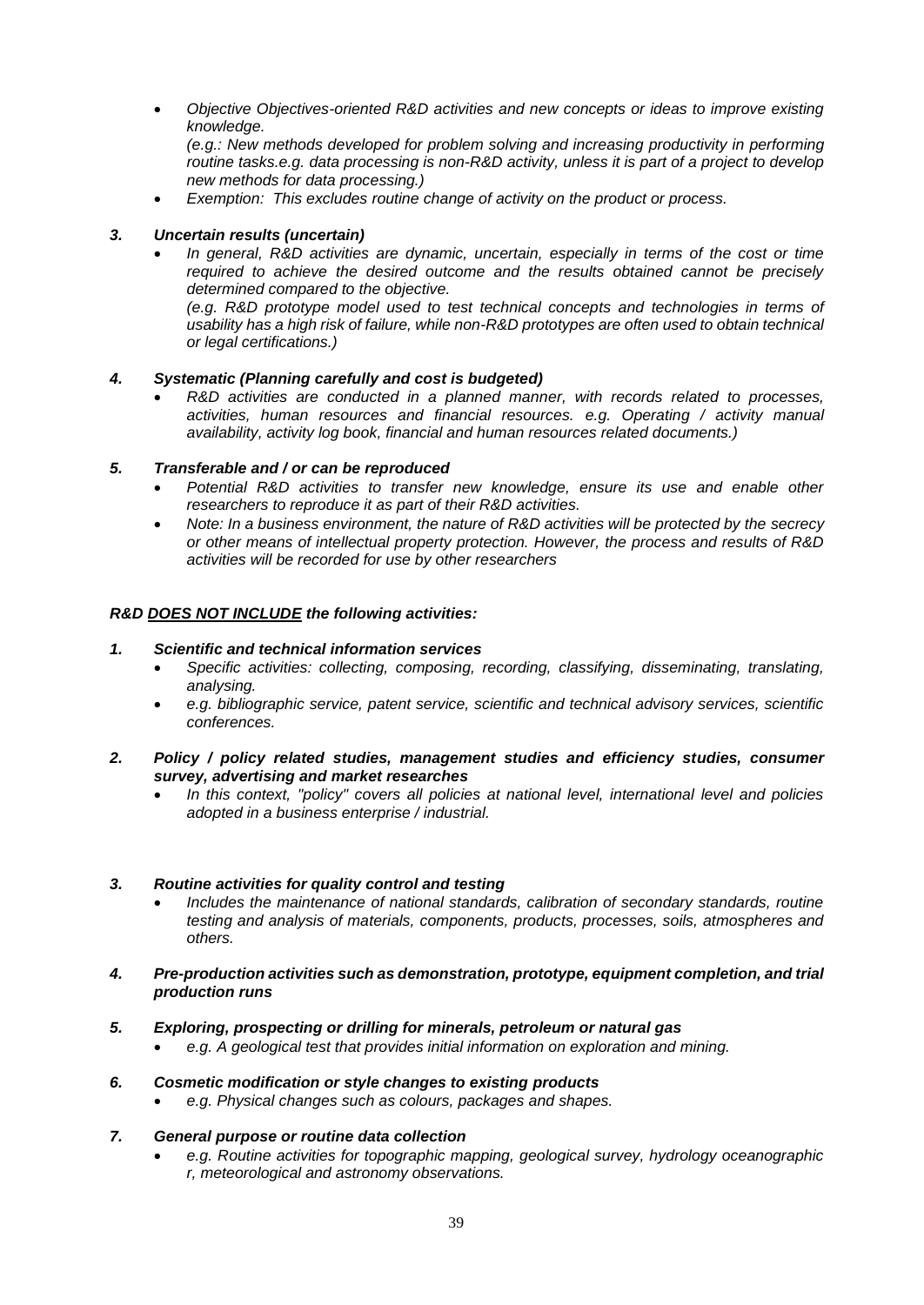# *8. Routine computer programming, system maintenance or software applications*

*e.g. Routine activities such as maintenance of computers and software.*

### *9. Operations research and mathematical or statistical analysis*

- *Routine statistical analysis activities (collected regularly) that apply the established model and method.*
- *e.g. Activities using labour's survey data to identify long-term unemployment trends.*
- *10. Commercial, legal and administrative aspects of patenting, copyrighting or licensing activities*
	- *e.g Patent application and licensing activities, market research, manufacturing start-up, fabricating and re-designing for manufacturing processes.*

#### *11. Activities related to standards compliance*

*e.g. Routine compliance with public inspection controls, standard enforcement and others.*

#### *12. Specialised routine medical care*

 *e.g. Routine service and diagnosis of the disease through organ checks, body fluids (urine, blood) and whole body (autopsy).*

*C6 Please specify the total expenditure of R&D for the following reference year:*

- *a) 2018*
- *b) 2019*
- *c) 2020*

#### *C7 Does your establishment run any R&D activities during the reference year? If YES, please fill in the information related to the R&D which has been conducted internally (in-house).*

#### *C8 Current expenditure on R&D.*

#### *(a) Labour Cost*

*Sum of the basic annual salary and other emoluments (such as EPF contributions, medical benefits, performance bonuses, special allowances, housing and car loans) of each personnel involved directly in R&D).* 

### *(b) Operating Cost*

*Such as consumables, repairs, maintenance, purchasing of materials, prototypes, subscription of reference databases and commissioned work.*

#### *(c) Other recurrent cost*

*Wages and salaries of staff/personnel that indirectly supporting R&D. Include only part of their wages and salaries that are attributable to the indirect support of R&D (e.g. central finance, personnel services, and cleaning).*

*e.g. those who prepare the payment, schedule meetings, prepare documents and so on. They may also be responsible for managing office supplies and contacting vendors and performing other administrative tasks.*

#### *C9 Capital expenditure on R&D*

#### *(a) Land, Building & Other structure*

*If the land and buildings purchased are also used for production, please include only the portion used for R&D.*

#### *(b) Vehicles, plants, software, machinery & equipment*

*If the assets purchased are also used for production, please include only the portion used for R&D.*

### *(c) Others*

*Other assets other than those used for production (products etc), please include only parts used for R & D*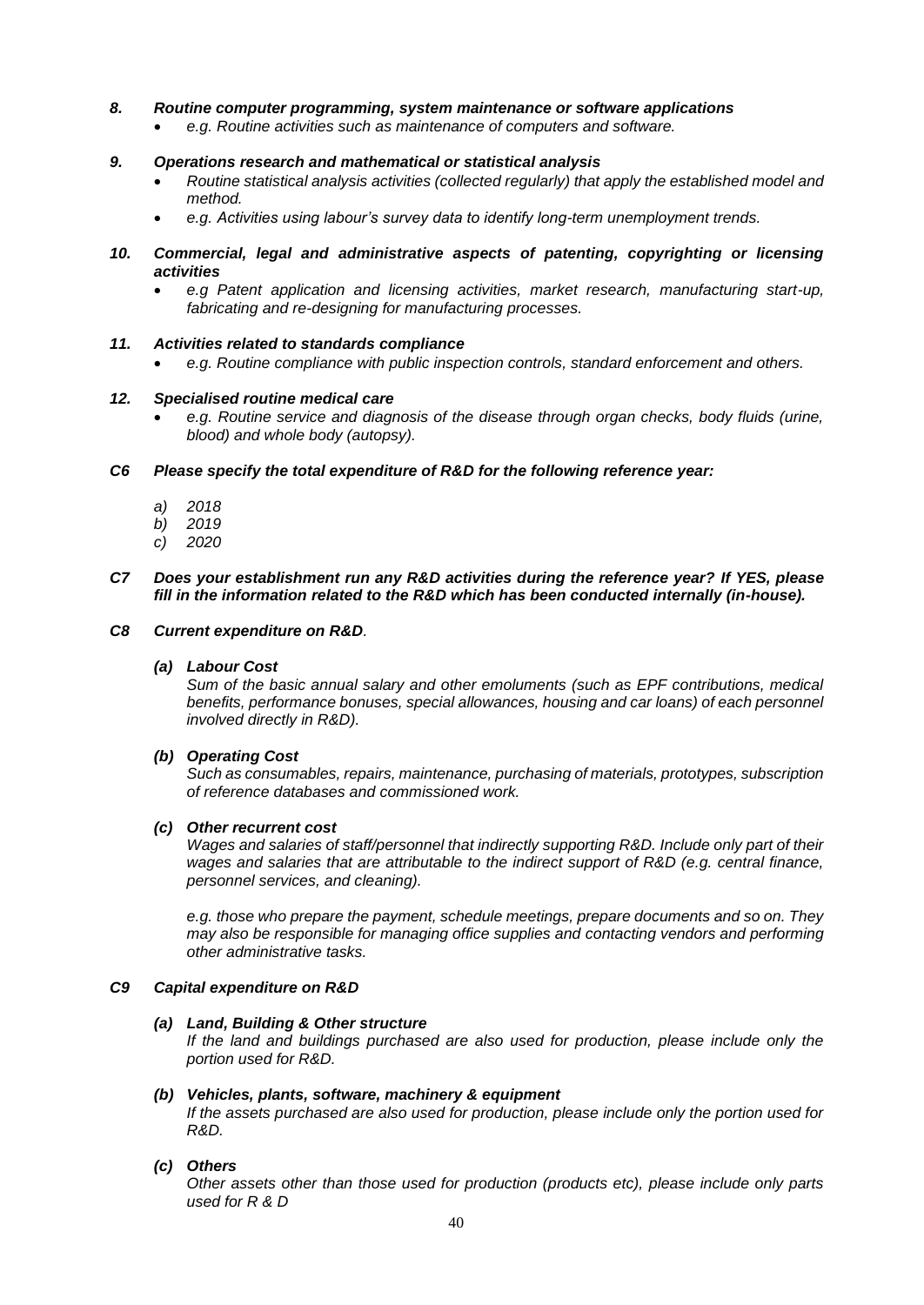### *C10 Source of funds for R&D*

- *(a) Owned source Owned funds / from own institution – Include: equity, reserves and loans.*
- *(b) Business Enterprises Funds obtained from other private companies / establishments.*
- *(c) Government Funds obtained from sources of federal, state or local governments.*
- *(d) Higher Learning Institutions Funds obtained from public and private higher learning institutions (HLIs).*
- *(e) Foreign funds Funds obtained from overseas entities / organisations.*
- *(f) Other funds*

*Funds obtained from sources other than (a) to (e).*

# *C11 Please indicate the percentage by type of R&D activity*

# *(a) Basic Research*

*Experimental or theoretical work undertaken primarily to acquire new knowledge without a specific application in view (more academically). It is carried out without looking for any longterm economic or social benefits other than for the advancement of knowledge.*

*Example 1: Research on the properties of general algorithms for handling large amounts of real-time data.*

*Example 2: Research to identify biogas sources from animal waste.*

*Example 3: Research on the potential of oil palm as a new alternative source in the manufacturing industry.*

# *(b) Applied Research*

*Applied Research involves original activities in acquiring new knowledge with a specific application in view. It also involves research to determine possible uses from the findings of the basic research or to determine new methods or ways in achieving some specific or predetermined objectives.*

*Example 1: Research to reduce the amount of spam by understanding the overall structure or business model of spam, behaviour and motivation of spammers for software product creation. Example 2: Research to identify biogas production technology from animal waste for industrial use.*

*Example 3: Research to evaluate and identify oil palm ash (OPA) as a new filler for natural rubber compounds in manufacturing industry.*

# *(c) Experimental Research*

*Research involving systematic activities using existing knowledge gained from research and/or practical experiences for the purpose of creating new or improved materials, equipment, products, systems, processes, or services.*

*Example 1: Start-up company adopts a computer programming code developed by researchers in the production of software products for online marketing and business development.*

*Example 2: A further study to develop a pilot plant (biogas production) from chicken manure for industrial use.*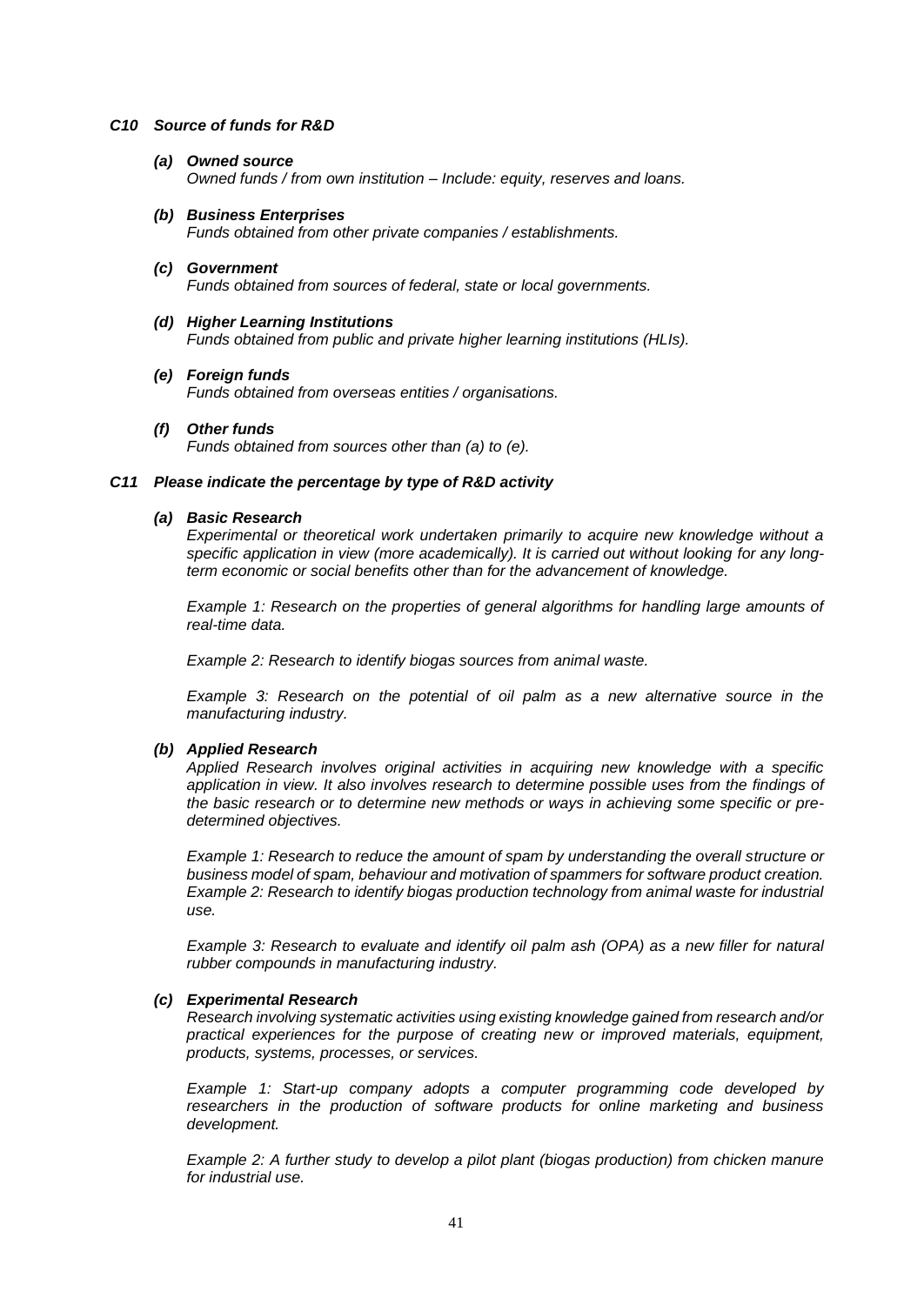*Example 3: Further study to produce new oil palm ash-based (OPA) products as a new filler of natural rubber compounds capable of enhancing strength and resilience to replace the use of carbon black and silica in the tyre manufacturing industrial sector.*

# *C12 Please indicate the number of employees and annual salaries & wages for employees involved in research and development*

# *(a) Researcher*

*Researchers are professionals, which engaged in the conceptualisation or creation of new knowledge, products, processes, methods and systems, and in the management of the projects concerned. Postgraduate students at Master's degree in research mode and PhD involved in R&D should be considered as researchers.*

# *(b) Technician*

*Technicians and equivalent staff are persons whose main tasks require technical knowledge and experience in one or more fields of engineering, physical and life sciences (Technicians) or social science and humanities (Equivalent staff). They participate in R&D by performing scientific and technical tasks involving the application of concepts and operational methods, normally under the supervision of researchers.*

# *(c) Supporting Staff*

*Other supporting staffs include consultants, skilled and unskilled workers, secretarial and clerical staffs who participate by supporting R&D projects or are directly associated with such projects. Also included in this category are managers and administrators dealing mainly in financial and personnel matters, and in general administration, insofar as their activities are a direct service to R&D. Do not include staff outside the R&D performing unit that provides indirect support.*

| <b>Item</b>           | <b>R&amp;D</b>                                                                                                                                                                                                                                                                           | <b>Innovation</b>                                                                                                                                                                                                                                                                             |  |
|-----------------------|------------------------------------------------------------------------------------------------------------------------------------------------------------------------------------------------------------------------------------------------------------------------------------------|-----------------------------------------------------------------------------------------------------------------------------------------------------------------------------------------------------------------------------------------------------------------------------------------------|--|
| Definition            | Systematic work undertaken in<br>order to increase the stock of<br>knowledge and to devise new<br>applications<br>οf<br>available<br>knowledge                                                                                                                                           | An innovation is the implementation of a new<br>or significantly improved product (goods or<br>services), or process, a new marketing<br>method, or a new organisational method in<br>business practices, workplace organisation<br>or external relations (Oslo Manual 3rd<br>Edition, 2005). |  |
| Features              | Novel.<br>creative.<br>uncertain.<br>systematic and transferable and/or<br>reproducible results / products.                                                                                                                                                                              | Creative<br>innovative<br>ideas<br>and<br>for<br>modifications or improvements related to<br>products / services.                                                                                                                                                                             |  |
| Example<br>(Activity) | Example 1: Research to identify<br>biogas production technology from<br>animal waste for industrial use.                                                                                                                                                                                 | Example 1: The use of breathable fabrics in<br>clothing is an example of a product<br>innovation involving the use of new materials<br>that improves the performance of the product                                                                                                           |  |
|                       | Example 2: Further study to<br>produce new oil palm ash-based<br>(OPA) products as a new filler of<br>rubber<br>natural<br>compounds<br>capable of enhancing strength and<br>resilience to replace the use of<br>carbon black and silica in the tyre<br>manufacturing industrial sector. | Example 2: The e-hailing system makes it<br>easy to book a vehicle like Uber and Grab<br>Car.<br>Example 3:<br>Index / Waiting number system to deal with<br>an organisation can be taken online without<br>having to go to the counter.                                                      |  |

### *Note :*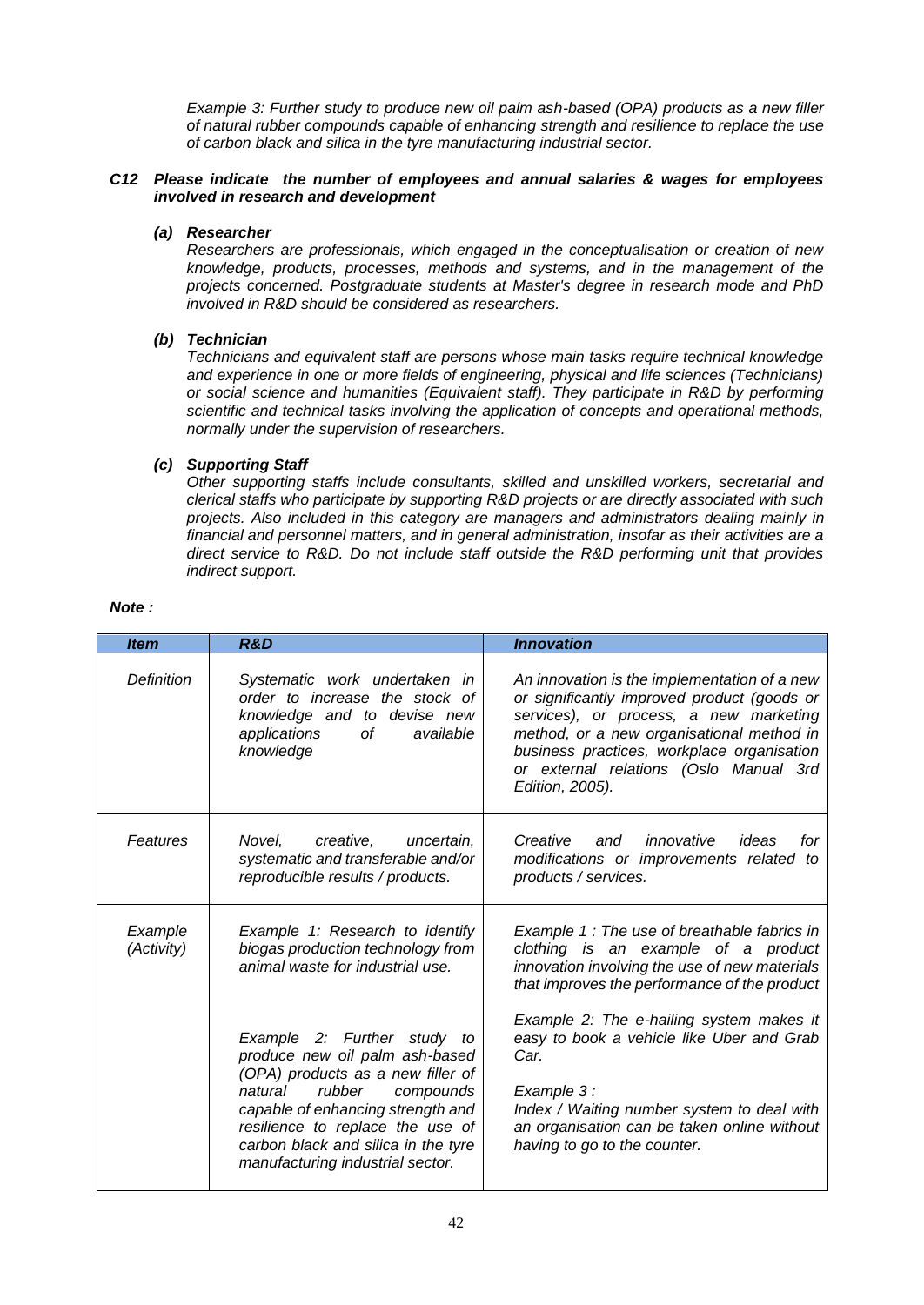| according to themes such as ketupat in the<br>festive season. |  |
|---------------------------------------------------------------|--|
|---------------------------------------------------------------|--|

### *SECTION D – Marketing and Promotion*

### *D1 Did this establishment use any marketing media to promote your business? Please indicate the medium used*

*Please indicate the type of marketing and promotion undertaken by this establishment such as advertising, brochures, etc. (May choose more than one)*

- *1. Marketing agent refers to a registered company that works to promote products of other companies.*
- *2. Advertisement (newspaper, TV and magazines)*
- *3. Flyers, catalogues, etc.*

*.*

- *4. Domestic expo / exhibition refers to the expo / exhibition made in the country.*
- *5. International expo / exhibition refers to the expo / exhibition made outside the country.*
- *6. Online media statement refers to the written or recorded statement distributed to the members for the purpose of marketing / promotion.*
- *7. Search engine optimisation (e.g. Google, Yahoo) is a database which stores the links web page and a keyword or phrase that can be accessed via the internet.*
- *8. Social networking website (e.g. Blog, Twitter, Facebook, etc.) is a platform to build social networks or social relations among people who share similar interests, activities, backgrounds or real-life connections.*
- *9. Event sponsorship refers to the relationship which the company offers financing to other companies, corporation organisation, etc. in exchange of promotional opportunities.*
- *10. Not applicable*

### *SECTION E – Imports and Exports*

- *E1 Please report the total amount of import and export based on the breakdown of goods and services.*
	- *1. Goods - Includes general trading components, merchandise for processing, maintenance services on goods, goods acquired by aircraft at airports and ports and non-monetary gold.*
		- *Imports of Goods - A goods brought into the country, either directly or stored in controlled warehouses regardless of whether the goods are for their own use, processed, used in manufacturing or re-exported to another country. It is also termed 'general import'.*
		- *Exports of Goods - Goods (locally produced or manufactured or imported for re-export) brought out of the country. It is also termed 'general export'*
	- *2. Services - service activities offered by your establishment such as accounting, banking, consulting, education, insurance, transport health.*
		- *Imports of services - Services derived from non-residents (refer to individuals, companies or overseas institutions who live or reside in Malaysia for less than a year (12 months) who are brought into the country.*
		- *Exports of services - Services rendered and carried out by the Malaysian resident for less than one year (12 months).*
- *E2 Please provide the top three export countries of this establishment's halal products and the use of the Free Trade Agreement (FTA) for each country. The FTA is a trade agreement between two countries to reduce tariffs and import duties as well as promote trade in goods and services between the two countries.*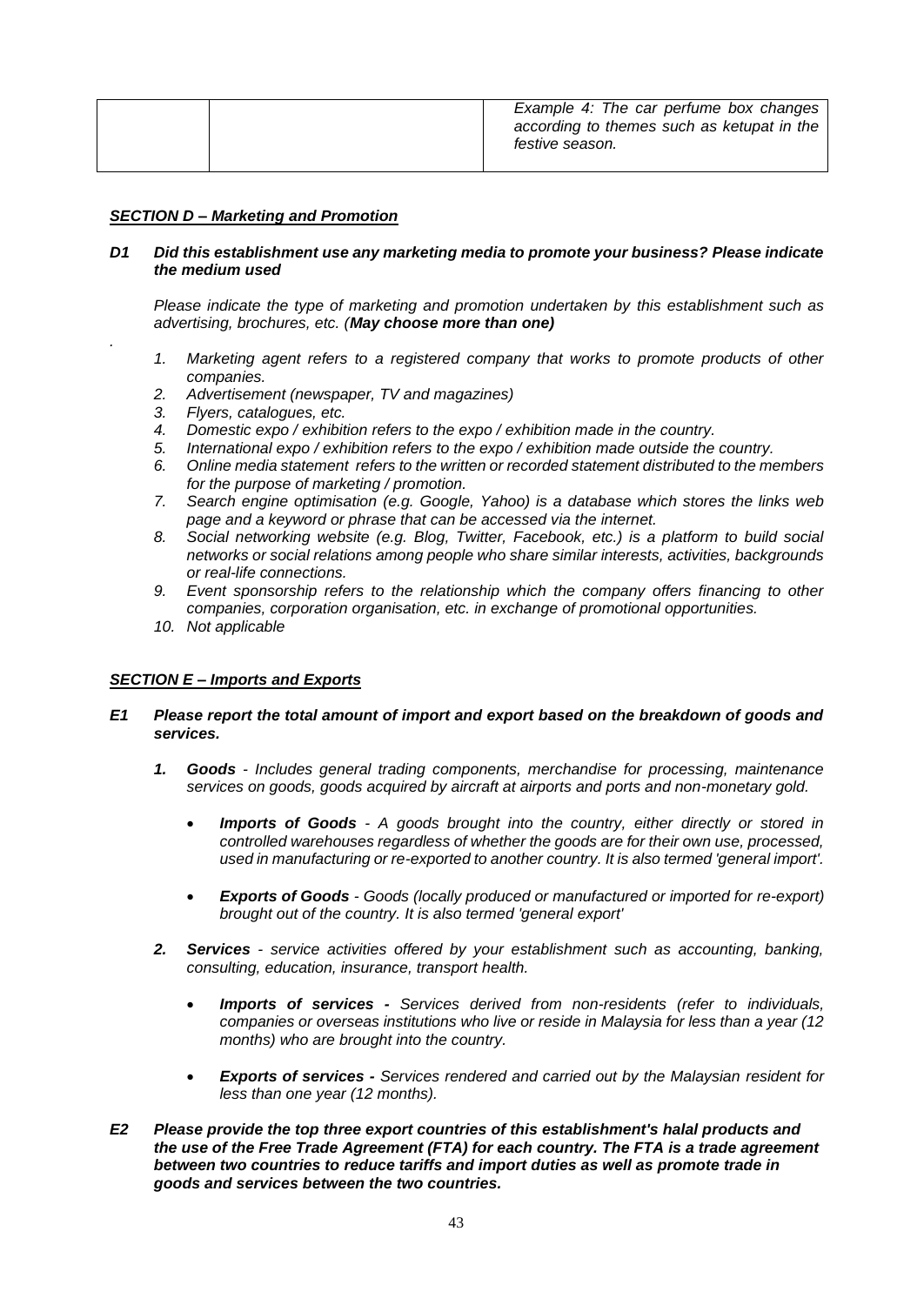*E3 Please indicate the name of country this establishment intend to diversity its halal export markets*

### *SECTION F – Environmental Protection Expenditure*

*F1 Please indicate how this establishment manages waste and pollutants? (May choose more than one)*

### *(a) Disposed by the establishment itself*

*Waste and pollutants are disposed by the establishment itself, whether in private landfills or disposal sites owned by other establishments.*

# *(b) Managed by the appointed contractor*

*Establishment pays certain amount of expenditure to the appointed contractor to dispose the generated waste and pollutants.*

# *(c) Using public bins*

*The generated waste and pollutants are disposed of using public bins without spending any fees.* 

# *(d) Others*

*Other than the above options and should be specified.*

*Environmental protection expenditure refers to all operating and capital expenditure in relation to compliance or in anticipation of environmental regulations/conventions in Malaysia. This includes expenditure for preventing, reducing and rehabilitation of environmental degradation or preserving the environment.*

*Pollution management expenditure refers to fees incurred to ensure that pollutants produced during the production process do not harm the environment. It consists of environmental monitoring expenditure, site reclamation & decommissioning, pollution abatement & control and pollution prevention. These expenditures involve air media, surface water, soil & groundwater and noise, vibration & radiation.*

*Capital Expenditure refers to expenditure incurred in purchasing or installing parts/equipments in order to comply with environmental regulations in Malaysia.*

*Operating Expenditure refers to operational costs including labour cost, expenditure incurred in purchasing services, fuel and electricity supply, spare parts and supplies and all other cost to compliance with environmental regulations.*

### *F2 Environmental Monitoring*

*Costs related to equipment, supplies, labour and purchased services that are used in response to or in anticipation of regulations or conventions requiring the monitoring of pollutants emitted by establishment.*

*e.g. Install monitoring tools (CEMS) and pH meter*

### *F3 Pollution abatement and control*

*Capital and operating expenditure for equipment or facilities which are seperately identifiable and which have been installed exclusively to prevent or to reduce emission of pollutants. Expenditure related to the operation of an incinerator centre or landfill site owned by establishment is also included.* 

*e.g. Installation of smoke chimney, waste water treatment plant and noise boundary wall*

### *F4 Pollution Prevention*

*Utilization of technologies, equipment or processes that reduce or eliminate pollution and waste at the source instead of at the end-of-pipe or stack before the pollution or waste is created. Examples include the installation of more efficient processes that consume less energy or inputs, the redesign*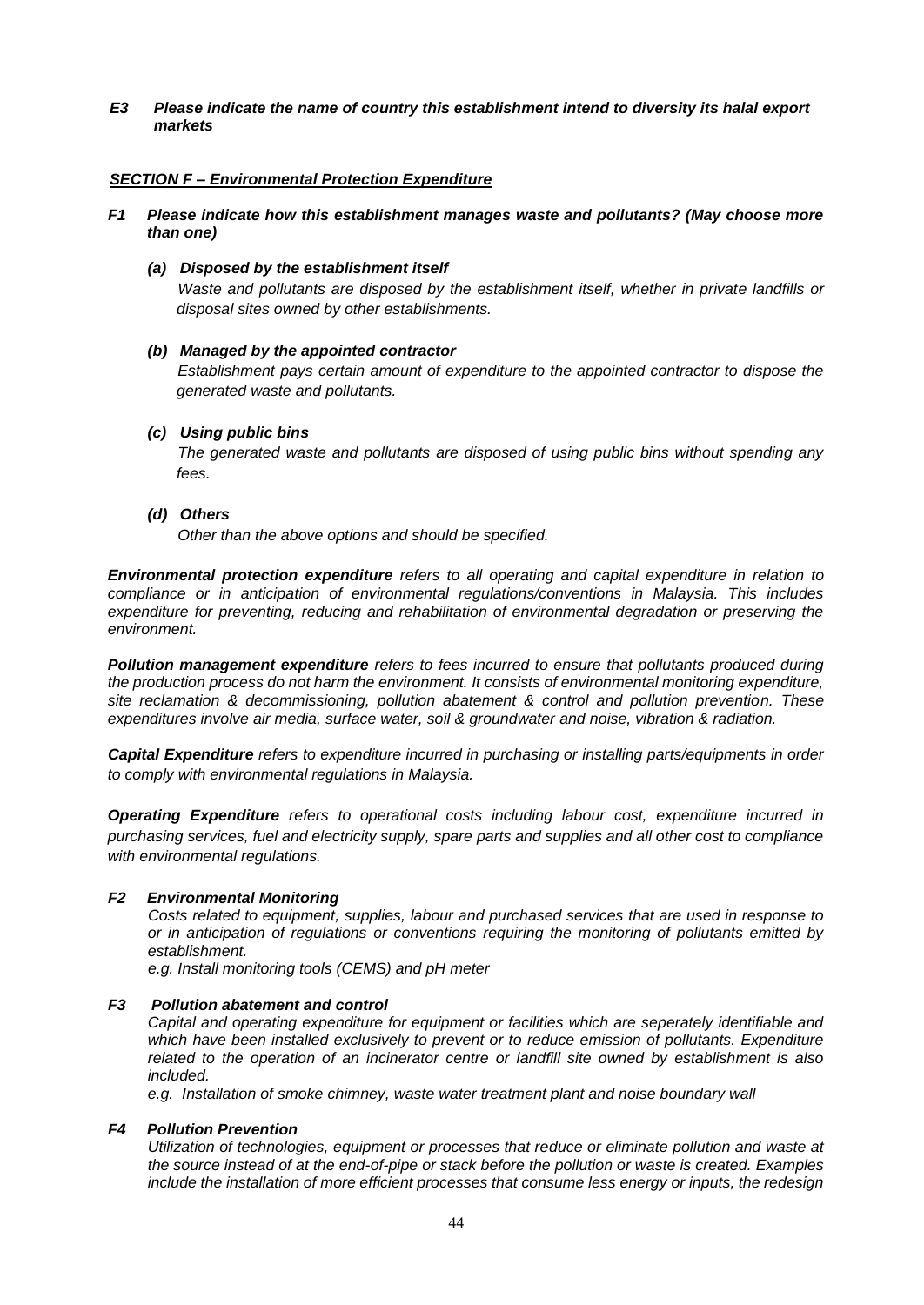*or reformulation of the production process to reduce pollution or emissions, reuse, recirculation or recycling of materials on-site. e.g. Use of silencers for generators and use of green technology equipment.*

*F5 Site reclamation and decommissioning*

*Expenditure to clean up the environmental damage resulting from any establishment's operations and decommissioning expenditure but excludes any penalty or compound due to environmental damage or any provision for future environmental liability.*

*e.g. Recovery of landfill for recreational park.*

# *F6 Waste management expenditure*

*Waste management and sewerage services include the collection, treatment, storage, disposal and recycling of all domestic, industrial, hazardous and non-hazardous waste and sewage, establishment, contractor, private and public sector.*

*e.g. Payment made to Alam Flora, Kualiti Alam, recycling companies, etc.*

# *F7 Environmental assessment & audits expenditure and environmental charges*

- *(i) Environmental assessment and audits expenditure include:*
	- *(a) Expenditures for reviews of current operations for compliance with regulations (audits).*
	- *(b) Expenditures to evaluate the environmental impact of proposed programs or projects (assessments).*
	- *(c) Expenditures for associated legal and consulting costs.*
- *(ii) Environmental charges:*
	- *(a) Permits, fees, levies, special assessments and related fees.*
	- *(b) Any fines, penalties or damage awards paid to government agencies or to individuals.*
	- *(c) Other charges paid to regulating bodies in order to allow operations to take place at this establishments.*
- *F8 Expenditure to protect wildlife and habitat from the effects of any establishment's operation Expenditure made in compliance with environmental laws/regulations or conventions to protect wildlife and habitat from the effects of any establishment's operation/activitiy. e.g. Providing special routes for wildlife on highways.*

# *F9 Other environmental expenditure*

*Other environmental expenditures include:*

- *(i) Environmental awareness campaign.*
- *(ii) Courses or conference related to environment.*
- *(iii) Handing monetary funds to schools or agencies to implement environmental awareness programme and activities to protect the environment e.g Earth Day, Recycle Campaign, planting mangrove tree or others.*
- *(iv) Cooperation with government agencies/NGO's/universities/colleges/schools or people in one place such as 'gotong-royong' to clean-up forest reserve area, Earth Day and so on. Excludes 'gotong-royong' by your establishment in your establishment area.*
- *(v) Sponsorship such as wild life conservation programmes in zoos (medicine or food sponsorship) or adopting rivers to monitor its cleanliness and well-being.*

### *F10 Did this establishment have environmental certifications? (May choose more than one)*

**(a)** *ISO 14001 is an international standard environmental management. It provides a set of standard requirements for environmental management system (EMS). This also provides a framework for best practices of environmental management to aid the organisations to prevent pollution, reduce environmental impact, comply with environmental laws and develop businesses in a sustainable manner.*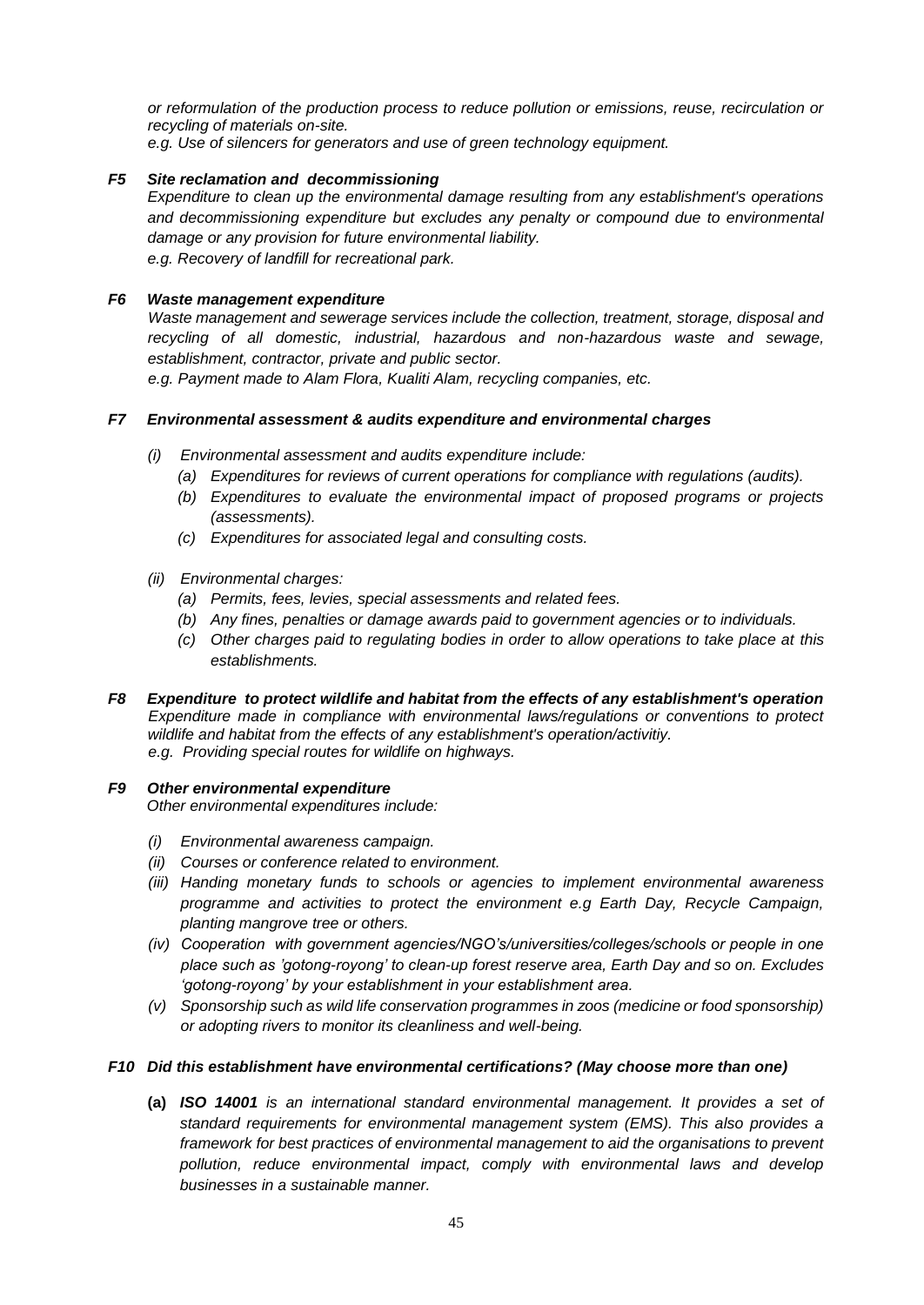- **(b)** *ISO 14004 provides guidance on the development, implementation, maintenance and improvement of environmental management system and their co-ordination with other management systems. The guidelines in this document are intended applicable to any organisation, regardless of size, type, location or maturity level. Although ISO 14004 guideline*  is aligned with ISO 14001 environmental management system model, it is not intended to meet *the requirements of ISO 14001.*
- **(c)** *ISO 14064 aims to assist organizations in quantifying and reporting greenhouse gas (GHG) emissions.*
- **(d)** *Roundtable on Sustainable Palm Oil (RSPO) is a guarantee of sustainable palm oil production process and commodity production that does not bring any damage to the environment and harm to the community.*
- **(e)** *Malaysian Timber Certification Scheme (MTCS) is a certificate issued by Malaysian Timber Certification Council (MTCC). It is a voluntary scheme that provides an independent assessment about practices on forest management, to ensure a sustainable management of forests and natural forests, as well as to meet the demand for certified timber products.*
- **(f)** *Forest Stewardship Council (FSC) is a voluntary certification, which aims to ensure the forest products are being managed responsibly and benefically to environment, social and economy. There are two (2) types of certificates; forest management and chain-of-custody which involved the management of production for forest products all the way to the end user.*
- **(g)** *Other environmental certification. Please specify environmental certificates other than those stated*
- **(h)** *None*

*Does not have any Environmental certification*

# *F11 Did this establishment publish the Sustainability Reports?*

*Sustainability Report refers to the annual report issued in relation to sustainable management*  either in the form of a specific report or reported through part of the company's annual report *(subsidiary and parent company). For subsidiary establishments, sustainability reporting to parent company can be considered if the parent company publishes the sustainability report.*

*F12 Please indicate of use of recycled materials as production input Please state the total purchase of recycled materials as raw materials for the Production process in value (RM) and quantity (metric tons). Recycled materials refer to materials that have been used (e.g. paper, plastic, iron, rubber, glass, etc.) purchased from other establishments.*

### *F13 Please indicate percentage of use of recycled materials by type If question F12 is answered, please state the percentage of use by type of material as follows:*

| а. | <b>Plastics</b> | е. | <b>Textiles</b> |
|----|-----------------|----|-----------------|
| b. | Paper           | t. | Rubber          |
| c. | Metal           | g. | Others          |
| d. | Glass           |    |                 |

*The sum for all types of materials reported should amount to 100%.*

# *SECTION G Technology and Fourth Industrial Revolution (4IR)*

# *G1 Please indicate the automation level of the production process for establishment*

**(a)** *Smart automation (integrated)*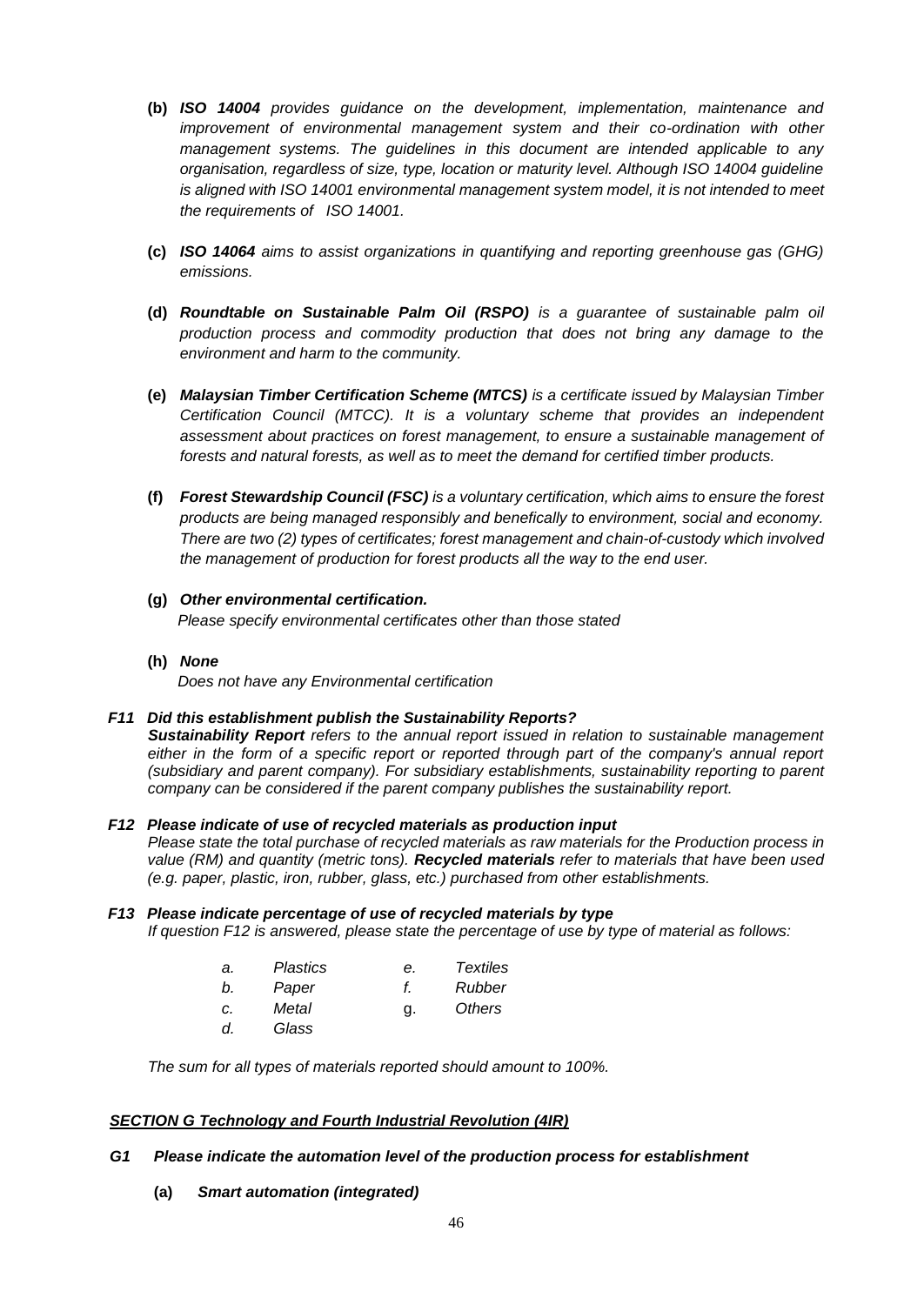*Fully autonomous operation occurs in all situations and extends to supply chain partners. Require no human interaction at all*

# **(b)** *Fully automation*

*Most assets operate autonomously and are synchronized to optimize production, safety, and maintenance under certain circumstances or conditions. It brings together autonomous components with appropriate functionality to perform as a system. However, there is still a need for humans to perform many tasks as not all disciplines are integrated at this level. In addition, if the specific circumstances are not met, then the operators must take control of the operation.* 

# **(c)** *Mixed-mode automation*

*Automated systems take control in certain situations. System alerts to issues. Humans confirm proposed solutions or act as a fall-back.*

### **(d)** *Semi-automation*

*The automation system takes control in certain situations when and as requested by a human operator, for limited periods of time. People are still fully responsible and heavily involved, monitoring the state of operation and specifying the targets for the limited control situations.*

# **(e)** *Manual*

*No automatic actions are occurring, with operations relying on humans to make all decisions and perform all functions. Historically, most industrial operations began with significant human intervention required to run and maintain the operations.*

# *G2 Did this establishment using the following technology.*

*Please select Yes or No. If Yes, please state the percentage (%) of usage*

# **(a)** *Biotechnology*

*Biotechnology is the application of science and technology to living organisms, as well as parts, products and models thereof, to alter living or non-living materials for the production of knowledge, goods and services.*

# **(b)** *Nanotechnology*

*Nanotechnology is the understanding of processes and phenomena and the application of science and technology to organisms, organic and inorganic materials, as well as parts, products and models thereof, at the nanometre-scale (but not exclusively below 100 nanometres) in one or more dimensions, where the onset of size-dependent phenomena usually enables novel applications. These applications utilise the properties of nanoscale materials that differ from the properties of individual atoms, molecules, and bulk matter for the production of knowledge, goods and services, like improved materials, devices, and systems that exploit these new properties.*

# *G3 Please indicate the technology or solution adopted by this establishment*

*May choose more than one*

# **1.** *Production*

*Production is an activity carried out under the control and responsibility of an institutional unit that uses input of labour, capital, and goods and services to produce outputs of goods or services.*

# **(a)** *Enterprise Resources Planning (ERP)*

*Framework for organizing, defining, and standardizing the business processes necessary to effectively plan and control an organisation so the organisation can use its internal knowledge to seek external advantage.*

# **(b)** *Supply Chain Management (SCM)*

*The design, planning, execution, control and monitoring of supply chain activities with the objective of creating net value, building a competitive infrastructure, leveraging worldwide logistics, synchronizing supply with demand and measuring performance globally.*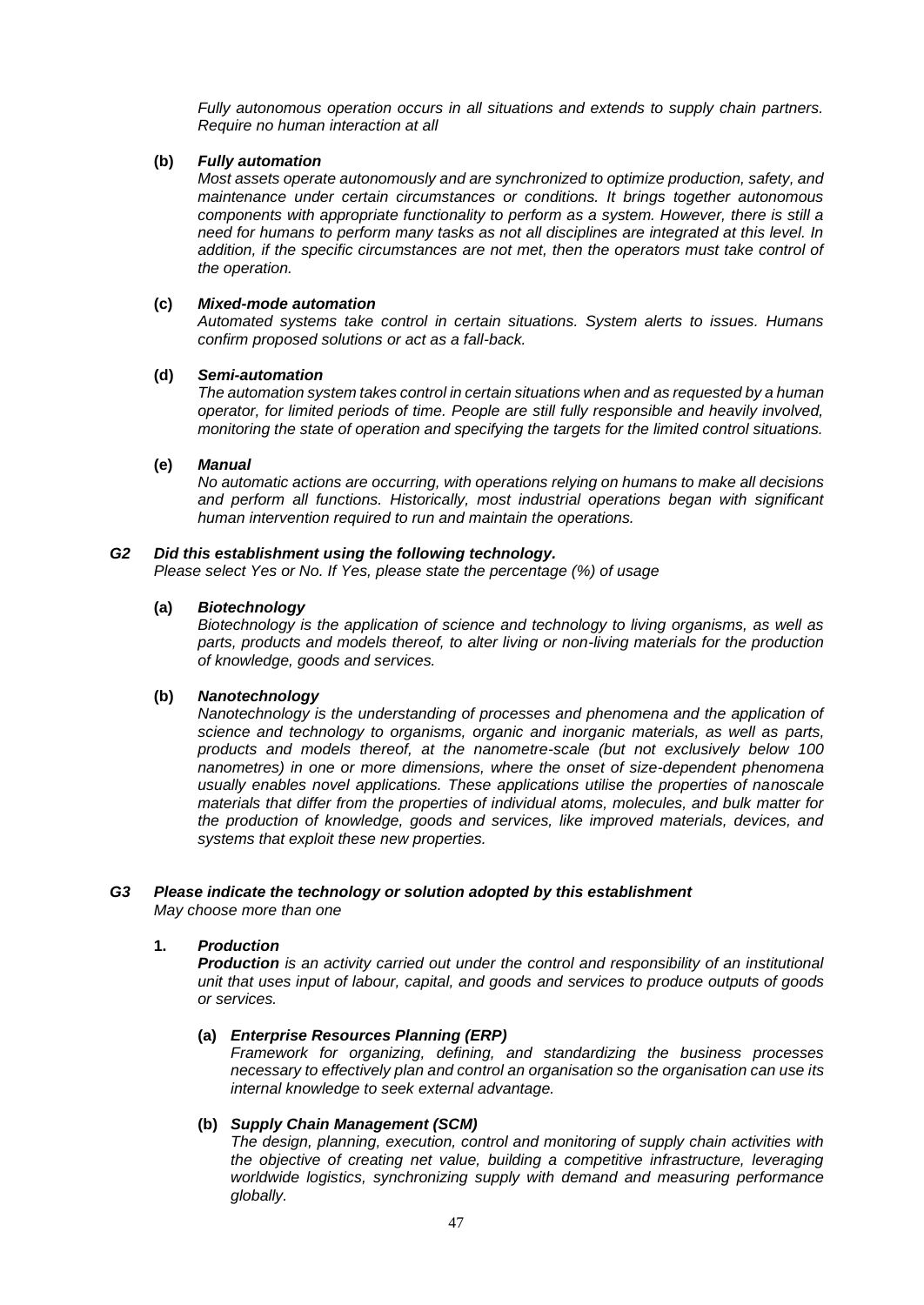### **(c)** *Manufacturing Execution System (MES)*

*Programmes and systems that participate in shop floor control, including programmed logic controllers and process control computers for direct and supervisory control of manufacturing equipment; process information systems that gather past performance information, then generate reports; graphical displays; and alarms that inform operations personnel what is going on in the plant currently and a very short history into the past.*

# **(d)** *Supervisory Control and Data Acquisition (SCADA)*

*System operating with coded signals over communication channels in order to provide control of equipment and to acquire information about the status of the equipment.*

# **(e)** *Programmable Logic Controller (PLC)*

*An electronic device that is programmed to test the state of input process data and to set output lines in accordance with the input state.*

# **(f)** *Distributed Control System (DCS)*

*A development of a control system using computers and other electronic devices so that the controller of a system loop is more integrated and can be done by everyone quickly and easily.*

# **(g)** *Computerised Numerical Control (CNC)*

*Method for automating control of machine tools through the use of software attached in the tool.*

# **(h)** *Computer-Aided Manufacturing (CAM)*

*The use of computers to program, directs, and control production equipment in the fabrication of manufactured items.*

**(i)** *Automation (robotics, conveyor belts, lifts, automated-guided vehicles (AGV), etc.)*

*The substitution of machine work for human physical and mental work continuously.*

**(j)** *In-line Quality Control (scanners, vision inspection, CCTV smart sensor, etc.) Process incorporates inspection points across the production line. These points inspect the product for quality in terms of various standards or specifications.*

### **(k)** *Additive Manufacturing (3D Printing, rapid prototyping, etc.)*

*A concept that refers to a group of technologies that builds physical objects directly from 3D (Computer-Aided Design – CAD) data. In additive manufacturing the object is built up by the consecutive addition of liquids, sheets or powdered materials in ultra-thin layers.*

### **(l)** *Internet-of-thing (IoT)*

*The Internet of Things includes all devices and objects whose state can be altered via the Internet, with or without the active involvement of individuals. While connected objects may require the involvement of devices considered part of the "traditional Internet", this definition excludes laptops, tablets and smartphones.*

### **(m)** *Big Data Analytics*

*A type of quantitative research that examines large amounts of data to uncover hidden patterns, unknown correlations and other useful information.*

### **(n)** *Artificial Intelligence*

*Computer-based applications that carry out functions typically associated with humans, such as visual perception, decision-making, and speech recognition. AI's most recent advances include machine learning (ML), in which algorithm-driven tools can selfcorrect and learn over time. Robotic process automation (RPA) is the application of robotics to the processes of an increasing range of white-collar jobs.*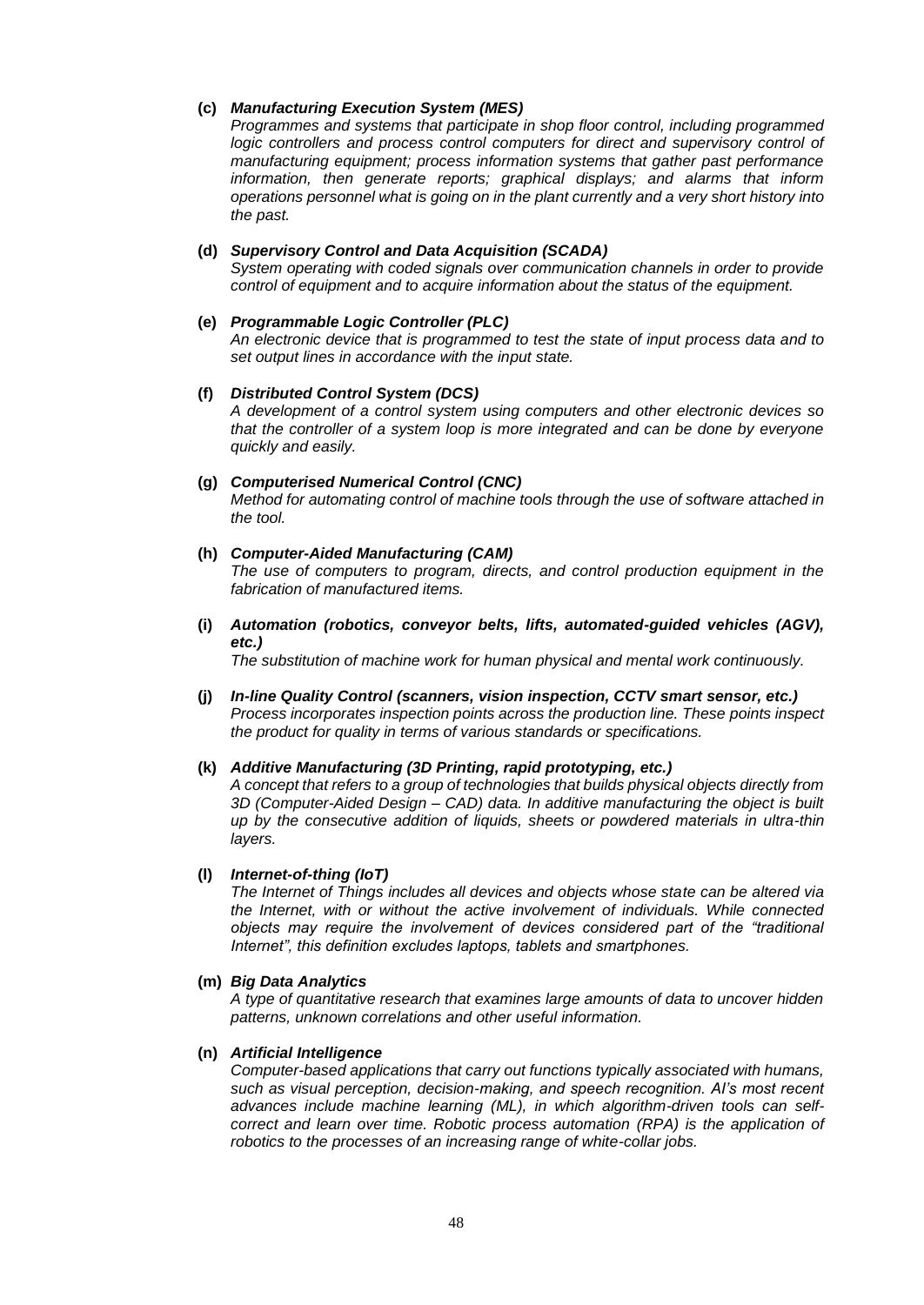# **(o)** *Simulation*

*The technique of using representative or artificial data to reproduce in a model various conditions that are likely to occur in the actual performance of a system.*

### **(p)** *Others (please specify)*

# **2.** *Inventory*

*Inventory refers to all the items, component parts and raw materials a company uses in production.*

#### **(a)** *Inventory Management*

*Business management with related to the planning and controlling inventories as it is bought, manufactured, stored, and used.*

### **(b)** *Warehouse Management*

*A system that manages all processes that a warehouse carries out. These processes include receiving, picking, and shipping.*

#### **(c)** *Automated Material Handling*

*Using robots and other computerized devices for moving, lifting, pulling, pushing, storing, and retrieving goods and products.*

#### **(d)** *Barcode / QR Code*

*Type of barcode that can be read easily by a digital device and which stores information as a series of pixels in a square-shaped grid.*

# **(e)** *Radio-frequency identification (RFID)*

*Technologies that use wireless communication between an object (or tag) and interrogating device (or reader) to automatically track and identify such objects.*

#### **(f)** *Internet-of-thing (IoT)*

*The Internet of Things includes all devices and objects whose state can be altered via the Internet, with or without the active involvement of individuals. While connected objects may require the involvement of devices considered part of the "traditional Internet", this definition excludes laptops, tablets and smartphones.*

### **(g)** *Big Data Analytic*

*A type of quantitative research that examines large amounts of data to uncover hidden patterns, unknown correlations and other useful information.*

### **(h)** *Artificial Intelligence*

*Computer-based applications that carry out functions typically associated with humans, such as visual perception, decision-making, and speech recognition. AI's most recent advances include machine learning (ML), in which algorithm-driven tools can selfcorrect and learn over time. Robotic process automation (RPA) is the application of robotics to the processes of an increasing range of white-collar jobs.*

### **(i)** *Others (please specify)*

### **3.** *Administration*

*Administration refers to the arrangements and tasks needed to control the operation of a plan or organisation.*

### **(a)** *Word processing (MS Word, Google Docs, Pages etc.)*

*Device or computer program that provides for input, editing, formatting, and output of text, often with some additional features.*

#### **(b)** *Spreadsheet (MS Excel, Numbers, etc) A software application capable of organizing, storing and analysing data in tabular form.*

**(c)** *Presentation (Power point, Keynote, Prezi, etc.)*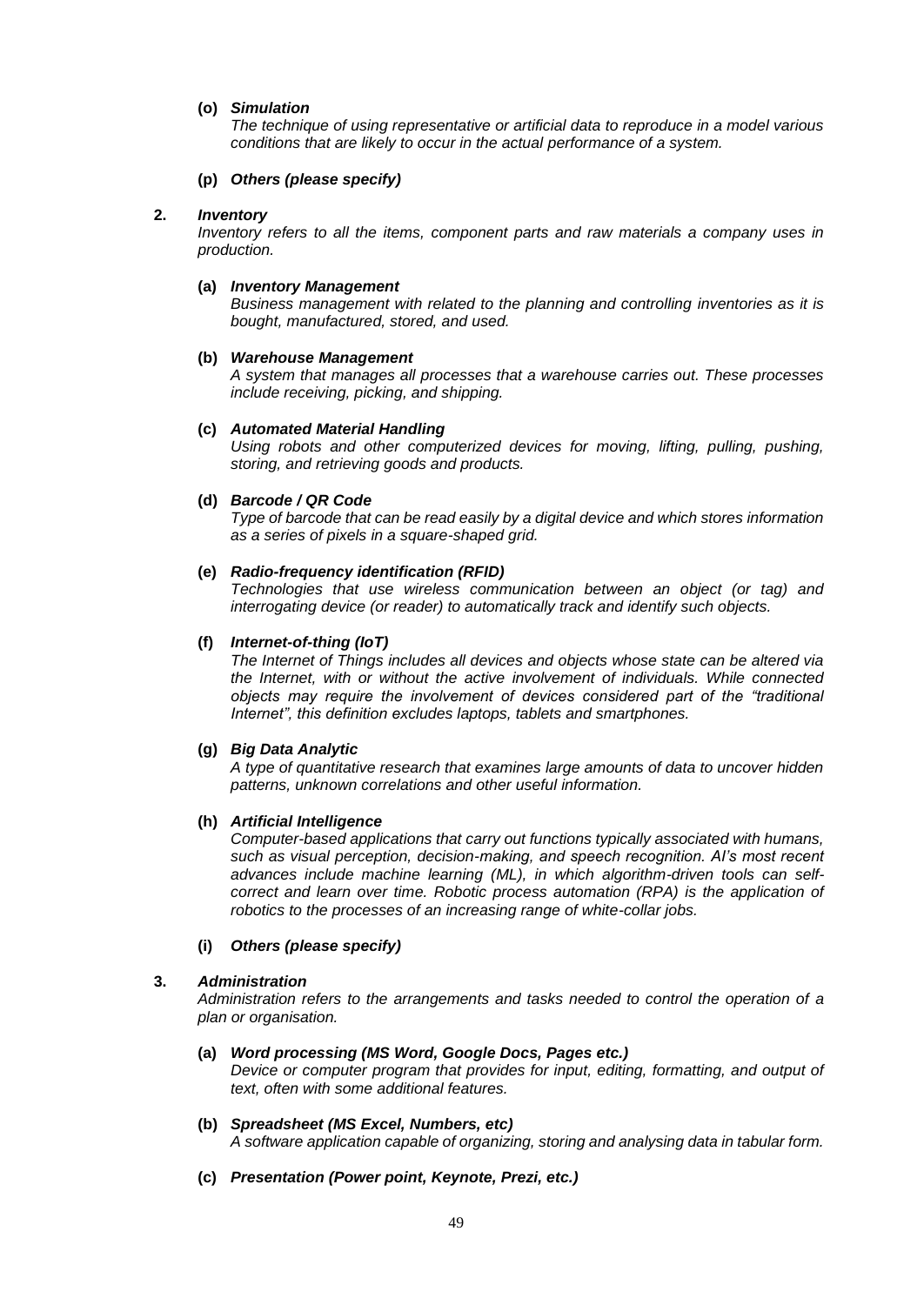*Application software that is specifically designed to allow users to create a presentation of ideas by stringing together text, images and audio/video.*

#### **(d)** *Data & Document Management*

*System or software that allows the creation, storage, managing, indexing, protection, and retrieval of digital documents.*

### **(e)** *Intranet*

*A privately-owned network that makes use of internet technology and applications to meet the needs of an enterprise. It resides entirely within a department or company, providing communication and access to information, similar to the internet, with web pages, and so on for internal use only.*

### **(f)** *Finance & Accounting*

*Process of recording, summarising and reporting a company's business transactions through financial statements.*

#### **(g)** *Human resources management*

*Manages all employee in an organisation (hiring, training, compensating, developing policies and strategies related to human resources.*

#### **(h)** *e-banking*

*Process through which a customer is allowed to carry out, personal or commercial banking transactions using electronic and telecommunication network.*

#### **(i)** *Attendance system (fingerprints, facial recognition etc)*

*System that enables an employer to monitor their employees (time in, time out, rest time and absenteeism.*

#### **(j)** *Big Data Analytic*

*A type of quantitative research that examines large amounts of data to uncover hidden patterns, unknown correlations and other useful information.*

### **(k)** *Artificial Intelligence*

*Computer-based applications that carry out functions typically associated with humans, such as visual perception, decision-making, and speech recognition. AI's most recent advances include machine learning (ML), in which algorithm-driven tools can selfcorrect and learn over time. Robotic process automation (RPA) is the application of robotics to the processes of an increasing range of white-collar jobs.*

#### **(l)** *Cloud computing*

*Cloud computing is a model for enabling ubiquitous, convenient, on-demand network access to a shared pool of configurable computing resources (e.g. networks, servers, storage, applications, and services) that can be rapidly provisioned and released with minimal management effort or service provider interaction.*

# **(m)** *Simulation*

*The technique of using representative or artificial data to reproduce in a model various conditions that are likely to occur in the actual performance of a system.*

#### **(n)** *Cloud based data storage service*

*System that allows you to save data and files in an off-site that you access either through the public internet or a dedicated private network connection.*

# **(o)** *Cloud based software service*

*System that allows users access to software applications that run on shared computing resources (e.g. processing power, memory, and disk storage) via the Internet.*

### **(p)** *Others (please specify)*

#### **4.** *Security*

*Security is freedom from, or resilience against, potential harm (or other unwanted coercive change) caused by others. Beneficiaries (technically referents) of security*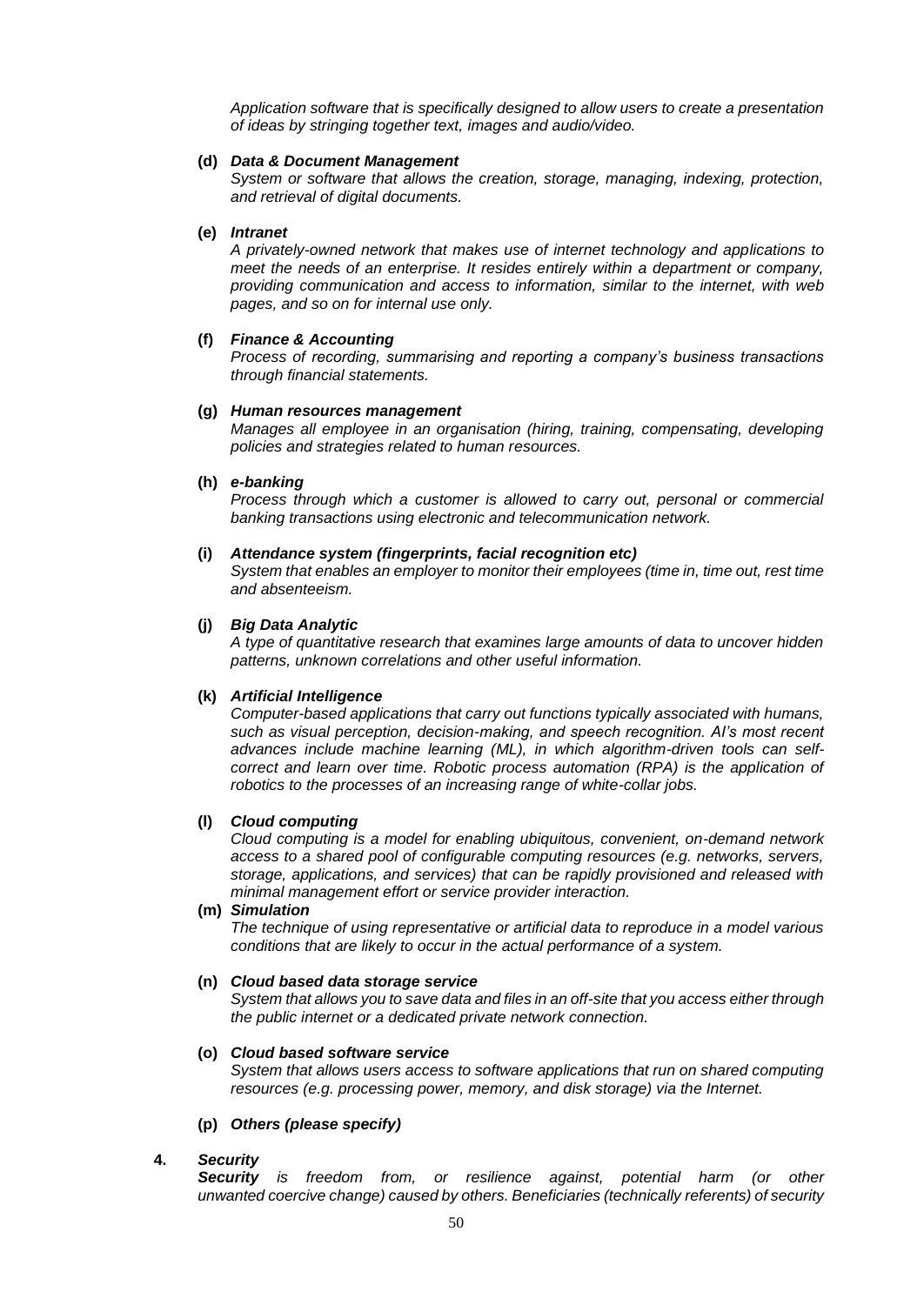*may be of persons and social groups, objects and institutions, ecosystems or any other entity or phenomenon vulnerable to unwanted change.*

#### **(a)** *Antivirus*

*Antivirus is a computer program that works to detect computer viruses, known as malware, in order to block, remove and prevent future virus infections.*

#### **(b)** *Firewall*

*A firewall is a device used to control access to a company's data from the internet or other outside sources.*

#### **(c)** *Anti-spam*

*Anti-spam is a way to address and protect mail servers from unsolicited electronic messages sent through various communication modes including but not limited to emails, mobiles short message or instant messaging services where there is no prior relationship between the sender and the recipient regardless of content whether commercial or non-commercial messages including malicious program and/or data.*

#### **(d)** *Website security*

*Website security is the protection provided in technical and administrative terms to computer data so that the data is not intruded, destroyed or contaminated intentionally or not.*

### **(e)** *Data encryption*

*Data encryption is a way of translating data from plaintext (unencrypted) to ciphertext (encrypted). Users can access encrypted data with an encryption key and decrypted data with a decryption key.*

# **(f)** *Password*

*Password is a type of data combined with a number of characters used by users for the purpose of identification and self -authentication when accessing a computer network or resource to obtain or read the desired information.*

# **(g)** *Digital signature*

*A digital signature is an electronic signature used to verify the identity of the sender/signer of a message and is used to ensure that information is correct and valid in an electronic transaction.*

# **(h)** *Big data analytic*

*A type of quantitative research that examines large amounts of data to uncover hidden patterns, unknown correlations and other useful information.*

### **(i)** *Artificial intelligence*

*Computer-based applications that carry out functions typically associated with humans, such as visual perception, decision-making, and speech recognition. AI's most recent advances include machine learning (ML), in which algorithm-driven tools can selfcorrect and learn over time. Robotic process automation (RPA) is the application of robotics to the processes of an increasing range of white-collar jobs.*

### **(j)** *Cloud computing*

*Cloud computing is a model for enabling ubiquitous, convenient, on-demand network access to a shared pool of configurable computing resources (e.g. networks, servers, storage, applications, and services) that can be rapidly provisioned and released with minimal management effort or service provider interaction.*

### **(k)** *Others (please specify)*

### **5.** *Marketing and communication*

*Marketing is the design, pricing, promotion, and distribution of goods to create transactions between businesses and consumers.*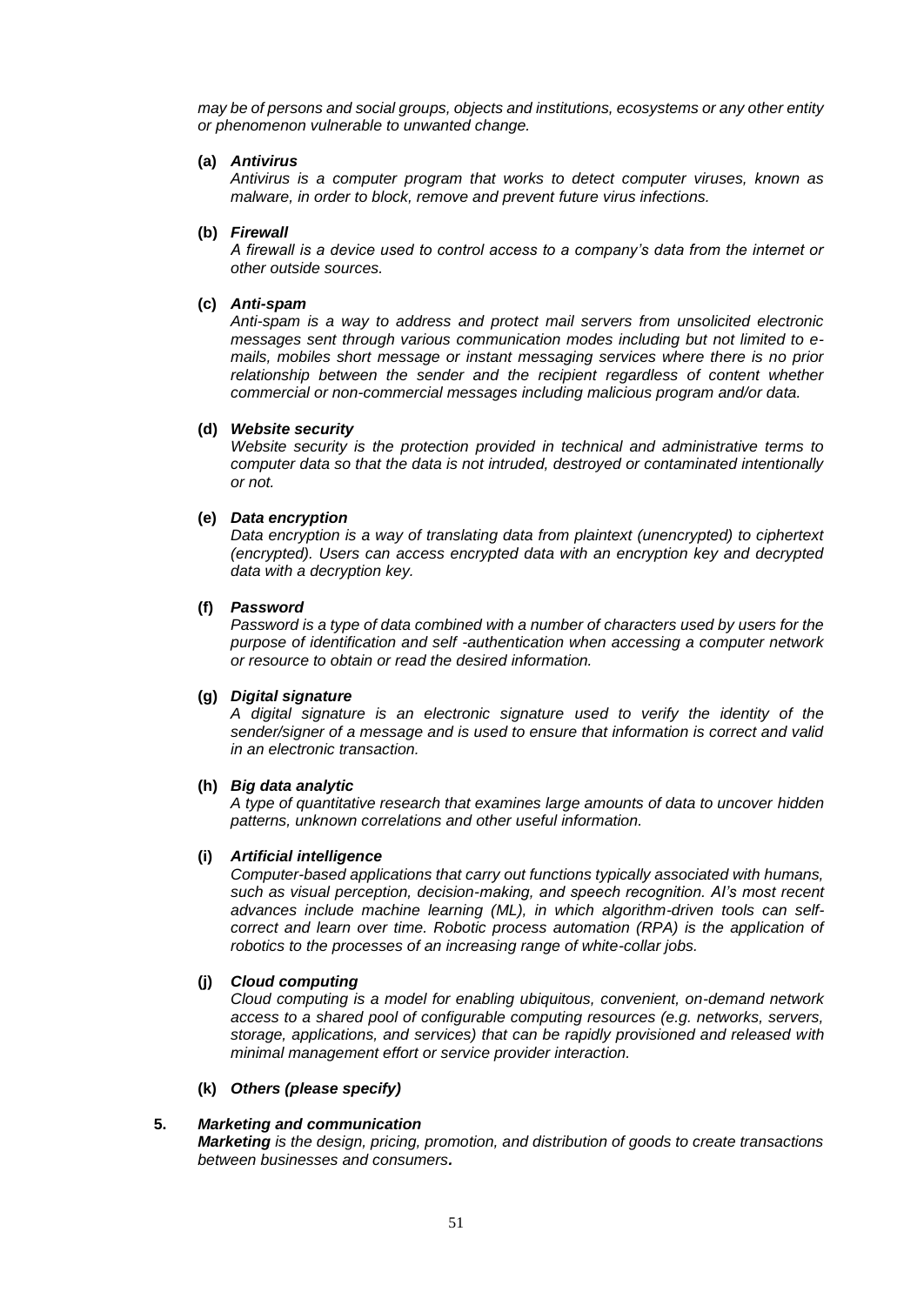*Communication is a process of transferring information, feelings, ideas and thoughts of an individual to another individual or group of individuals. It is a process of meaningful interaction between living things and involves the act of transmitting information and the process of exchanging meanings in order to produce understanding.*

**(a)** *Email*

*Email is a technology for handling mail electronically.*

# **(b)** *Social media (Facebook, Instagram, Twitter, dll.)*

*Social media are considered those that have user profile, an account or a user license depending on the requirements and the type of social media. Types of social media are social networks (e.g. Facebook), Enterprise's blog or microblogs (e.g. Twitter) and multimedia content sharing websites (e.g. YouTube, Flickr, SlideShare).*

# **(c)** *Establishment's website*

*Establishment's website is an establishment's file that contains text, audio and/or visual data accessible on the World Wide Web by a single Uniform Resource Locator (URL).*

### **(d)** *E-Commerce*

*E-commerce transaction is the sale or purchase of goods or services over the network computing / internet with designed method for the purpose of receive or make a booking (purchase or sale). The transaction is between businesses, households, individuals, governments and organisations of other public / private. The method of payment and the delivery of goods or services e-commerce transactions can be carried out either through network computing / internet or not. E-commerce transactions, including orders placed on the website, extranet or Electronic Data Interchange (EDI). However, the transactions made by telephone, fax, email and the like are not been categorised as ecommerce transactions.*

### **(e)** *Customer Relationship Management (CRM)*

*Customer Relationship Management (CRM) is a marketing philosophy based on putting the customer first. The collection and analysis of information designed for sales and marketing decision support (as contrasted to enterprise resources planning information) to understand and support existing and potential customer needs. It includes account management, catalogue and order entry, payment processing, credits and adjustments, and other functions.* 

#### **(f)** *Video / Web conference (Skype, GoToMeeting etc)*

*Used as an umbrella term for various types of online conferencing and collaborative services including webinars (web seminars), webcasts, and web meetings.*

### **(g)** *Big data analytic*

*A type of quantitative research that examines large amounts of data to uncover hidden patterns, unknown correlations and other useful information.*

#### **(h)** *Artificial intelligence*

*Computer-based applications that carry out functions typically associated with humans, such as visual perception, decision-making, and speech recognition. AI's most recent advances include machine learning (ML), in which algorithm-driven tools can selfcorrect and learn over time. Robotic process automation (RPA) is the application of robotics to the processes of an increasing range of white-collar jobs.*

# **(i)** *Cloud computing*

*Cloud computing is a model for enabling ubiquitous, convenient, on-demand network access to a shared pool of configurable computing resources (e.g. networks, servers, storage, applications, and services) that can be rapidly provisioned and released with minimal management effort or service provider interaction.* 

#### **(j)** *Simulation*

*The technique of using representative or artificial data to reproduce in a model various conditions that are likely to occur in the actual performance of a system.*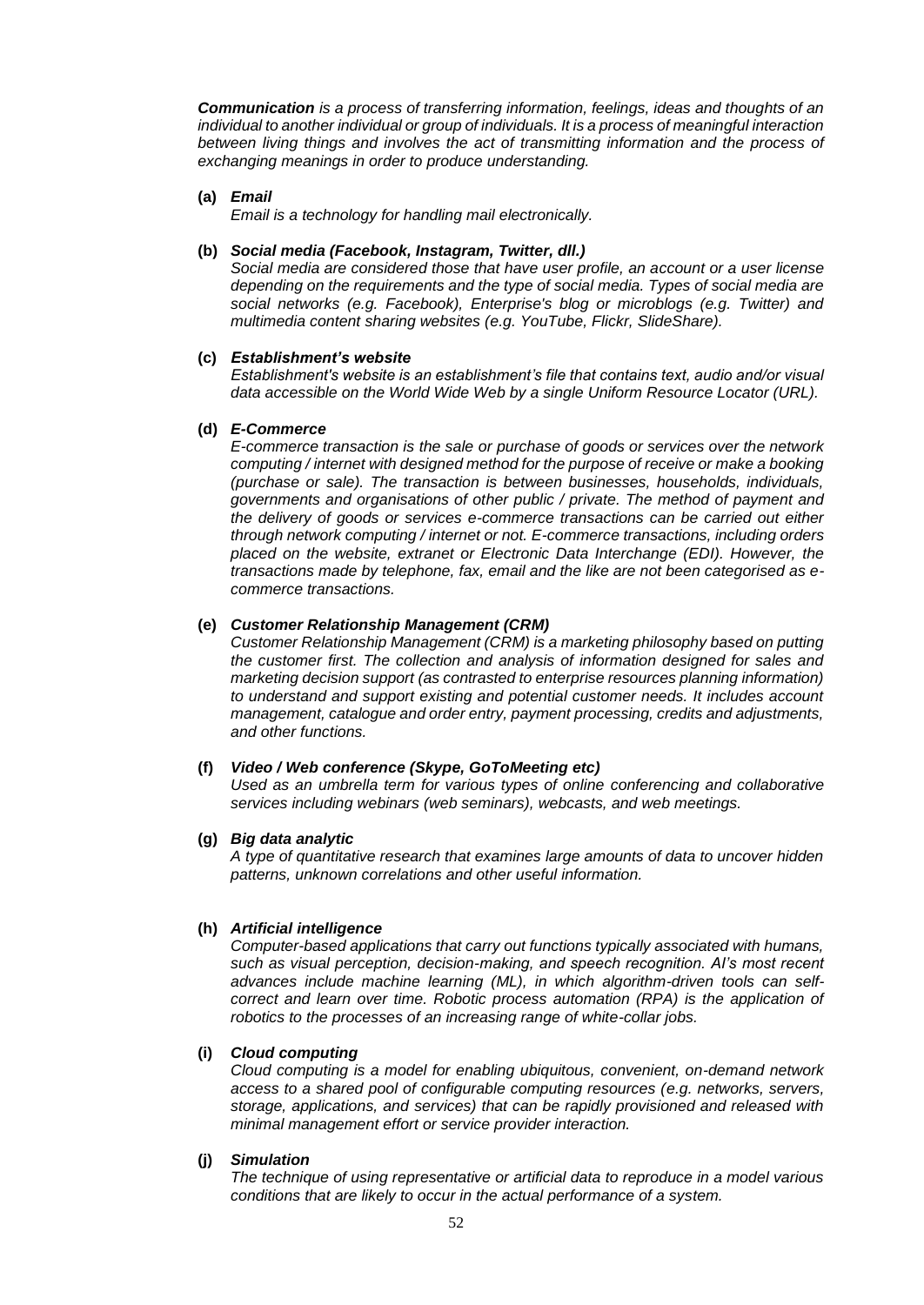**(k)** *Others (please specify)*

#### **6.** *Research, development and design*

*Research is creative and systematic work carried out to improve knowledge, and the use of this knowledge to design new applications.*

*Development can be understood as the process of evolution, change and growth related to a particular object, person or situation.*

*Design is the conversion of a need or innovation into a product, process, or service that meets both the enterprise and customer expectations. The design process consists of translating a set of functional requirements into an operational product, process, or service.*

### **(a)** *Computer-Aided Design (CAD)*

*Computer-Aided Design (CAD) is the use of computers in interactive engineering drawing and storage of designs. Programs complete the layout, geometric transformations, projections, rotations, magnifications, and interval (cross-section) views of a part and its relationship with other parts.*

# **(b)** *Prototyping*

*Prototyping is a specialized product design and development process for developing a working model of a product or a specialized system development process for performing a determination where user needs are extracted, presented, and developed by building a working model of the system. Generally, these tools make it possible to create all files and processing programs needed for a business application in a matter of days or hours for evaluation purposes.*

#### **(c)** *Lab Solutions*

*Features an innovative operating environment and provides complete data management to ensure secure information in networked laboratories.*

#### **(d)** *Simulation*

*The technique of using representative or artificial data to reproduce in a model various conditions that are likely to occur in the actual performance of a system.*

#### **(e)** *Big data analytic*

*A type of quantitative research that examines large amounts of data to uncover hidden patterns, unknown correlations and other useful information.*

#### **(f)** *Artificial Intelligence*

*Computer-based applications that carry out functions typically associated with humans, such as visual perception, decision-making, and speech recognition. AI's most recent advances include machine learning (ML), in which algorithm-driven tools can selfcorrect and learn over time. Robotic process automation (RPA) is the application of robotics to the processes of an increasing range of white-collar jobs.* 

### **(g)** *Cloud computing*

*Cloud computing is a model for enabling ubiquitous, convenient, on-demand network access to a shared pool of configurable computing resources (e.g., networks, servers, storage, applications, and services) that can be rapidly provisioned and released with minimal management effort or service provider interaction.*

#### **(h)** *Others (please specify)*

#### *G4 Did this establishment analyse production data?*

*Data analysis is a process of inspecting, cleansing, transforming, and modelling data with the goal of discovering useful information, informing conclusions, and supporting decision-making.*

*Production is an activity carried out under the control and responsibility of an institutional unit that uses input of labour, capital, and goods and services to produce outputs of goods or services.*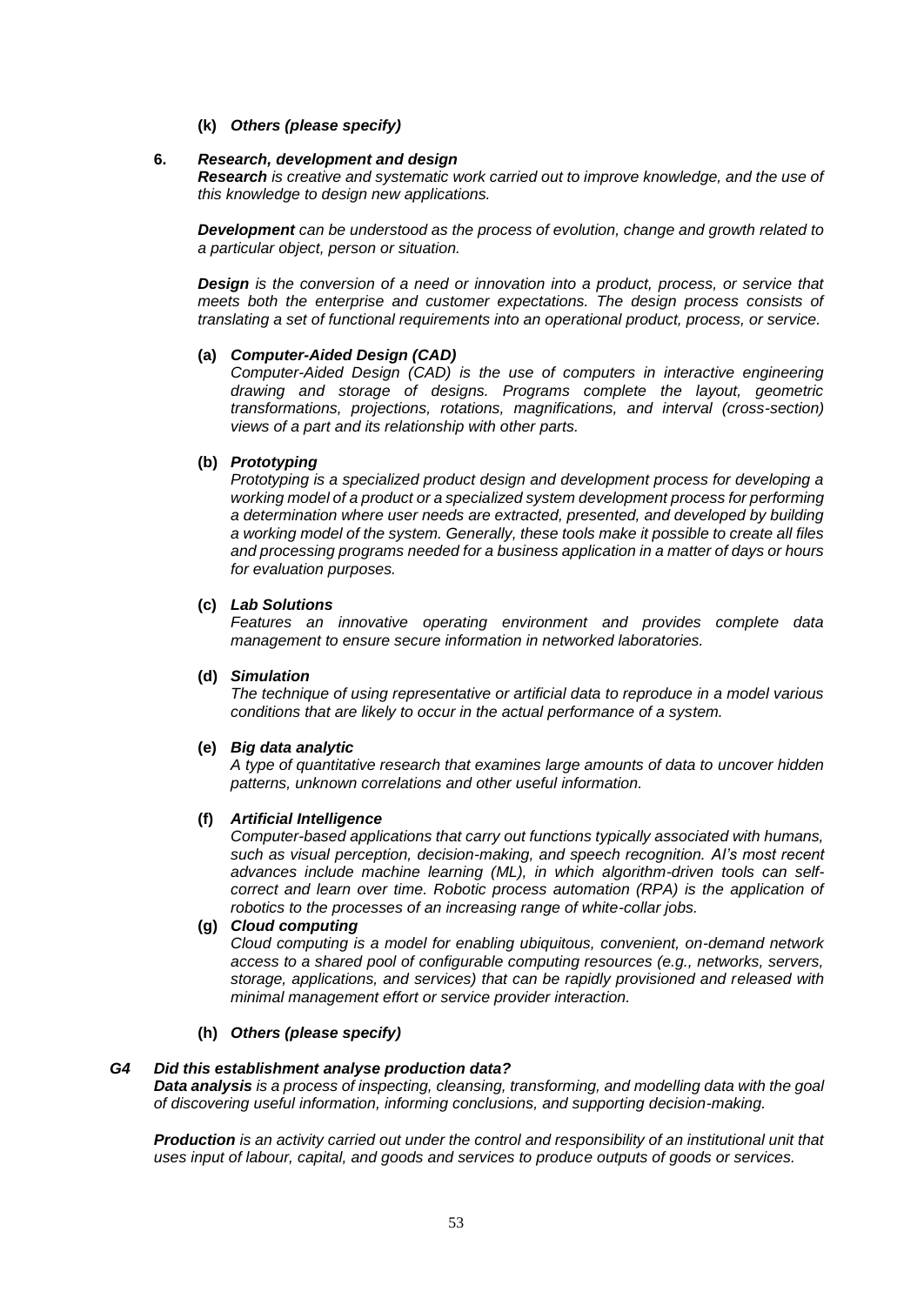*Please select Yes or No. If Yes, please indicate the analysis for the production data of this establishment*

# **(a)** *Production Rate (Plan vs Actual)*

*The rate of production usually expressed in units, cases, or some other broad measure, expressed by a period of time (e.g. per hour, shift, day, or week).*

# **(b)** *Failure/defect rate*

*Product failure/defect is when a product produced does not meet the specifications required*  by the customer. The failure/defect rate is a calculation based on the number of *failures/defects versus the total production.*

# **(c)** *Overall Equipment Effectiveness (OEE)*

*Overall equipment efficiency (OEE) is a series of metrics used to measure the use of a manufacturing operation or equipment. Metrics can be used on a daily basis to identify how equipment is working but can also be used as a goal that an organisation wants to achieve.*

# **(d)** *Productivity*

*Productivity is commonly defined as a ratio of a volume measures of output to a volume measure of input use. The productivity measurement include technology, efficiency, real cost savings, benchmarking production process and living standards.*

# **(e)** *Inventory level*

*Inventory refers to the act of listing or counting items available within a business. By keeping information on what is happening with the amount of current assets, companies can ensure that they are ready to serve customers with the right amount of finished product.*

# *G5 Did this establishment practise the Smart Operating Concept?*

*Smart Operating Concept integrates information and communication technology (ICT) in a management system or the process of producing a product or service. The process of producing this product or service will involve the process of transforming inputs into outputs.*

### *If No, please go to question G8*

*If Yes, what is the main objective of this establishment adopting the Smart Operating Concept? (Please select top three objectives)*

- *(a) Increase productivity level and products quality*
- *(b) Increase level of automation in production*
- *(c) Follow the global trend of Fourth Industrial Revolution*
- *(d) Transform and survive as a manufacturer*
- *(e) Eligible for government incentives*
- *(f) Reduce dependency on labour*
- *(g) Others (please specify)*

# *G6 How smart operating affect this establishment?*

*Please indicate whether increasing, no change and decreasing*

- *(a) Revenue*
- *(b) Operation cost*
- *(c) Productivity*
- *(d) Human resources*
	- *(i) Local worker*
	- *(ii) Foreign worker*
- *(e) Marketing*
- *(f) Raw materials cost*

# *G7 Please indicate the percentage (%) of expenses related to smart operating by the following categories*

- *(a) Current expenditure (e.g. labour cost and operating cost)*
- *(b) Capital expenditure (e.g. land, building, vehicles, plant, software, machinery, equipment)*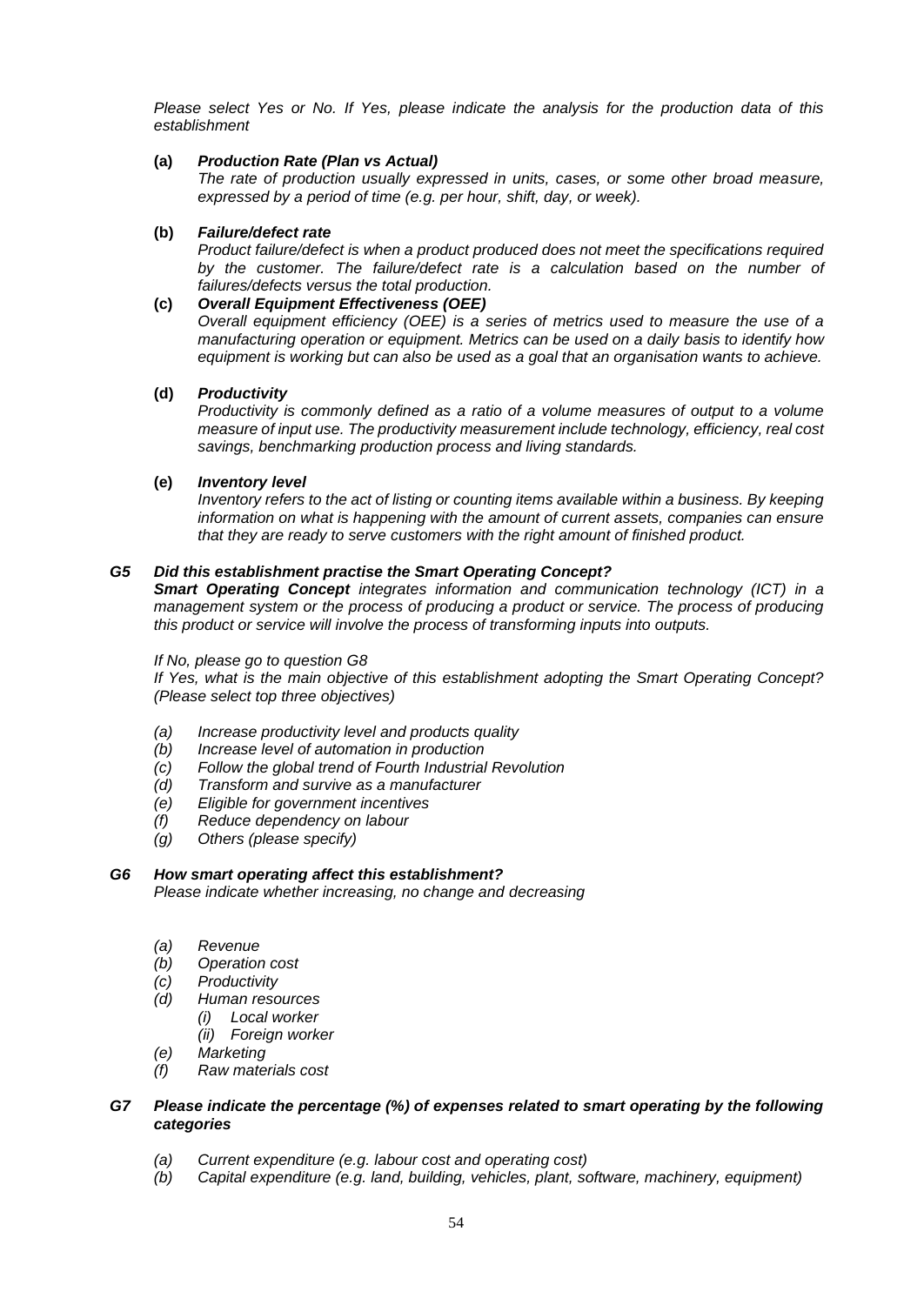### *G8 Did this establishment receive funds / incentives / grants related to IR 4.0 from the Ministry / Agency (May choose more than one)*

- **(a)** *MITI: Ministry of International Trade and Industry*
- **(b)** *MOSTI: Ministry of Science, Technology and Innovation*
- **(c)** *MIDA: Malaysian Investment Development Authority*
- **(d)** *MIDF: Malaysian Industrial Development Finance Berhad*
- **(e)** *MATRADE: Malaysia External Trade Development Corporation*
- **(f)** *Bank Pembangunan: Bank Pembangunan Malaysia Berhad (BPMB) formerly known as Bank Pembangunan dan Infrastruktur Malaysia*
- **(g)** *Central Bank of Malaysia*
- **(h)** *CIDB: Construction Industry Development Board*
- **(i)** *EXIM Bank: Export-Import Bank of Malaysia*
- **(j)** *HRDF: Human Resource Development Fund*
- **(k)** *KPM: Ministry of Education*
- **(l)** *MAFI: Ministry of Agriculture and Food Industries*
- **(m)** *MIGHT: Malaysian Industry-Government Group for High Technology*
- **(n)** *MOF: Ministry of Finance*
- **(o)** *Others (please specify)*
- *G9 Did this establishment have plans to adopt the Smart Operating Concept / IR 4.0? Please select Yes or No. If Yes, what percentage of the following resources will be allocated to make the plan a success?*
	- *(a) Human resources*
	- *(b) Financial resources*
- *G10 Did this establishment already have a plan to reskilling and upskilling to its employees? Please select Yes or No. If Yes, please indicate the areas of reskilling and upskilling planned for the employees of this establishment.*

### **(a)** *Artificial Intelligence / Machine Learning / Deep Learning*

*Artificial intelligence (AI) is computer-based applications that carry out functions typically associated with humans, such as visual perception, decision-making, and speech recognition. AI's most recent advances include machine learning (ML), in which algorithmdriven tools can self-correct and learn over time. Robotic process automation (RPA) is the application of robotics to the processes of an increasing range of white-collar jobs.*

- **(b)** *Machine learning (ML) is the study of computer algorithms that improve automatically through experience and by the use of data. It is seen as a part of artificial intelligence.*
- **(c)** *Deep learning (also known as deep structured learning) is part of a broader family of machine learning methods based on artificial neural networks with representation learning.*
- **(d)** *Big Data Analytic / Data Analytic*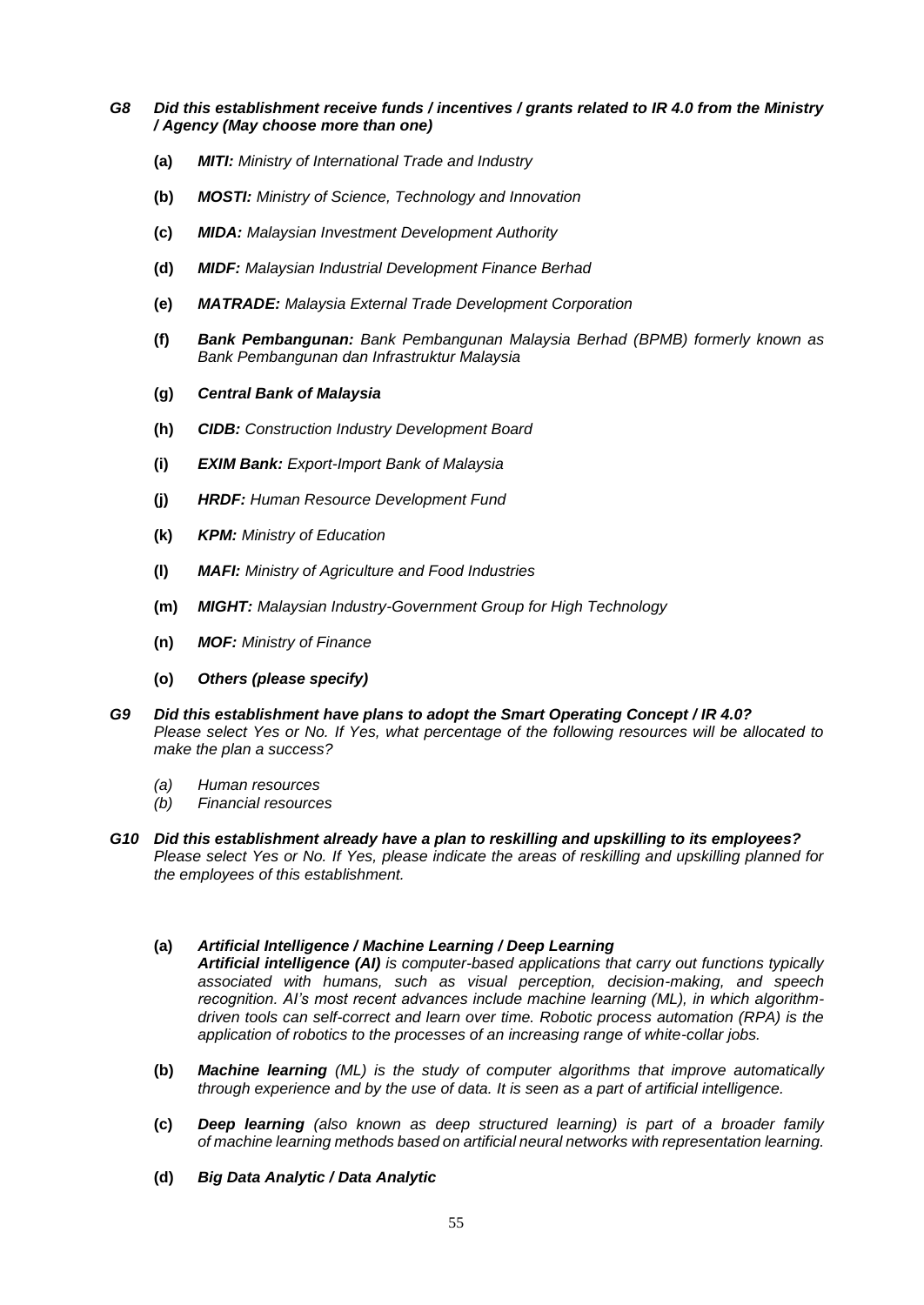*A type of quantitative research that examines large amounts of data to uncover hidden patterns, unknown correlations and other useful information.*

# **(e)** *Programming / Computer Science*

*Programming is a method of giving instructions or commands to a computer to perform a task (or any electronic machine). The method of giving instructions or commands is basically in the form of a binary or binary numeric code.*

# **(f)** *Robotics / Autonomous Devices*

*Machinery and robots are transformed towards their next generation. Robots can do more on their own, including learning on the job and teaming up with other robots and humans. This technology allows systems to think, act and react autonomously as well as conduct remote decision making. This can help contribute to a company's competitiveness, productivity and profitability.*

# **(g)** *Cybersecurity*

*The industrial communication is expanding and strongly connected, as such, digital security becomes a critical aspect that must not be overlooked in the industrial environment. It has now become more complex as it consists of connected devices and environments that cannot be protected by traditional cybersecurity approaches. Current cybersecurity has largely been developed for IT-centric devices and environment.*

# **(h)** *AR / VR Content Creation*

*Augmented Reality (AR) overlays digital information onto the user's real-world environment in the form of words, images, video, and audio. Digital information is displayed using tablets, mobile phones, smart watches, and other wearables. Headsets that produce an AR experience, such as the Microsoft's HoloLens, are sometimes classified as Mixed Reality*

*Virtual Reality (VR) completely immerses the user in a computer-generated 3D environment, removing as much sensory connection as possible with the real world. Visuals are displayed to users through VR headsets and head-mounted displays, which can be standalone or tethered to a computer, gaming console, or mobile phone. Spatial audio, haptics, interactive controllers, and other hardware can also be used to further intensify the experience.*

### **(i)** *Networking*

*Networking is developing relationships with people who may be able to enhance the performance of duties or responsibilities.*

# **(j)** *PLC / SCADA*

*Programmable Logic Controller (PLC) refers to an electronic device that is programmed to test the state of input process data and to set output lines in accordance with the input state.*

*Supervisory Control and Data Acquisition (SCADA) refers to system operating with coded signals over communication channels in order to provide control of equipment and to acquire information about the status of the equipment.*

### *SECTION H Impact of COVID-19 Pandemic*

*H1 Please mark (X) whether this establishment affected by the COVID-19 pandemic. If Yes, please proceed to the question H.2 to H.6 If No, END for this section*

*Coronavirus (COVID-19) is a family of viruses that cause a variety of illnesses from the flu to more serious illnesses such as MERS-CoV and SARS-CoV.*

# *H2 Please indicate the issues / challenges borne by your establishment during the COVID-19 pandemic.*

- *(a) Shortage of raw materials*
- *(b) Shortage of workers*
- *(c) Payment of salaries and wages*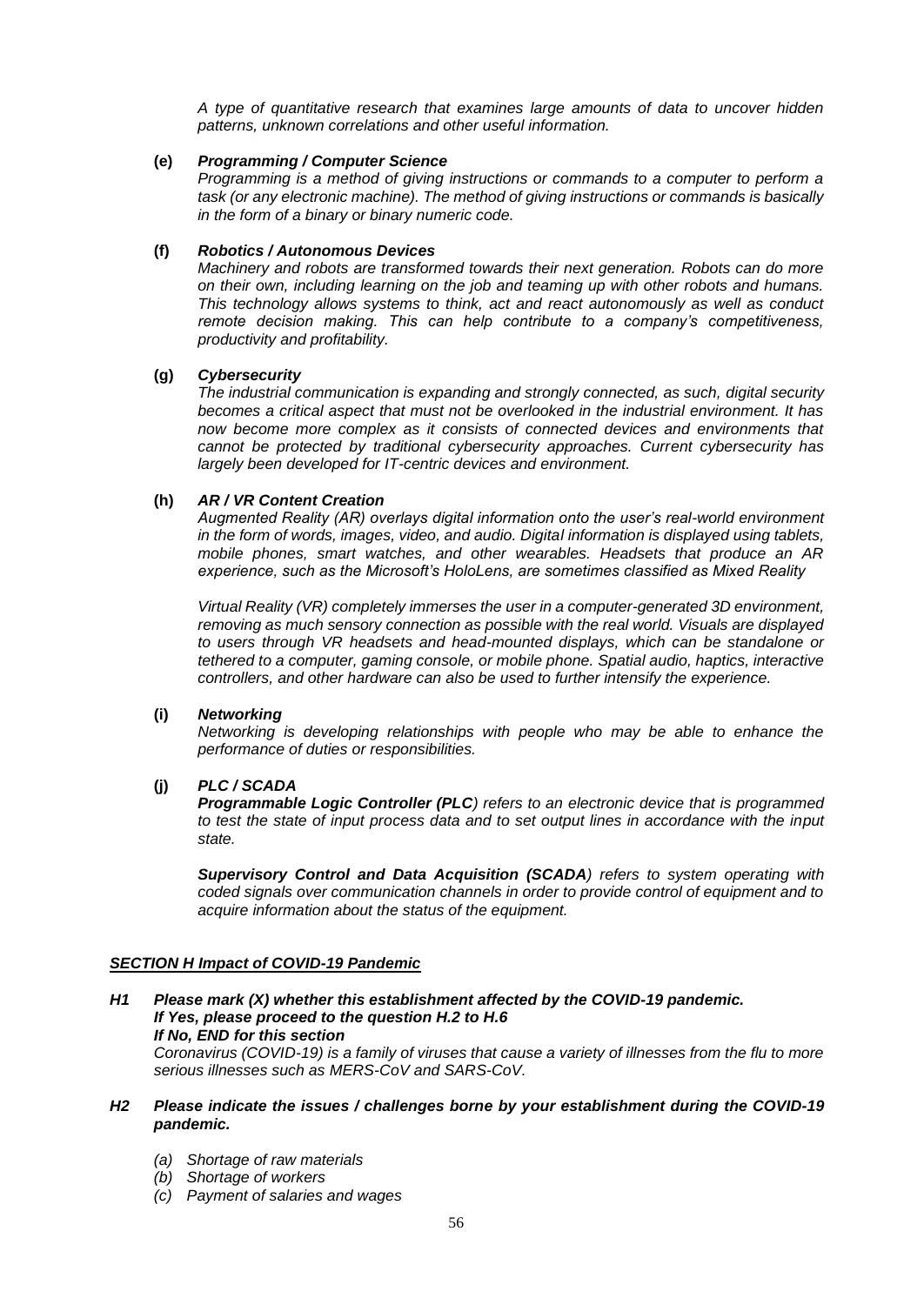- *(d) Payment of premises rental*
- *(e) Payment of bank loans*
- *(f) Storage of raw materials*
- *(g) No marketing agents*
- *(h) No customer*
- *(i) Shortage of working capital / cash flow*
- *(j) Others (please specify)*

# *H3 Please mark (X) in one box only for the estimated period of business this establishment will recover.*

- *(a) Less than 6 months*
- *(b) 6 – 12 months*
- *(c) More than 12 months*

# *H4 Please specify the total expenses for each of the following categories in the reference year.*

- *(a) Vaccine*
- *(b) Swab test*
- *(c) Face mask*
- *(d) Hand sanitizer*
- *(e) Thermometer*
- *(f) Others equipment (please specify)*

### *H5 Please mark (X) in the box for the operations changes in the operation of this establishment during the COVID-19 pandemic*

# *1. Production*

*Introduce or accelerate the introduction of new goods and services*

- *(b) Downsizing business activities (e.g. reduce goods and services offered)*
- *(c) Reduce costs other than labour costs*
- *(d) Reduce import of goods and services and increase the use of local goods & services in production*

# *2. Marketing*

- *(b) Develop new supply chain and market*
- *(c) Increase prices of certain goods and services offered to customers*
- *(d) Decrease prices of certain goods and services offered to customers*
- *(e) Increase marketing budgets*
- *(f) Reduce marketing budgets*

# *3. Human resources*

- *(b) Promote the remote work / work from home*
- *(c) Substitute labour with automation process and usage of robots in producing goods and services*
- *(d) Provide additional training to employees (e.g. job specific training, managerial training, new technology training, new business practices training, digital skills training, data literacy skills, other training and development)*
- *(e) Reduce labour costs (e.g. lay-off employees, giving unpaid leave and allowance deduction, reduce working hours, offer early retirement package)*

# *4. Use of informational technology*

- *(a) Enhance usage of information and communication technology (e.g. cloud-based computing systems and big data analytic)*
- *H6 Please mark (X) whether this establishment receives public assistance to continue business operations during the COVID-19 pandemic If No, END for this section*
- *H7 Please specify the amount of financial assistance obtained by this establishment according to the following categories:*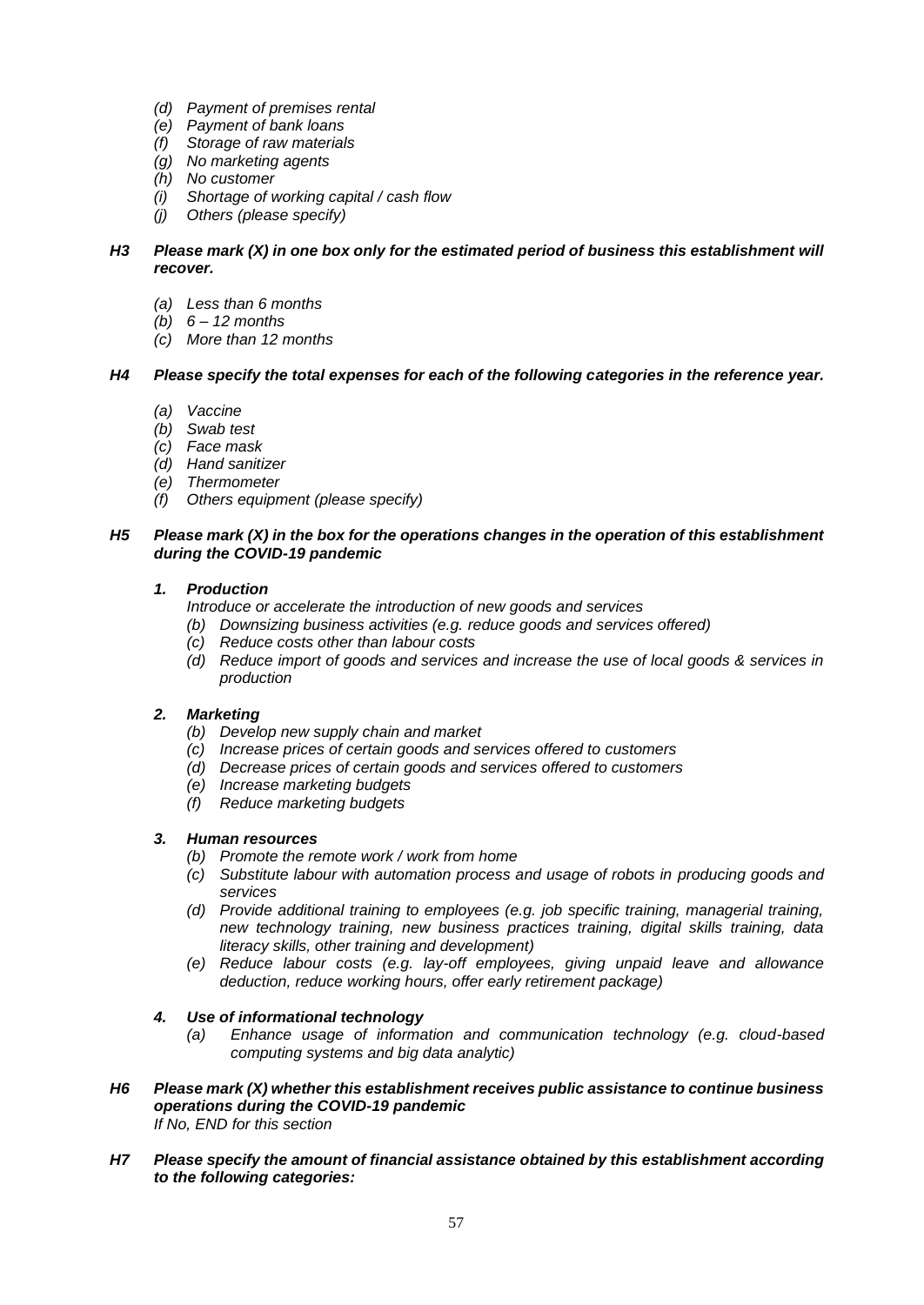- *(a)* PRIHATIN (*Wage subsidy programme, Special Prihatin Grant (GKP) and others)*
- *(b) Rental reduction of business premises*
- *(c) others (Please specify)*

# *SECTION I Human Resources*

*Please refer to page 12 until 14 for the further definitions regarding Categories of Workers*

### *I1 Job vacancies, hard-to-fill vacancies and new job created for Malaysia citizen and non-Malaysia citizen full-time employees.*

### *(a) Number of job vacancies as at 31 December 2021*

*Vacancies refers to the unfilled jobs in December 2021. A specific position is considered empty if it meets the following criteria:* 

- *(i) A specific job exists and ready to be filled. The position can be full-time/part-time, permanent, short-term or seasonal;*
- *(ii) The job could start within 30 days, if qualified candidates are available within the period; and*
- *(iii) Employers are actively seeking candidates including advertising vacancies, issuing notices, informing public or private employment agencies or trade unions and/will contact or select the candidates who have applied.*

#### *Exclude:*

- *(i) Jobs to be filled by existing employees due to internal transfers, promotions or demotions or recall from layoffs;*
- *(ii) Starting dates for the jobs is more than 30 days;*
- *(iii) Hiring has been made to fill in the jobs, but the employees have not reported for work; and*
- *(iv) Jobs to be filled by employees provided by other agencies such as subcontractors and consultants.*

### *Vacancies are divided into two:*

### *(i) New job created (column 3900)*

Jobs created refer to jobs created in an organisation which were not previously *available, including newly created service schemes, jobs created for the promotion of existing employees and increase in the number of jobs from existing structure.*

### *(ii) Existing vacancies (column 3901)*

*Vacancies caused by retirement, termination or other reasons other than the Creation of New Posts.*

### *(b) Hard to fill job vacancies (column 3903)*

*Refers to job vacancies that have not been filled for 3 months or more despite various recruitment efforts being taken.*

### *I2 Please mark (X) for all reasons the job vacancies is difficult to fill*

# *I3 Please provide the recruitment record for full-time Malaysia citizen employees of this establishment in the reference year*

- *I3.1*
- *(a) Total employees in 1st January 2021 / at the beginning of the accounting period*
- *(b) Number of new employees hired in 2021 / during accounting period*
- *(c) Number of employees separation in 2021 / during accounting period:* 
	- *(i) Number of employees resigned Employees who left voluntarily except for retirement and transfer to other locations.*
	- *(ii) Number of employees retrenched/ terminated by the employers, including: a. Layoffs with no intent to rehire;*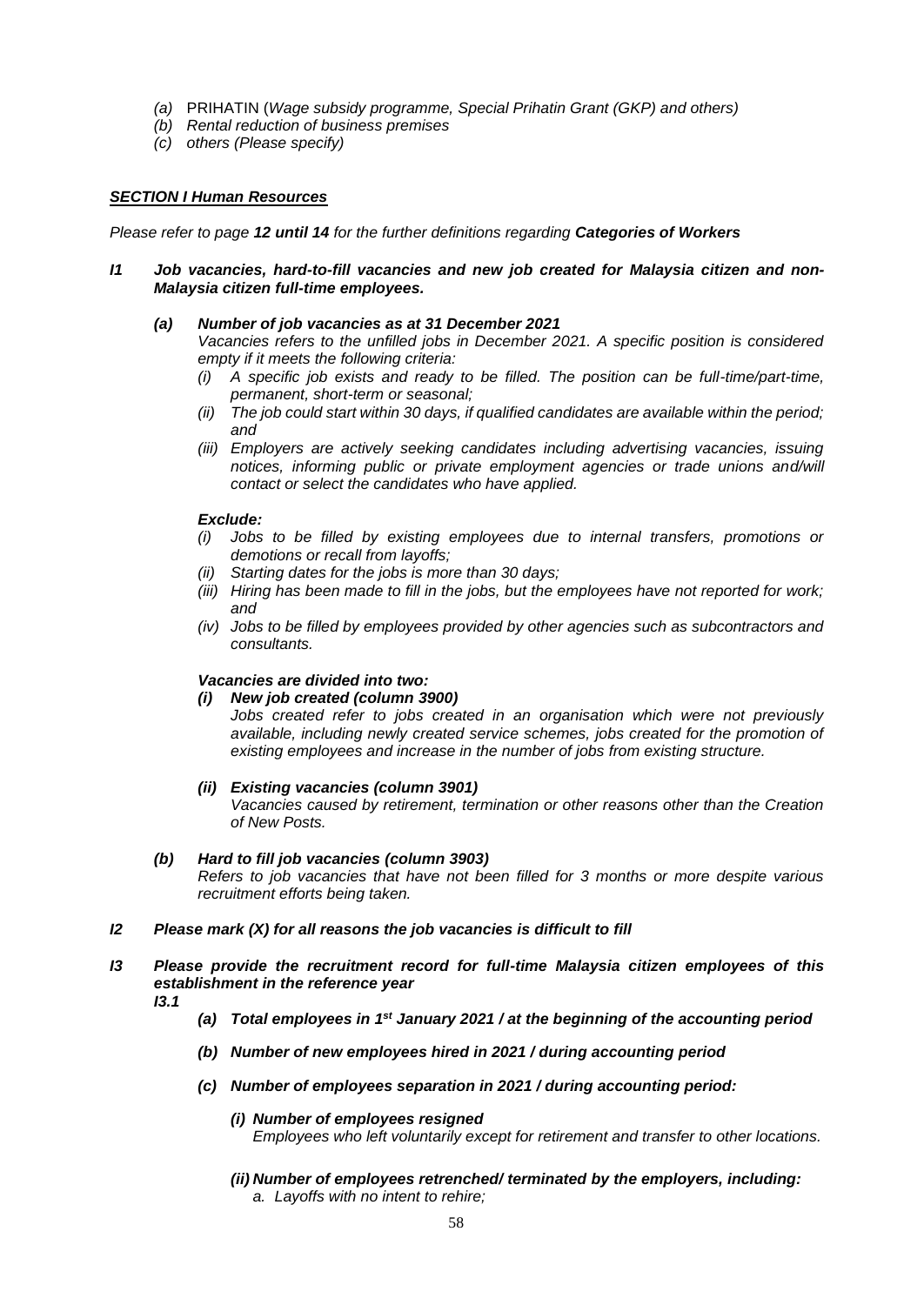- *b. Employees suspended from payrolls for 7 days or more;*
- *c. Layoffs because positions were eliminated;*
- *d. Discharges resulting from mergers or downsizing of companies or closure of factories;*
- *e. Fired due to specific reasons and;*
- *f. Terminations of seasonal employees ((whether or not they are expected to return next season).*

# *(iii)Number of employees retired*

*Refers to employees who have retired due to reaching a certain age, health factors or choose to permanently leave the workforce.*

### *(iv)Others*

*Retirements, transfers to other location, separations due to employee disability or deaths.*

- *(d) Total employees in 31st December 2021 / at the end of the accounting period The sum of fields 391399 must be equal to the sum of fields 052089 in question 5A and fields 052389 in Question 5B*
- *I4 Please provide the recruitment record for full-time non-Malaysia citizen employees of this establishment in the reference year*
	- *I4.1*
- *(a) Total employees in 1st January 2021 / at the beginning of the accounting period.*
- *(b) Number of new employees hired in 2021 / during accounting period*
- *(c) Number of employees separation in 2021 / during accounting period:*

### *(i) Number of employees resigned Employees who left voluntarily except for retirement and transfer to other locations.*

# *(ii) Number of employees retrenched/ terminated by the employers, including:*

- *a. Layoffs with no intent to rehire;*
- *b. Employees suspended from payrolls for 7 days or more;*
- *c. Layoffs because positions were eliminated;*
- *d. Discharges resulting from mergers or downsizing of companies or closure of factories;*
- *e. Fired due to specific reasons and;*
- *f. Terminations of seasonal employees (whether or not they are expected to return next season).*

### *(iii)Number of employees absconded*

*Foreign workers can be categorized as absconded when leaving work place without notifying the employers with the intention to escape and not returning to work place after coming back from origin country.*

### *(iv)Number of employees retired*

*Refers to employees who have retired due to reaching a certain age, health factors or choose to permanently leave the workforce.*

*(v) Others*

*Retirements, transfers to other location, separations due to employee disability or deaths.*

- *(d) Total employees in 31st December 2021 / at the end of the accounting period. The sum of fields 391499 must be equal to the sum of fields 050689 in question 5A and fields 051589 in Question 5B.*
- *I5 Number of non-Malaysia citizen full-time employees by job category and type of pass*